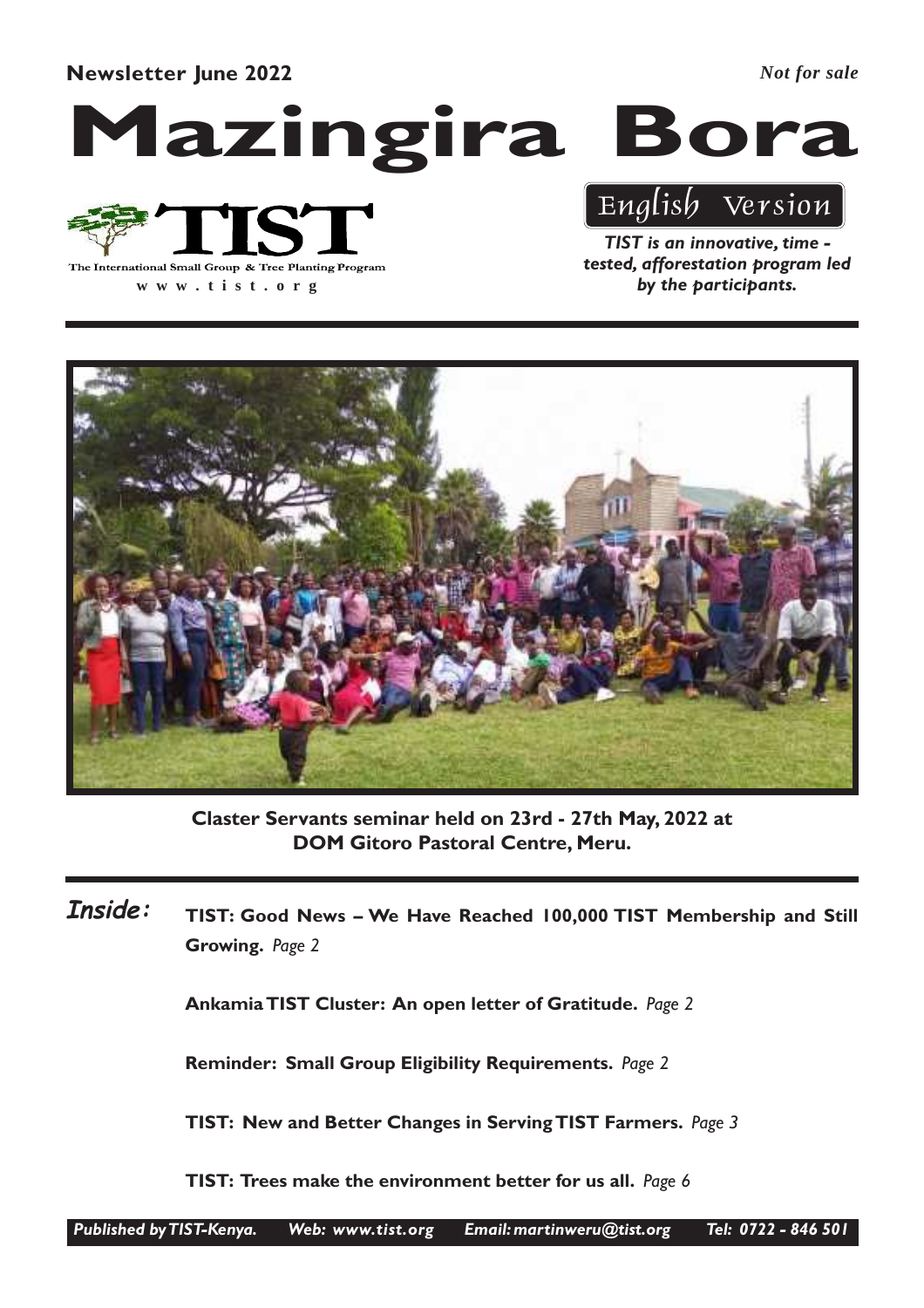## TIST: Good News – We Have Reached 100,000 TIST Membership and Still Growing.

e are glad to announce that we now<br>have 100,000 TIST Members in Kenya!<br>And we are still growing. We reached<br>the 100,000 mark on 24<sup>th</sup> May 2022. Four days later. have 100,000 TIST Members in Kenya! And we are still growing. We reached the 100,000 mark on 24<sup>th</sup> May 2022. Four days later, we had added 670 new members – we are still growing.

The number of Small Groups stands at 14,825 and we are still adding many more as days pass by. Total trees planted and kept alive are 12,996,219.

The goal of TIST is to work with Small Group members to identify local sustainable development goals that include tree planting and sustainable agriculture. We also endeavor to support our members in addressing health, education, and nutrition.Additionally, TIST works to provide longterm revenue for the Small Group participants

through the sale of greenhouse gas credits (GHG).

We are glad that this milestone achievement coincided with Cluster Servants meeting held at Gitoro Conference Center, Meru. We got a chance to celebrate this achievement with sharing of a cake (pictured below).



## Ankamia TIST Cluster: An open letter of Gratitude.

We Ankamia TIST Cluster take this<br>
opportunity to express our sincere<br>
enjoyed immense benefits in TIST, and we feel in opportunity to express our sincere gratitude to TIST Program. We have our hearts that we need to do "Kujengana" for TIST.

Since joining TIST in 2006, we have 445 farmers participating in TIST. This is a significant percentage of members of our population in our local area. We are still recruiting and training more. Before TIST, we had no idea how many trees we have planted.Thanks to quantification in TIST, we have information on trees we have planted since joining TIST. Today we have 150,041 trees. Most of these trees are indigenous, others fruit trees and some are exotic. Because of TIST, we take keen interest on how these trees are transforming our environment. We have noted tremendous

improvement of weather patterns with increased rainfall over the years.

Besides environmental benefits, trees have provided us with new opportunity to make wealth. We have established beehives in our groves and thereby getting honey for sale. Fruits and nut trees are giving us additional income. We also get firewood, timber, and fodder for our animals.

We have also obtained trainings from TIST in our Cluster Meetings. Key among them are Conservation Farming, Compost Manure, Raised Seed Beds, Nutrition, Health, Servant& Rotational Leadership, Kujengana, and Agroforestry among others. From each of these trainings, we continue to enjoy benefits as we continue practicing them. For these and many more benefits we haven't mentioned today, we say, THANK YOU TIST!

## Reminder: Small Group Eligibility Requirements.

These requirements and help one another<br>to understand them. They are important<br>in our TIST activities and in achieving high results. uring your Cluster meeting, please review these requirements and help one another to understand them.They are important

Your Small Group should meet the following requirements to qualify for the TIST Program:

- 1. There should be 6 to 12 members, from at least three different households, in your Small Group.
- 2. Each Small Group must be willing to follow the TIST Personal and Program Values.
- 3. Members of each Small Group should meet weekly using TIST Small Group Best Practices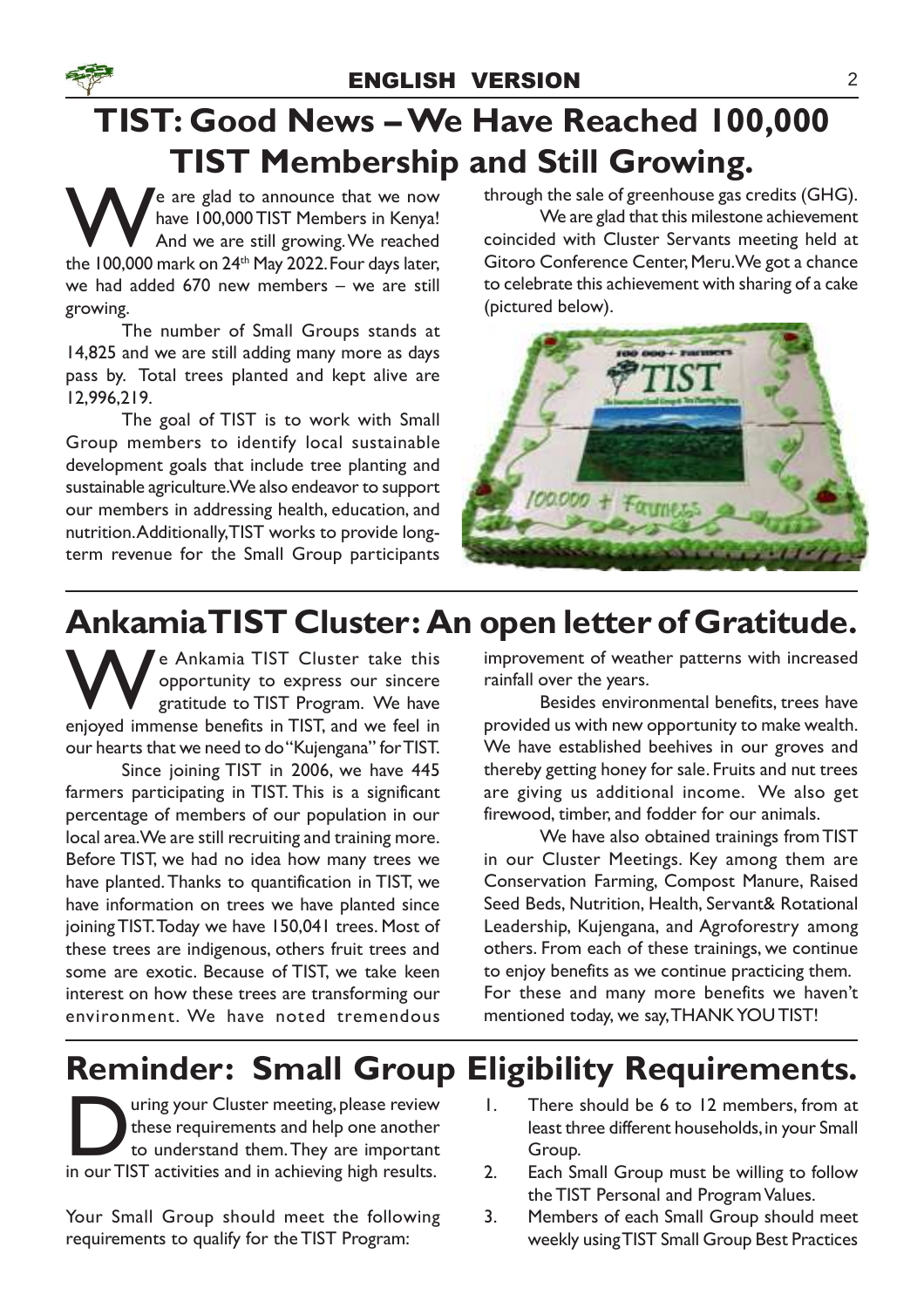to share ideas and organize their work. Small Group members should participate in TIST training to help develop and share Best Practices with other TIST groups.

- 4. All Small Group members are required to sign the Greenhouse Gas contract.
- 5. Small Group members should provide proof of land ownership or permission to use the land where they will plant, or have planted, TIST trees.
- 6. Each Small Group should have a minimum of 1,000 live trees within 18 months after joining the TIST program and a minimum of 2,000 live trees within five years.
- 7. TIST Small Groups are supposed to organize to form Clusters.A Cluster is formed by Small Groups that are all within walking distance of each other. A Cluster should demonstrate sufficient land within two years of joining TIST to plant 150,000 trees (approximately 100 hectares).
- 8. TIST will pay farmers US \$0.02 per live tree per year throughout the contract (Pre-Payment). In addition, when GhG revenue exceeds TIST KE Program costs, Clean Air Action will pay the farmer 70% of net

proceeds from greenhouse gas / carbon credit sales (Profit Share).

- 9. For the TIST Small Groups to qualify for a carbon business, they must meet the requirements governing operations of regulating bodies such as Verified Carbon Standards (VCS). The rules require Small Groups to keep the trees alive for 30 years or longer.
- 10. Your Small Group should replant trees that die.
- 11. Tree species that are treated as bushes or hedges (less than two meters tall) cannot be counted as TIST trees.
- 12. Trees planted at a spacing of less than two meters will count skipped at a distance of two meters and in between trees can be thinned for firewood or fodder.
- 13. TIST will allow limited harvesting of live trees that are 10 years or older, according to a preapproved plan. However, total trees harvested in any year cannot exceed 5% of the group's total live trees.
- 14. No trees that damage the environment will be counted as TIST trees.

### TIST: New and Better Changes in Serving TIST Farmers.

We are trying a New Best Practice! TIST embraces Best Practices as a practical approach to try new things that help improve service to the farmers.

During a Cluster Servants seminar held in Meru (23-27 May 2022) and attended by 100 Clusters Servants, members of Leadership Council, three Cluster Servants from Uganda, two Technical Persons from Tanzania and two members of TIST USA Team, a raft of ideas were discussed on how to improve services to our Small Groups.

The Seminar discussed various topics and areas that we need to improve key among them Quantification, Cluster Trainings, training new groups in sustainable practices(SDGs) before registering them, expansion to new areas, and adding more trees. Each of the TEAMS selected a Leader, Co-Leader and Accountability person. The Leaders are listed below. Additionally, we discussed technical issues and resolved where there are problems.

On Quantification, we desire to quantify every Small Group registered in Kenya every year. To accomplish this goal, we developed TEAMS that will work together to make sure every Group is visited each and every year. These Teams will additionally work together to improve Cluster Trainings in their regions, develop new Best Practices, train and register new groups, and introduce and expand TIST to new areas, among other responsibilities.The Team is encouraged to help one another, and identify gifts and talents of their members as they continue to build capacity amongst themselves.As they do this, they will be visiting other Clusters in their Region to help improve services especially if there is activity that has lagged behind or need more support and collaboration.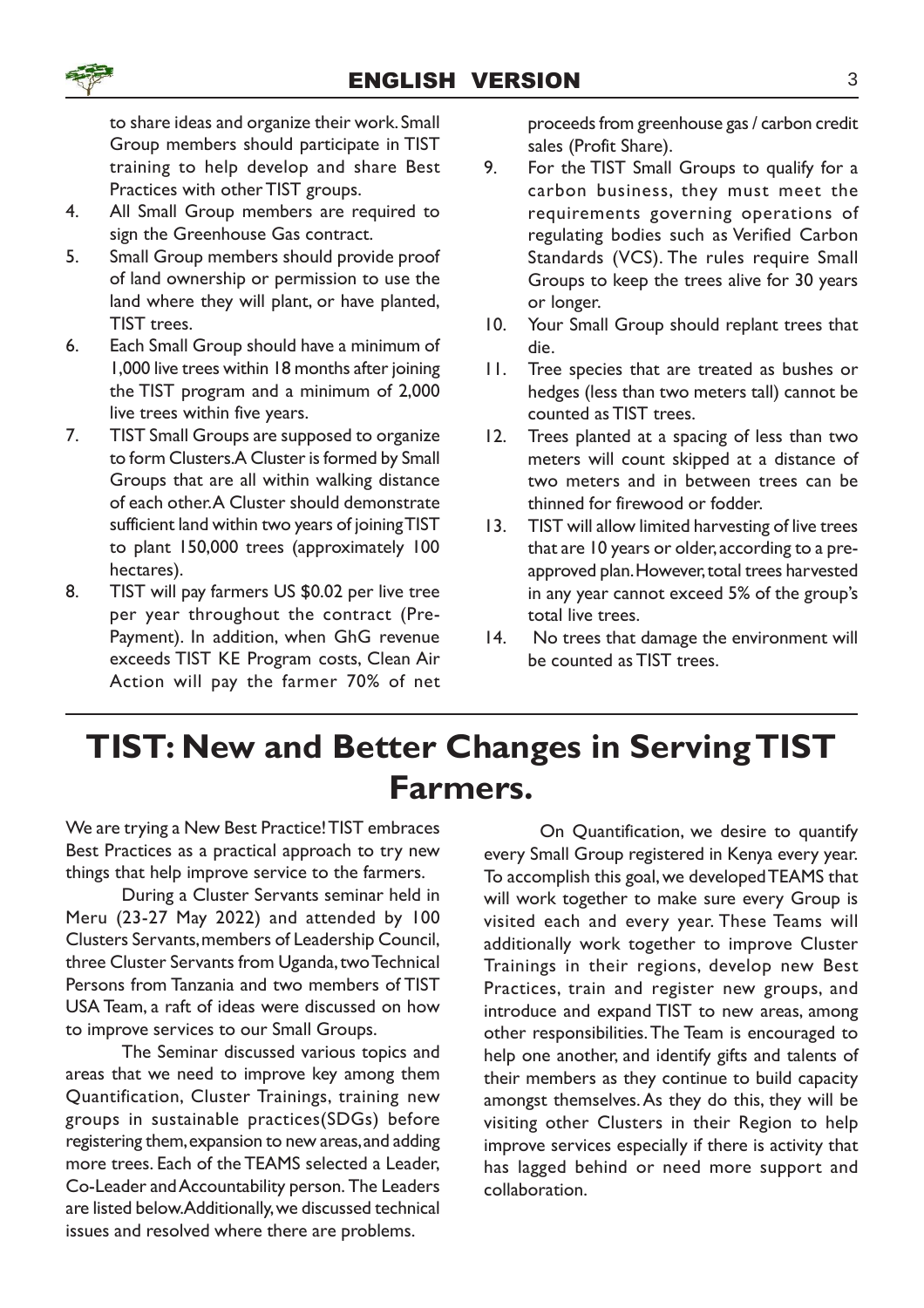

#### ENGLISH VERSION 4

#### These Teams are further encouraged to work with Cluster leaders within their local areas.

| Team                  | <b>Cluster Servant</b>           | Contacts               | <b>Cluster Serving</b>                               | Team                  | <b>Cluster Servant</b>                | Contacts               | <b>Cluster Serving</b>                                                                          |
|-----------------------|----------------------------------|------------------------|------------------------------------------------------|-----------------------|---------------------------------------|------------------------|-------------------------------------------------------------------------------------------------|
| Mantinka              | Joyce Makena                     | 721712058              | Kunene<br>Limauru<br>Luuria<br>Machaku               |                       | Rosemary Muthoni                      | 711858395              | Kiangua<br>Karia<br>Muriiiri                                                                    |
|                       |                                  |                        | Karama<br>Mituntu                                    | <b>Destiny</b>        | Lucy Wanjue                           | 712292194              | Machikine                                                                                       |
|                       | <b>Edward Mwenda</b>             | 720033091              | Lairang'i<br>Thuura                                  |                       | Catherine Gakii                       | 719182132              | Ukuu<br>Kithurine<br>Ngongo                                                                     |
|                       |                                  |                        | Chungari<br>Mitoro<br>Kambiti                        |                       | Geoffrey Muriithi<br>Lawrence Mutungi | 716796224<br>723109424 | Kierera<br>Kithakanaro<br>Mwichiune                                                             |
|                       | Eunice Ncabira                   | 729783277              | Maundu<br>Mbaranga                                   |                       | Muthoni Gakenge                       | 729791657              | Mururune<br>lgandene                                                                            |
|                       | Alice Kambura                    | 727092734              | Rwanyange<br>Mulanthankari<br>Kagaene<br>Kibuline    |                       | <b>Felicity Kawira</b>                | 720898508              | Tugua<br>Rugeju<br>Gaatia                                                                       |
|                       |                                  |                        | Kamaroo<br>Kingo<br>Mailu                            |                       | JurswinneNkirote                      | 743363910              | Kigane<br>Abogeta<br>Kiriene<br>Kiija Nkandone                                                  |
|                       | Dickson Gitonga<br>Alex Mwongera | 798533969<br>791720868 | Kithoka<br>Gieto<br>Kaaga                            |                       | Hudson Mbaya                          | 726682825              | Marimba<br>Kionyo<br>Muchege                                                                    |
|                       |                                  |                        | Mworoga<br>Njotene<br>Rwarera                        |                       | Mary Gitonga                          | 716954819              | Gumpira<br>Tharu<br>Kandigi                                                                     |
|                       | Japhet Meme                      | 723476021              | Ngiine<br>Ruiri<br>Mururune<br>Mutuma                |                       |                                       |                        | Kaubau<br>Ngeene<br>Nkugugu<br>Gachibene                                                        |
|                       | Regina Kanario                   | 727960253              | Irindiro<br>Ankamia<br>Ngutu<br>Kithare              | <b>Tana Team</b>      | Eunice Musyoka                        | 710428509              | Kakumini<br>Kaluluini                                                                           |
|                       |                                  |                        | Churui<br>Ng'ombenjiru<br>Iroone                     |                       | Moses Nduva                           | 724067329              | Miwani<br>Mukameni<br>Vota<br>Kilango<br>Iviani <sup>-</sup><br>Kiamutugu<br>Kagongo<br>Kiarigi |
|                       | Josephine Gatwiri                | 725467173              | Murichia<br>Amwari<br>Nchiru<br>Kaliene              |                       | Mary Njoki                            | 791243749              |                                                                                                 |
|                       |                                  |                        | Kaathi<br>Mulika                                     |                       | Josephine Muasya                      | 715176961              | Mamba<br>Ndalani<br>Sofia                                                                       |
| Mt. Olive             | Joseph Gituma                    | 724317200              | Maua<br>Kiengu<br>Antubochio<br>Kamweleni            |                       | FhelisterNthenge                      | 711657572              | Silanga<br>Muungano<br>Gatulani<br>Kimangu                                                      |
|                       |                                  |                        | Kanjoo<br>Kawiru MCK<br>Ugoti<br>Kilili              |                       | Susan Kariuki                         | 729097014              | Kateki<br>Kanjuu<br>Mwea<br>Rianjuki                                                            |
|                       | JonothanKarani                   | 793603584              | <b>Burimaria</b><br>Athi<br>Amwariba                 |                       | Irene Wanjira                         | 702079935              | Njukiini<br>Rundu<br>Kathiringo                                                                 |
|                       | Moses Kimathi                    | 112422228              | <b>Nthene</b><br>AthiriGaiti<br>Antubalinki          |                       | Agnes Wanjiru                         | 714150638              | Ngariama<br>Karumande<br>Kianyaga                                                               |
|                       | Caroline Peter                   | 793873016              | Meria Mwangaza<br>Mutuati<br>Mwanika<br>Kabachi      |                       | Sara Murugi                           | 704460348              | Kianjogu<br>Kamweyendei<br>Kilia<br>Karaba - Mbeere                                             |
|                       | Millicent Wanja                  | 740881458              | Laare Social Hall<br>Kiine<br>Kiegoi                 | <b>The Contenders</b> | Josephine Mwangi                      | 724228566              | Nthingine<br>Ichuga                                                                             |
|                       | Aaron Kaindio                    | 720176099              | Nturuba<br>Kangeta<br>Kigucwa<br>Nthangathi<br>Ngage |                       |                                       |                        | Sweetwaters<br>Kamangura<br>Nyariginu<br>Murungai<br>Sirimon                                    |
| <b>Mkulima Kwanza</b> |                                  | 700389295              | Igurune                                              |                       | Joseph Munene                         | 725952436              | Mung'etho<br>Nkado N.                                                                           |
|                       | AnnetKaari                       |                        | Igwanjau<br>Thigaa<br>Kauuni<br>Ithai                |                       |                                       |                        | Nturukuma<br>Ontilili<br>Kangaita                                                               |
|                       | Samuel Kimathi                   | 722744489              | Ndunguri<br>Kariakomo<br>Ciakanyinga                 |                       | Mary Wanjira                          | 710762055              | Kisima<br>Maritati<br>Kamuthanga<br>Mia Moja                                                    |
|                       | Mary Muthoni                     | 723496591              | Kirindini<br>Nguruki<br>Muragara                     |                       |                                       |                        | Kithithina<br>Ngarendare<br><b>Buuri</b>                                                        |
|                       | Festus Mutegi                    | 728143319              | Makengi<br>Kianjagi<br>Gitombani<br>Nkumbo           |                       | Bilhah Ndung'u                        | 720513754              | Kiambogo<br>Itangini<br>MajeMbogo                                                               |
|                       | Jemima Gatwiri                   | 757452133              | Magutuni<br>Kiathathi<br>Kiraro                      |                       | Julius Manga                          | 723030045              | Ragati<br>Kiahuko<br>Weruini<br>Thun'gari                                                       |
|                       | Moses Mwenda                     | 718015819              | Kairuni<br>Kinoro<br>Majira<br>Baragu                | Ngema Team            | Priscilla Nyambura                    | 721073134              | Mbogiti<br>Ndakaini<br>Wanduhi<br>Kiarutara                                                     |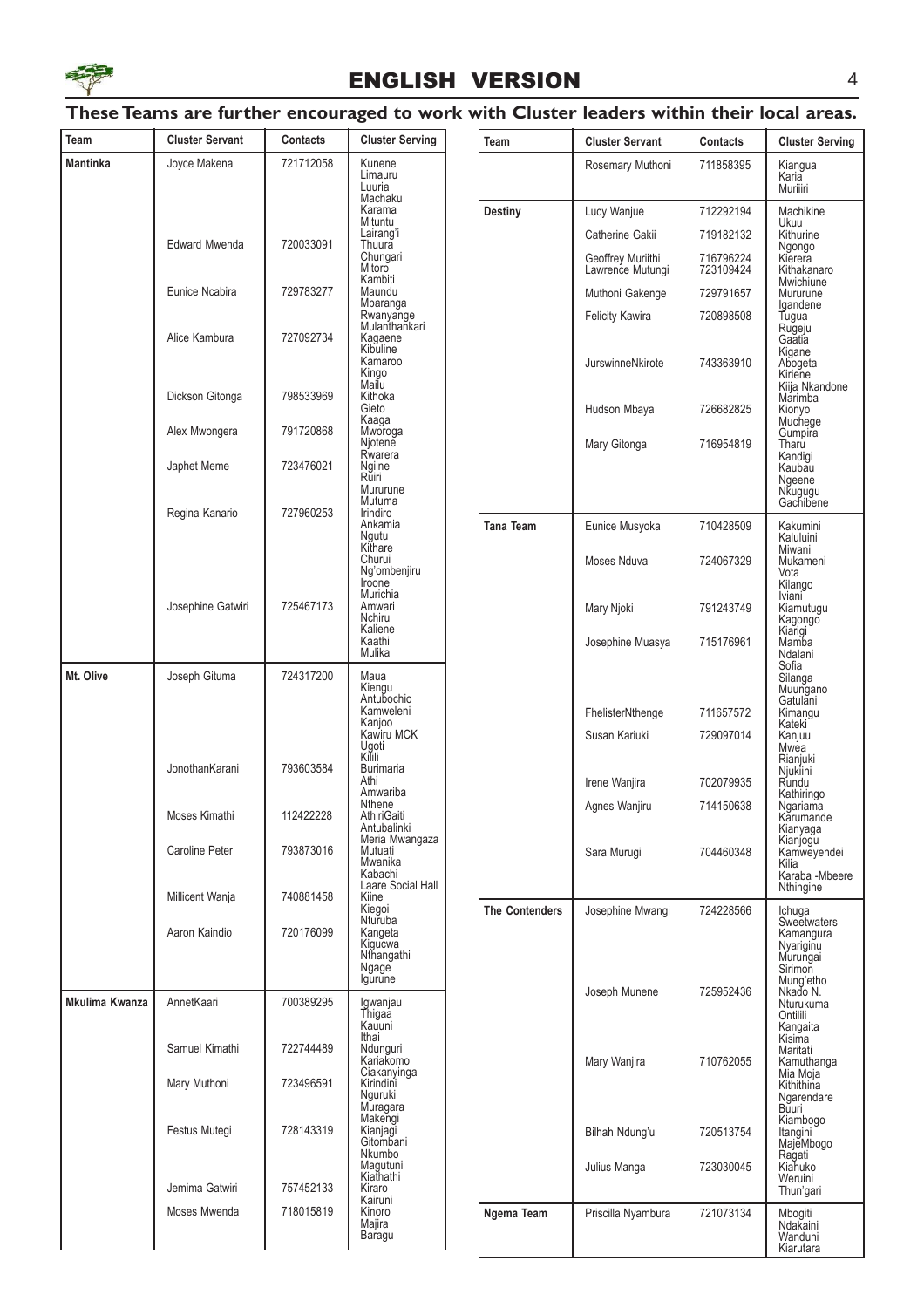

#### ENGLISH VERSION 5

| Team              | <b>Cluster Servant</b> | Contacts  | <b>Cluster Serving</b>         | Team                 | <b>Cluster Se</b>   |
|-------------------|------------------------|-----------|--------------------------------|----------------------|---------------------|
|                   | Jane Waithira          | 720704385 | Karangi<br>Karega              | <b>Tumaini Group</b> | <b>Alice Nkirot</b> |
|                   |                        |           | Kiganjo<br>Kimandi             |                      |                     |
|                   | Jason Kweri            | 726606811 | Gatakaini<br>Magomano          |                      | Mary Kawir          |
|                   | Andrew Mwangi          | 720607142 | Mwagu<br>Ngerechi              |                      |                     |
|                   | Henry Mungaru          | 724946196 | Ngecha<br>Kahiga               |                      |                     |
|                   |                        |           | Gatiani<br>Kanderendu          |                      | PeninaCiar          |
|                   | Lucy Maina             | 713467577 | Makomboki<br>Gatuura           |                      |                     |
|                   |                        |           | Mairi<br>Kimotho               |                      | JeromKama           |
| Lake Basin Team   | Lilian Mangi           | 705927430 | Ndiara<br>Makairo              |                      | ZaverioMiri         |
|                   |                        |           | Ibucha<br>Riakimai             |                      |                     |
|                   |                        |           | Kianungu<br>Ekerenyo           |                      |                     |
|                   |                        |           | Kamwarani<br>Matorora          |                      | Jacinta Nki         |
|                   |                        |           | Gesura<br>kebirigo             |                      |                     |
|                   |                        |           | Ratera<br>Songonga             |                      | Jeremiah M          |
|                   |                        |           | Tambacha<br>Etono              |                      |                     |
|                   |                        |           | Rionyangi<br>Morako            |                      | John Kiung          |
|                   | Richard Too            | 710131793 | Chemaner<br>Atebwo             |                      |                     |
|                   |                        |           | Kapsiwryo<br>Kutete<br>Kuto    |                      | John Mutet          |
|                   | Joseph Njoroge         | 710522795 | Kapsara<br>Eastern Saiwa       |                      | Jesse Kath          |
|                   | Silas Maruti           | 795123503 | Chepchoina<br>Kapsitwet        |                      |                     |
|                   | John Githiri           | 707512043 | Rafiki<br>Munyaka              | Nyawila Team         | <b>Esther Wait</b>  |
|                   |                        |           | Kesógon<br>Kishaunet           |                      |                     |
| Mt. Kenya Block A | Gachoya Daniel         | 716177674 | Male<br>Thome                  |                      | Sophia Wa           |
|                   | JoramGachanja          | 728056796 | Muhonia<br>Baraka              |                      |                     |
|                   |                        |           | Mathingira<br>Bahati           |                      | Mary Kathe          |
|                   | Leah Maina             | 728063921 | Mbiriri<br>Kimahuri            |                      |                     |
|                   |                        |           | Warazojet<br>Ndurutu           |                      |                     |
|                   |                        |           | Karundas<br>Giathieri          |                      | Lydia Wang          |
|                   | Charity Mumbi          | 713061602 | Kiamariga<br>Muriru            |                      |                     |
|                   |                        |           | Chuma<br><b>Burguret</b>       |                      | Peter Mithir        |
|                   | Patricia Wachuka       | 724473459 | Kiahuko<br>Kiamathaga          |                      |                     |
|                   | Virginia Wairima       | 729654606 | Kahuho<br>Karoki               |                      | Simon Mun           |
|                   |                        |           | Manyatta<br>Gaturiri<br>Aguthi |                      | David Wam           |
|                   |                        |           | Luisoi<br>Ngandu               |                      |                     |
|                   | James Nduhiu           | 729526734 | Mweiga<br>Gikati               |                      | David Thuk          |
|                   |                        |           | Matanya                        |                      |                     |
| <b>Team Nithi</b> | Clifford Kimathi       | 720076915 | Iriga<br>Weru                  |                      |                     |
|                   |                        |           | Kirubia<br>Kiangondu           |                      | JathanMure          |
|                   | <b>Edward Muriithi</b> | 710973023 | Rukindu<br>Itugururu<br>Rubate |                      |                     |
|                   |                        |           | Kinoru Muuni<br>Kagumo         | Emmanuel             | Faith Ntinya        |
|                   | Dennis Muthomi         | 796287371 | Ntakani<br>Mumbuni             |                      |                     |
|                   | ElosyNkatha            | 715468898 | Muthambi<br>Kithitu            |                      | Dorcas Wa           |
|                   | CastyKananu            | 790094845 | Ciakanyinga<br>Ikindu          |                      | Dinah Kath          |
|                   | Caroline Mwende        | 746929908 | Mitheru<br>Muthenge            |                      |                     |
|                   |                        |           | Iriani                         |                      | Tabitha Mu          |

| Team          | <b>Cluster Servant</b> | Contacts  | <b>Cluster Serving</b>                                                  |
|---------------|------------------------|-----------|-------------------------------------------------------------------------|
| Tumaini Group | Alice Nkirote          | 729783750 | Miathene<br>kitheo                                                      |
|               | Mary Kawira            | 795792983 | Rwongorwanyaki<br>Koonjŭ<br>Kiandiu<br>Uuru<br>Kunati<br>Thinyaine      |
|               | PeninaCiarwirwo        | 713023502 | Thaathi<br>Mukungu<br>Kimachia<br>Amugaa<br>Mikunduri                   |
|               | JeromKamathi           | 716166441 | <br>Marega<br>Ntombo<br>Makandi                                         |
|               | ZaverioMiriti          | 729992167 | MiciiMikuru<br>Lairuru<br>Lii<br>Limoro<br>Muruta                       |
|               | Jacinta Nkirote        | 707546138 | Mwerondu<br>Mwili<br>Lachiathuriu<br>Lailuba<br>Lanyiru                 |
|               | Jeremiah Murangiri     | 727706226 | Twale<br>Mbirikene<br>Gachua                                            |
|               | John Kiunga            | 726142763 | Machegene<br>Kioriaiba<br>Mbanjone<br>Giaki<br>Kaguma<br>Kathigau       |
|               | John Mutethia          | 725901883 | Kirimagitune<br>Kanjagi                                                 |
|               | Jesse Kathurima        | 713020263 | Ntangi<br>Ciothilai<br>Njuthine<br>Kathwene                             |
| Nyawila Team  | <b>Esther Waithira</b> | 701045984 | Ngano<br><b>B</b> oiman<br>Finley                                       |
|               | Sophia Wairimu         | 706162335 | Mugumo<br>Passenga<br>Raichiri podo<br>Kiandege<br>Mairoinne<br>Kihingo |
|               | Mary Kathei            | 726283425 | Karampton<br>Karaba<br>Mithuri<br>Githima<br>Muhotetu                   |
|               | Lydia Wangari          | 723256577 | Munyu<br>Mutamaiyu<br>Kite<br>Gatero<br>Njorua                          |
|               | Peter Mithiru          | 722896086 | Nyakinyua<br>Salama<br>Nganoini<br>Murukupesi                           |
|               | Simon Munyiri          | 710624708 | Ndivai<br>Kiriogo<br>Wiyumiririe                                        |
|               | David Wambugu          | 728469237 | Mwangaza<br>Sugoroi<br>Wamura<br>Nyambugishi                            |
|               | David Thuku            | 713089079 | Mwituria <sup>®</sup><br>Tandare<br>Karandi<br>Mwenje                   |
|               | <b>JathanMureithi</b>  | 727308979 | Muthengera<br>Kwajebi<br>Marmanet<br>Pondo<br>Ndogino<br>Mutanga        |
| Emmanuel      | Faith Ntinyari         | 721151541 | Mpuri<br>Gíkumene<br>Ngonyi                                             |
|               | Dorcas Wanja           | 727827114 | Gitugu<br>Kibui<br>Muthangene<br>Githongo                               |
|               | Dinah Kathambi         | 701601305 | Kanyakine<br>Kamacege                                                   |
|               | Tabitha Mukiri         | 714598285 | Baranga<br>Katheri<br>Karurune                                          |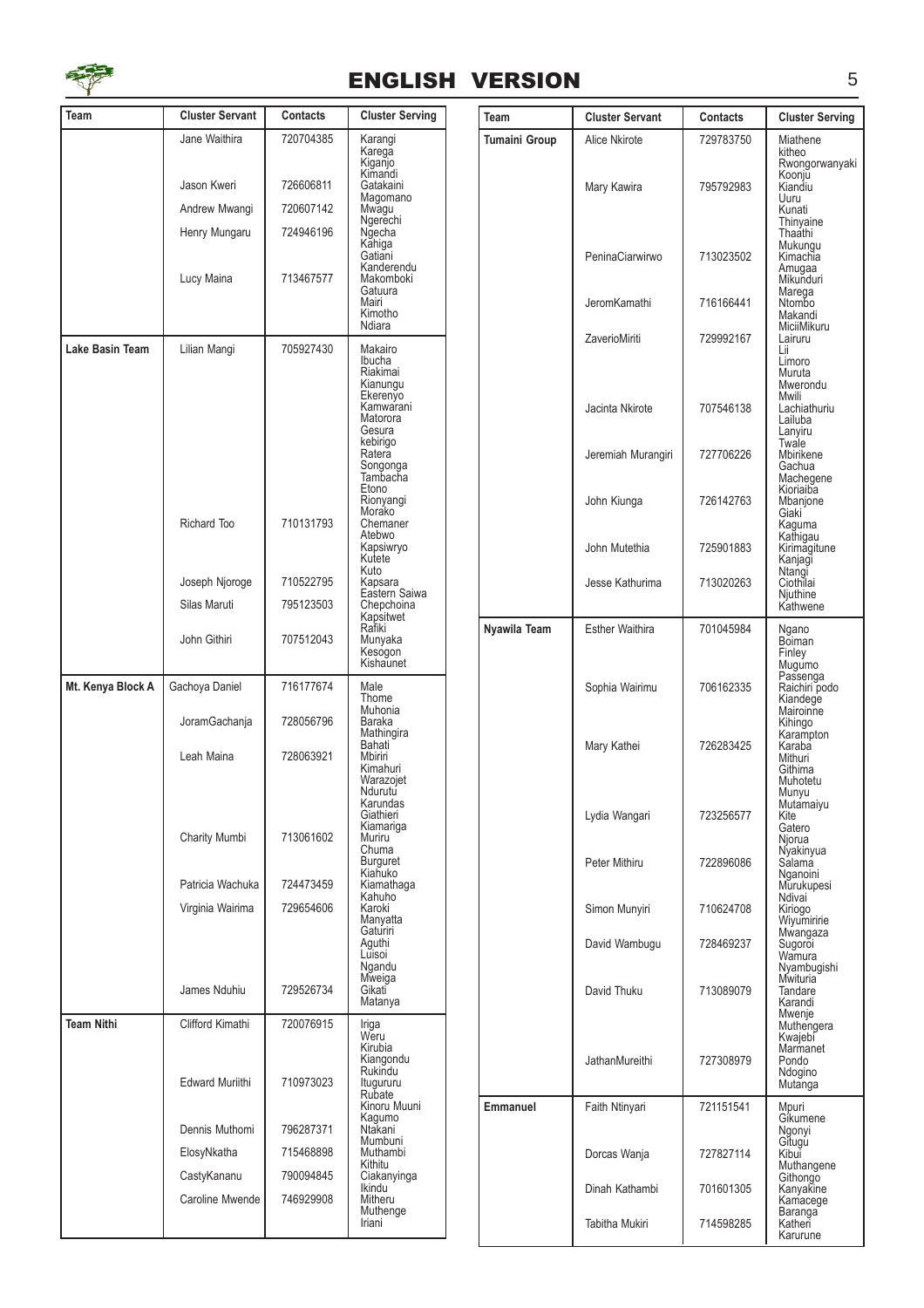

#### ENGLISH VERSION 6

| Team | <b>Cluster Servant</b> | <b>Contacts</b> | <b>Cluster Serving</b>                 | Team     |
|------|------------------------|-----------------|----------------------------------------|----------|
|      | Harrison Muthomi       | 724501856       | Nvweri<br>Kiria                        | Imani To |
|      | John Mutegi            | 714384918       | Maura<br>Nkodi<br>Matakiri<br>Marimati |          |
|      | Jeniffer Rigiri        | 713855217       | Tunyai<br>Tubui                        |          |
|      | <b>Ezekiel Ntwiga</b>  | 725646058       | Gakurungu<br>Ngaini                    |          |
|      | Alfred Mwathi          | 724843077       | Mukothima<br>Ntoroni                   |          |
|      | Nicholas Kinyua        | 715630187       | Ruiga<br>Mugambone                     |          |

| Team       | <b>Cluster Servant</b> | Contacts  | <b>Cluster Serving</b>                                |
|------------|------------------------|-----------|-------------------------------------------------------|
| lmani Team | John Kimathi           | 728367036 | Runyenye<br>Kiirua<br>Karima Ka Mbica<br>Nkado        |
|            | Stephen Mutwiri        | 720525899 | Ntumburi<br>Subuiga<br>Thiira<br>Marurui              |
|            | ZaverioKirinya         | 720447046 | Gitimene<br>Naari<br>Gatangine<br>Kibirichia<br>Ntugi |
|            | NanisKanyua            | 721936532 | Ntharagwe<br>Niuruta                                  |
|            | Martin Mwirigi         | 714062716 | Kiamiogo<br>Murinya                                   |

| Name of the Team        | Leader            | Phone        | Co-Leader          | Phone          | Accountability         | Phone        |
|-------------------------|-------------------|--------------|--------------------|----------------|------------------------|--------------|
| TEAM MATINKA (9)        | Josephine Gatwiri | 0725 467173  | Japhet Meme        | 0723 476021    | Alice Kambura          | 0727 092734  |
| TEAM TUMAINI (10)       | John Kiunga       | 0726 142763  | Penina Ciarwiro    | 0713 023502    | Zaverio Miriti         | 0729 992 167 |
| DESTINY TEAM (9)        | Hudson Mbaya      | 0726 682825  | Jurswin Nkirote    | 0743 363910    | <b>Felicity Kawira</b> | 0720 898508  |
| MKULIMA KWANZA TEAM (7) | Festus Mutegi     | 0728 143319  | Mary Muthoni       | 0723 496591    | Jemima Gatwiri         | 0757 452133  |
| NITHI TEAM              | Clifford Kimathi  | 0720 076915  | Caroline Mwende    | 0742 969908    | Elosy Nkatha           | 0715 468898  |
| TANA TEAM (9)           | Moses Nduva       | 0724 067329  | Susan Kariuki      | 0729 097014    | Josephine Muasya       | 0715 176 961 |
| <b>NGEMATEAM</b>        | Henry Mungaru     | 0724 946196  | Priscilla Nyambura | 0712 073134    | Jane Waithira          | 0720 704385  |
| MT. KENYA TEAM          | Daniel Gachoya    | 0716 177 674 | Leah Nyambura      | 0728 063921    | Virginia Wairima       | 0729 654 606 |
| TEAM NYAWILA            | Peter Mithiru     | 0722 896086  | Mary Kathei        | 0726 283425    | David Wambugu          | 0728 469237  |
| <b>LAKE BASIN TEAM</b>  | Joseph Njoroge    | 0710 522795  | Lilian Maangi      | 0705 927430    | Richard Too            | 0710 131793  |
| THE CONTENDERS TEAM     | Joseph Munene     | 0724 228566  | Julius Manga       | 0723 030045    | Josephine Mwangi       | 0725 952436  |
| <b>IMANI TEAM</b>       | John Kimathi      | 0728 367036  | Petua Atim         | 256 779 735886 | Zaverio Kirinya        | 0720 447046  |
| MT. OLIVE TEAM          | Joseph Gituma     | 0724 317200  | Millicent Wanja    | 0740 881458    | Moses Kimathi          | 011 2422228  |
| <b>TEAM EMMANUEL</b>    | Faith Ntinuari    | 0721 151 541 | Dinah Kathambi     | 0701 601305    | John Mutegi            | 0714 384918  |
|                         |                   |              |                    |                |                        |              |

### TIST: Trees make the environment better for us all.

n TIST, w<br>
market<br>
sales. He<br>
enormous! n TIST, we plant trees to take part in the carbon market and earn income from carbon-offset sales. However, the other benefits of trees are

Here are just a few benefits we (and the rest of the world) enjoy:

- $\Box$  Trees serve as natural habitat to support a wide variety of flora and fauna.They provide a sense of privacy and security to wildlife seeking shelter in the woods and provide them with food. Protecting biodiversity makes our farms and our planet more productive and resilient to climate change and other challenges.
- $\Box$  Trees improve the quality of air and reduce dangerous pollution. Trees remove excess carbon dioxide and air pollutants including sulfur dioxide, ozone, and nitrogen oxide. In return, they give us oxygen required for life.
- $\Box$  The visual quality of a landscape is improved by planting trees, which, in turn, improves the quality of life. The greenery of trees adds color to the landscape and enhances the picturesque beauty of the environment.
- $\Box$  Trees control the climate by moderating the effects of sun, wind, and rain.They can help prevent severe floods, landslides, and wind damage. Trees moderate flood hazards by allowing the rainwater to percolate into the soil instead of running over it.
- $\square$  Trees reduce soil erosion. Their roots bind soil that would otherwise wash away in rainstorms and floods. Trees also help improve the fertility of soil. Rich soil transfers nutrients to food, which contributes to human health.
- $\Box$  Trees are great absorbers of noise. Noise pollution can be reduced to a great extent by planting more and more trees.
- $\Box$  The demand for clean drinking water can be met by planting indigenous trees. Forests and plant cover naturally slows the runoff of rainwater and filters it into the soil. Once slowed, rainwater seeps down to refill underground aquifers we depend on for our use. Trees also shade rivers, keeping water cool, and slowing its loss through evaporation.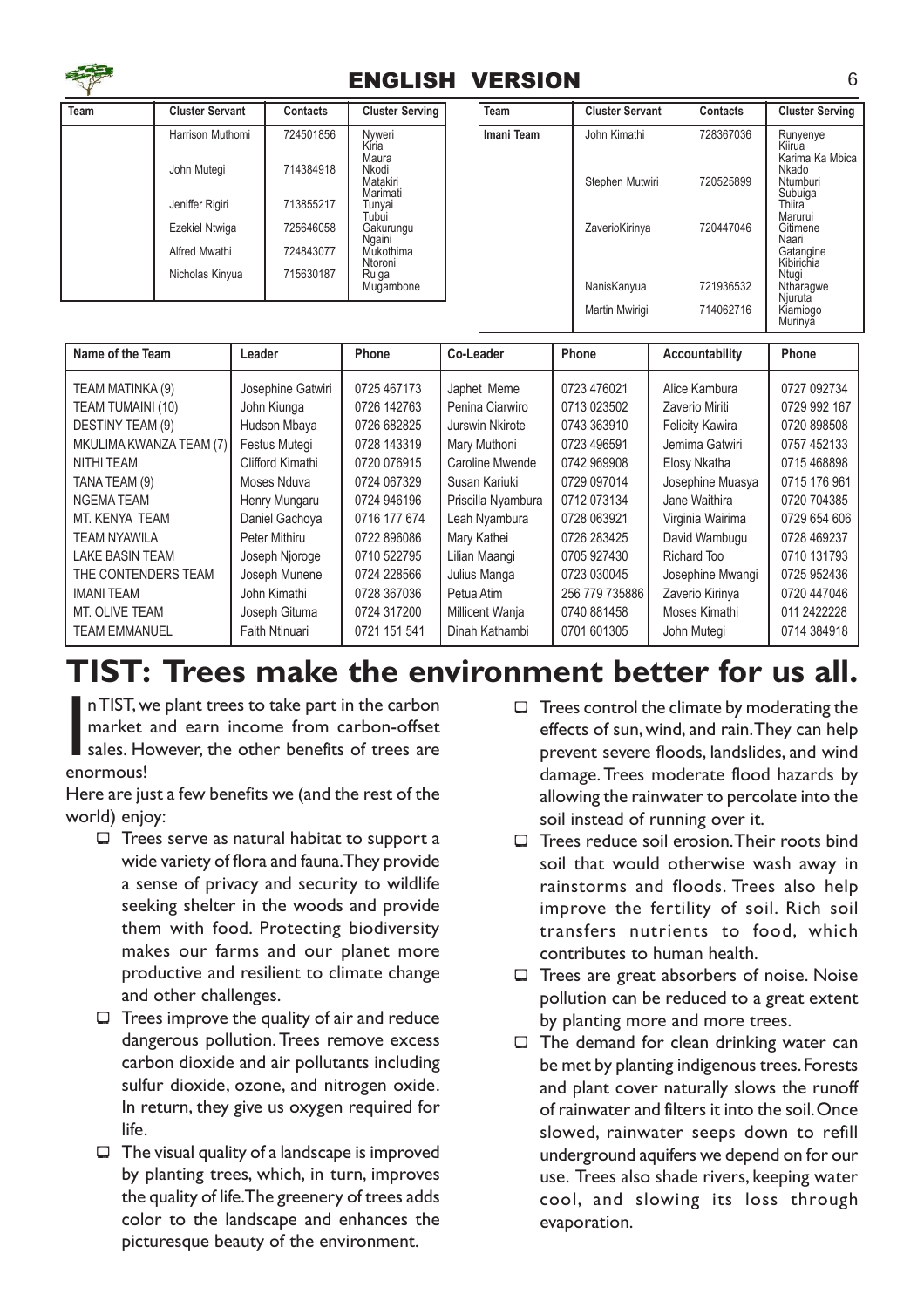Newsletter June 2022

*Not for sale*

## Mazingira Bora



**www .tist.org**

TIST is an innovative, time tested, afforestation program led

Kimeru Version

by the participants.

Semina ya Watumishi wa Cluster iliyofanyika tarehe 23 - 27 Mei, 2022 katika Kituo cha Kichungaji cha DOM Gitoro, Meru.

TIST: Mageni - Nandi nitukinyithitie arimi ngiri 100,000 na nutugukura. Page 2 Inside:

Clasta ya Ankamia: Baruga ya gucokia nkatho. Page 2

Kiririkania: Mantu jaria Gakundi kanini kabwiri kuingia. Page 2

TIST: Ugaruruku umweru na mwega wa gutungatira arimi ba TIST. Page 3

TIST: Miti nitumaga naria gututhiurukite gukethira kuthongi nkuruki kiri batwi twinthe. Page 6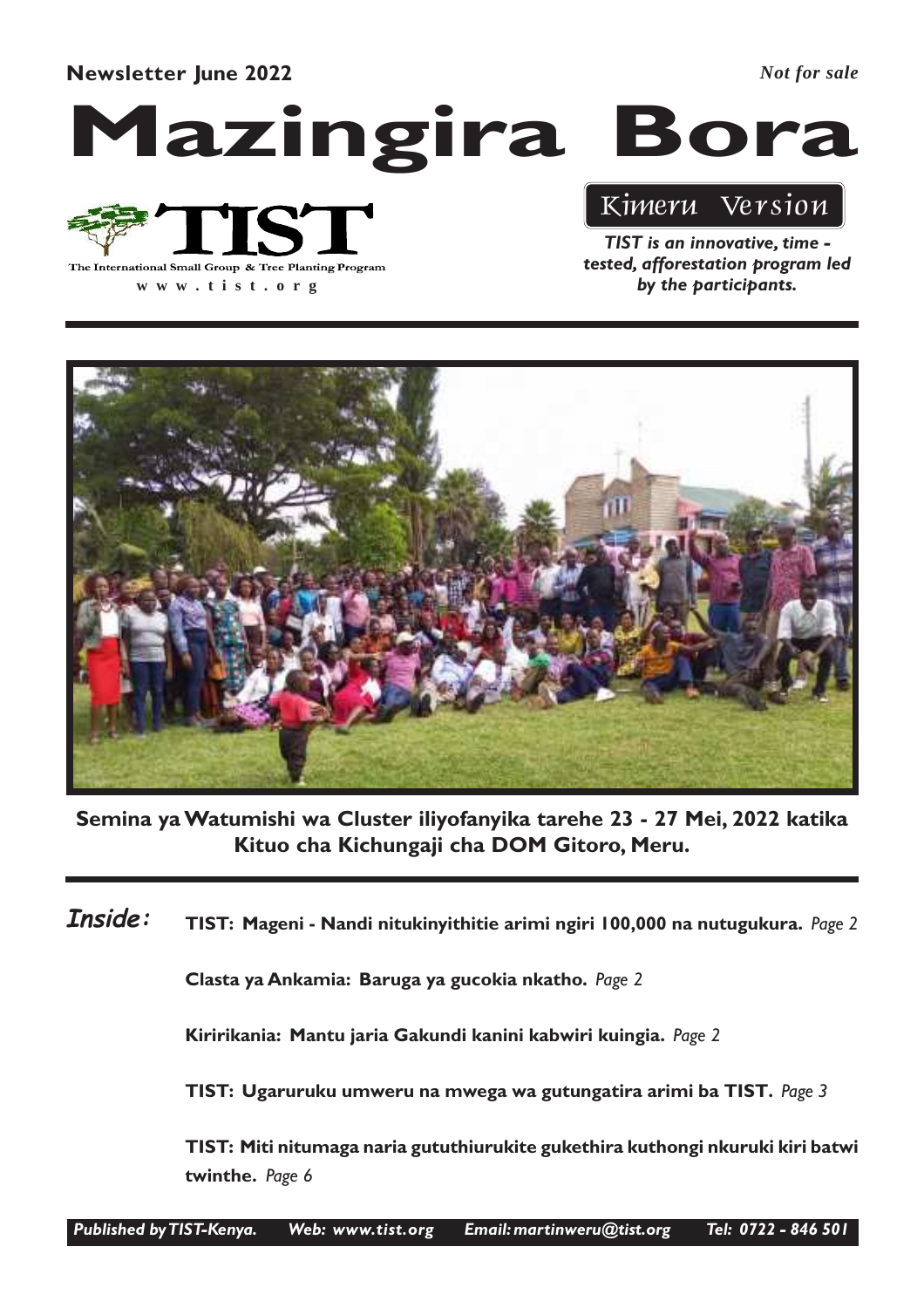## TIST: Mageni - Nandi nitukinyithitie arimi ngiri 100,000 na nutugukura.

uri na gikeno kumenyithia ati nandi turi na<br>arimi ngiri 100,000 aja Kenya!Na nitwitite<br>mbere gukura. Twakinyirie arimi ngiri<br>100,000 tariki 24 May 2022. Ntuka inya ikithira uri na gikeno kumenyithia ati nandi turi na arimi ngiri 100,000 aja Kenya!Na nitwitite mbere gukura. Twakinyirie arimi ngiri twongera arimi 670 ba beru- No twiitite mbere gukura.

Tukundi tunini nandi ni 14,825 na notwitite mbere kwongera o uria ntuku igwita.

Miti nayo iria iandi na igekwa muo ni 12,996,219.

Mworonto waTIST ni gwita ngugi na tukundi tunini kumenya mabata ja gukuria nthiguru Jamo uandi wa miti na na urimi bubwega. Nkinya tugeeta mbere gutetheria amemba kiri ugima mwega wa mwiri,kithomo na nkinya miriire I miega.Amwe na jaja, TIST iitaga ngugi nikenda arima ba tukundi boomba kwona mbeca na njira ya kwendia ruugo

(GHG) gwa kagita kanene.

Turi na gikeno ati itagaria riri ria gwatanire na Clasta Servant bari seminar Gitoro conference Center, Meru. Nitwagiire na kagita ka gukenaniira ikinya riri na njira ya kugaana keki (tega mbica aja nthiguru).



## Clasta ya Ankamia: Baruga ya gucokia nkatho.

atwii Clasta ya Ankamia nitukujukia kaanya gaka gucokia nkatho kiri muradi wa TIST.<br>Nitukenerete baita inyingi kuuma kiri TIST,<br>na tukaigua I bwega kuuma nkorone tuthithie atwii Clasta ya Ankamia nitukujukia kaanya gaka gucokia nkatho kiri muradi wa TIST. Nitukenerete baita inyingi kuuma kiri TIST, "Kujengana" kiri TIST.

Kuuma twathungira TIST mwaka wa 2006, turi na arimi 445 bagwita ngugi na TIST. Giki ni gicunci gikiega kuuma kiri antu bonthe nturene yetu. Nitwitite mbere kuthomithia na kwandikia bangi. Mbere TIST ikinya guku, tutari na icabu ria miti iria tuandite. Ninkatho kiri TIST niuntu nitukuumba kumenya turi na miti igana kuuma tukuthungira ndeene TIST. Nandi iji, turi na miti 150,041. Miti I mingi ni ya kinduire, ingi ya matunda na ingi ya kigeni. Niuntu bwa TIST, nitutegagiira muno uria miti iji ikureta ugaruruku bwa riera. Nituonete ugaruruku

bunene kiri riera na nkinya mbura ikongeereka.

Amwe na baita jia riera, miti niitwongerete twanya tungi tea kugia mbeca. Nitumbite gwika maugu ja njuki na tukoona uki wa kwendia tukoona mbeca. Matunda na nkandamia ni tukwona mbeca ingi. Nkinya nitukwona iria ria nyomoo,nku na mbau jia gwaka.

Nitumbite kugwata ithomo kuumania kiri micemanio ya TIST ya o mweri.Imwe ni ja urimi bubwega CF, kuthondeka mboleo,nasari yukirotue ya miti, miriire I miega, utongeria bwa muthiuruko, Kujengana na bata wa kuanda miti amwe na imera na ingi inyingi. Kuumania na ithomo iji, nitwitite mbere kwona baita tukithia uria ikwenda.

Baita iji na jiingi inyingi tutoomba kugwet narua iji, nitukuuga Thenkiu TIST!

### Kiririkania: Mantu jaria Gakundi kanini kabwiri kuingia.

iri kagita kenu ka mucemanio jwa Clasta, nitukuburomba bukurukire mantu jaja na butethanie kugwata bwega. Jari na gitumi muno kiri ngugi jia TIST na kuumba kugwata mpumi iri kagita kenu ka mucemanio jwa Clasta, nitukuburomba bukurukire mantu jaja na butethanie kugwata bwega. Jari na gitumi inene.

Gakundi gaku kanini nonkinya koombe gukinyithia mantu jaja nikenda koombana kiri muradi wa TIST:

- 1. Kethirwe Kari na amemba 6-12 baumite kiri mijii ithatu nkurani.
- 2. Gakundi nonkinya getikire kuthingatira mantu ja ki muntu ja TIST na nkinya jaria TIST ikagiira muno.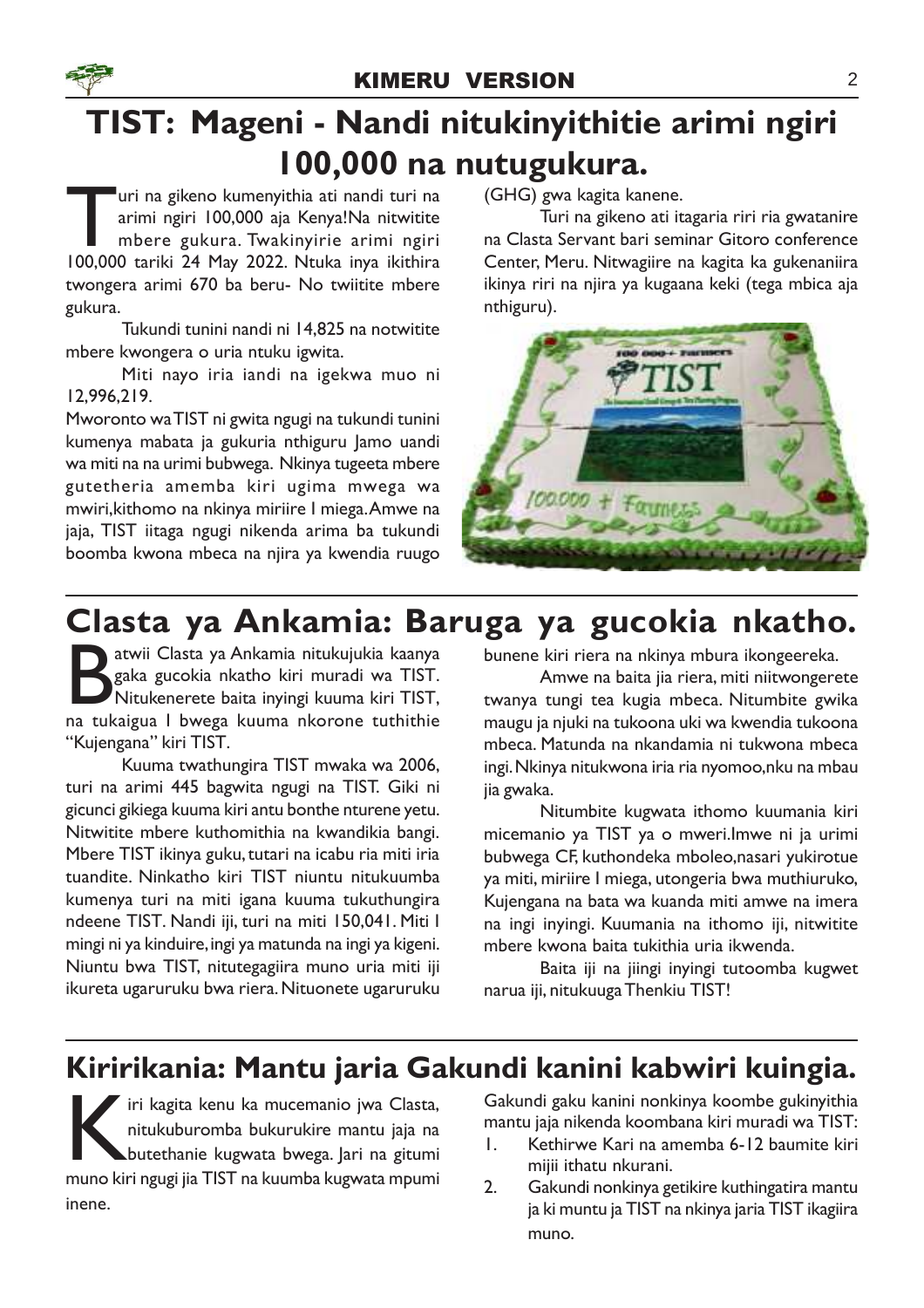

- 3. Amemba ba gakundi nonkinya bacemanie o kiumia bakithingatagiira njira injega jia TIST kugaana mathuganio na kubanga ngugi. Amemba nonkinya betage micemanio gutethia kugia na njira injega na kugaana njira iji na tukundi tungi tea TIST.
- 4. Amemba bonthe ba gakundi nonkinya bekirw caini kiri fomu ya GHG.
- 5. Amemba ba gakundi nonkinya boonanie nibo eene miunda kana ruutha rwa gutumiira Munda aria baandite miti kana aria bakaanda miti ya TIST.
- 6. Gakundi nonkinya kethire Kari na miti 1,000 gwa kagita ka mieri 18 kuuma ka thungira TIST na miti nkuruki ya ngiri 2,000 gwa kagita ka miaka itano.
- 7. Tukundi tunini tea TIST, nonkinya tukebanga kuthondeka clasta. Clasta ithondekagwa ni tukundi tunini turi amwe antu bengiita na maguru bagacemania. Clasta nonkinya yonania miunda ya kwigana ndeene ya kagita ka miaka iiri kuuma bathungira kiri TIST miunda boomba kuanda miti 150,000 (hectare ja 100)
- 8. TIST ikaria arimi US dollar 0.02 o muti juandi na juri muo o mwaka nkinya contract ithire (alubanji). Amwe na jau, Riria muradi wa TIST aja Kenya jukoona baita, Clean Air Action akariha arimi 70% ya baita.
- 9. Gakundi kanini kuumba gutonya kiri biashara iji, nonkinya kaingie mawatho jaria jari ki biashara iji kuuma kiri Verified Carbon Standards VCS. Mawatho jaja jendaga gakundi gwika miti muo gwa kagita ka miaka 30 kana nkuruki.
- 10. Gakundi kanini nonkinya kaande kairi miti iria yoma.
- 11. Miti iria ithagirua ikari ja ithaka kana rwego ititaragwa. (iria itigukurukia uraja wa mita 2).
- 12. Miti iria iandi na utiganu bunini nkuruki ya mita 2 itaragwa igitigagirua. Miti iji iri gati no itumirwe ja nku kana iria ria nyomoo.
- 13. TIST agetikiria ugiti wa miti na unini muno iria iri na nkuruki ya miaka 10. Miti iria itikiritue o mwaka kiri gakundi ni gicunci kia 5% ya miti yonthe ya gakundi.
- 14. Guti miti ikathukia riera igatarwa ja miti ya TIST.

## TIST: Ugaruruku umweru na mwega wa gutungatira arimi ba TIST.

N itukugeria njira ingi injega! TIST ni itikagiria njira injega jia Kuthithia mantu kugeria gwitithia bwega utungata wa arimi.

Kiri seminar ya Cluster Servant Meru (23-27 May 2022) juria jwari na Clasta Servant 100, amemba ba Leadership Council, 3 Cluster Servant kuuma Uganda, 2 technical persons kuuma Tanzania na amemba 2 baTIST ba USA Team, mathoganio ja uria tuumba gutungata arimi bweega nija aririrue.

Seminar Niya ariririe mathomo ja maingi na njira jia gwitithia muradi mbere tajo, Utari wa miti, Ithomo jia clasta, kuthomithia ikundi njira injega (SDGs) mbere ya kwiandikithia, gutambia muradi ntuura injeru,na kuongera miti I mieru. O timu niyathurire Mutongeria,munini o mutongeria na mwiki mathabu.Atongeria ni bandiki aja nthiguru. Nkuruki, nitwategeere mathina na aria jari iathondekwa.

Kiri Utari miti,nitukwenda gutarira gakundi o konthe miti o kiri mwaka aja Kenya. Gukinyaniria bubu, nitwathondekire Timu ya kurita ngugi amwe na gutigiira o gakundi ni gatariri miti o mwaka. Timu iji igaitania ngugi amwe kuona ithomo jia Clasta igwita bwega kiri o region, kugia na njira injega, kuthomithia na kwiandikithia ikundi injeru, gukinyithia TIST na gutambia kiri guntu kugeni amwe na jangi. Timu ni ya gutethania, kumenya umbani bwa o muntu bagita ngugi amwe na gukurania. Bakithithia bubu, bageeta Clasta ingi kiri region kiri gutetheria ngugi iji naria itigiiri nyuma kana ikwenda utethio na ngwataniro.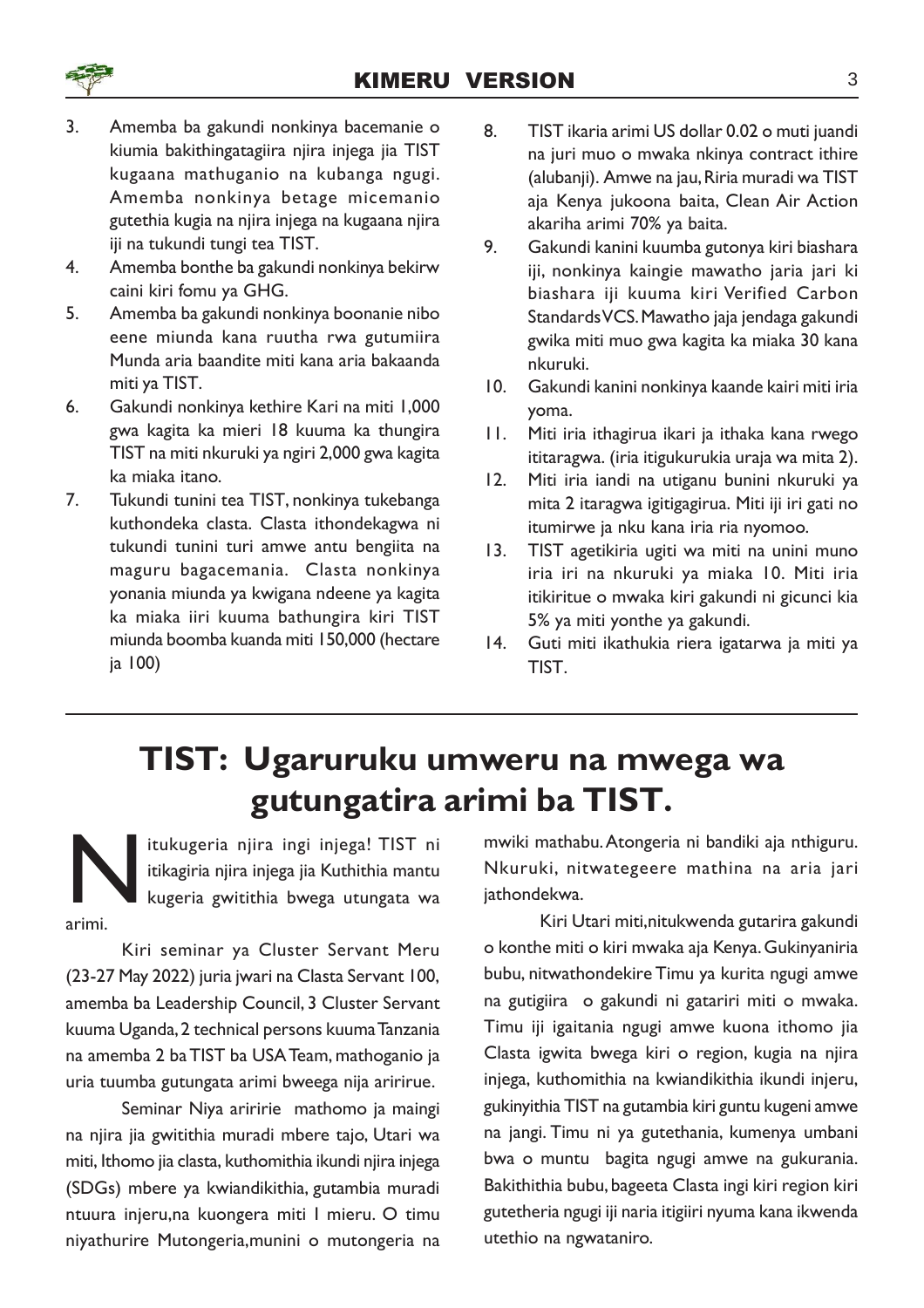

#### KIMERU VERSION 4

#### Timu iji ni ikurombwa jiite ngugi amwe na atongeria kiri ntura iji.

| Team            | <b>Cluster Servant</b> | Contacts  | <b>Cluster Serving</b>                  | Team                  | <b>Cluster Servant</b>                | Contacts               | <b>Cluster Serving</b>                        |
|-----------------|------------------------|-----------|-----------------------------------------|-----------------------|---------------------------------------|------------------------|-----------------------------------------------|
| <b>Mantinka</b> | Joyce Makena           | 721712058 | Kunene<br>Limauru                       |                       | Rosemary Muthoni                      | 711858395              | Kiangua<br>Karia                              |
|                 |                        |           | Luuria<br>Machaku                       |                       |                                       |                        | Muriiiri                                      |
|                 |                        |           | Karama<br>Mituntu                       | <b>Destiny</b>        | Lucy Wanjue                           | 712292194              | Machikine<br>Ukuu                             |
|                 | <b>Edward Mwenda</b>   | 720033091 | Lairang'i<br>Thuura                     |                       | Catherine Gakii                       | 719182132              | Kithurine                                     |
|                 |                        |           | Chungari<br>Mitoro<br>Kambiti           |                       | Geoffrey Muriithi<br>Lawrence Mutungi | 716796224<br>723109424 | Ngongo<br>Kierera<br>Kithakanaro<br>Mwichiune |
|                 | Eunice Ncabira         | 729783277 | Maundu<br>Mbaranga                      |                       | Muthoni Gakenge                       | 729791657              | Mururune<br>Igandene                          |
|                 |                        |           | Rwanyange<br>Mulanthankari              |                       | <b>Felicity Kawira</b>                | 720898508              | Tugua<br>Rugeju                               |
|                 | Alice Kambura          | 727092734 | Kagaene<br>Kibuline                     |                       |                                       |                        | Gaatia<br>Kigane                              |
|                 |                        |           | Kamaroo<br>Kingo                        |                       | JurswinneNkirote                      | 743363910              | Abogeta<br>Kiriene                            |
|                 | Dickson Gitonga        | 798533969 | Mailu<br>Kithoka                        |                       |                                       |                        | Kiija Nkandone<br>Marimba                     |
|                 |                        |           | Gieto<br>Kaaga                          |                       | Hudson Mbaya                          | 726682825              | Kionyo<br>Muchege                             |
|                 | Alex Mwongera          | 791720868 | Mworoga<br>Njotene                      |                       | Mary Gitonga                          | 716954819              | Gumpira<br>Tharu                              |
|                 | Japhet Meme            | 723476021 | Rwarera<br>Ngiine                       |                       |                                       |                        | Kandigi<br>Kaubau                             |
|                 |                        |           | Rūiri<br>Mururune                       |                       |                                       |                        | Ngeene<br>Nkugugu<br>Gachibene                |
|                 | Regina Kanario         | 727960253 | Mutuma<br>Irindiro<br>Ankamia           |                       |                                       |                        |                                               |
|                 |                        |           | Ngutu<br>Kithare                        | <b>Tana Team</b>      | Eunice Musyoka                        | 710428509              | Kakumini<br>Kaluluini<br>Miwani               |
|                 |                        |           | Churui<br>Ng'ombenjiru<br>Iroone        |                       | Moses Nduva                           | 724067329              | Mukameni<br>Vota<br>Kilango                   |
|                 | Josephine Gatwiri      | 725467173 | Murichia<br>Amwari<br>Nchiru            |                       | Mary Njoki                            | 791243749              | Iviani<br>Kiamutugu<br>Kagongo                |
|                 |                        |           | Kaliene<br>Kaathi<br>Mulika             |                       | Josephine Muasya                      | 715176961              | Kiarigi<br>Kiarigi<br>Ndalani                 |
| Mt. Olive       | Joseph Gituma          | 724317200 | Maua                                    |                       |                                       |                        | Sofia<br>Silanga<br>Muungano                  |
|                 |                        |           | Kiengu<br>Antubochio<br>Kamweleni       |                       | FhelisterNthenge                      | 711657572              | Gatulani<br>Kimangu                           |
|                 |                        |           | Kanjoo<br>Kawiru MCK                    |                       | Susan Kariuki                         | 729097014              | Kateki<br>Kanjuu                              |
|                 |                        |           | Ugoti<br>Kilili                         |                       |                                       |                        | Mwea<br>Rianjuki                              |
|                 | JonothanKarani         | 793603584 | Burimaria<br>Athi                       |                       | Irene Wanjira                         | 702079935              | Njukiini<br>Rundu                             |
|                 |                        |           | Amwariba<br>Nthene                      |                       | Agnes Wanjiru                         | 714150638              | Kathiringo<br>Ngariama                        |
|                 | Moses Kimathi          | 112422228 | AthiriGaiti<br>Antubalinki              |                       |                                       |                        | Karumande<br>Kianyaga                         |
|                 | Caroline Peter         | 793873016 | Meria Mwangaza<br>Mutuati               |                       | Sara Murugi                           | 704460348              | Kianjogu<br>Kamweyendei                       |
|                 |                        |           | Mwanika<br>Kabachi<br>Laare Social Hall |                       |                                       |                        | Kilia<br>Karaba - Mbeere                      |
|                 | Millicent Wanja        | 740881458 | Kiine<br>Kiegoi                         | <b>The Contenders</b> | Josephine Mwangi                      | 724228566              | Nthingine                                     |
|                 | Aaron Kaindio          | 720176099 | Nturuba<br>Kangeta                      |                       |                                       |                        | Ichuga<br>Sweetwaters<br>Kamangura            |
|                 |                        |           | Kigucwa<br>Nthangathi                   |                       |                                       |                        | Nyariginu<br>Murungai                         |
|                 |                        |           | Ngage<br>Igurune                        |                       |                                       |                        | Sirimon<br>Mung'etho                          |
| Mkulima Kwanza  | AnnetKaari             | 700389295 | Igwanjau<br>Thigaa                      |                       | Joseph Munene                         | 725952436              | Nkado N.<br>Nturukuma<br>Ontilili             |
|                 |                        |           | Kauuni<br>Ithai                         |                       |                                       |                        | Kangaita<br>Kisima                            |
|                 | Samuel Kimathi         | 722744489 | Ndunguri<br>Kariakomo                   |                       | Mary Wanjira                          | 710762055              | Maritati<br>Kamuthanga                        |
|                 | Mary Muthoni           | 723496591 | Ciakanyinga<br>Kirindini<br>Nguruki     |                       |                                       |                        | Mia Moja<br>Kithithina<br>Ngarendare          |
|                 |                        |           | Muragara<br>Makengi                     |                       |                                       |                        | Būuri<br>Kiambogo                             |
|                 | Festus Mutegi          | 728143319 | Kianjagi<br>Gitombani                   |                       | Bilhah Ndung'u                        | 720513754              | Itangini<br>MajeMbogo                         |
|                 |                        |           | Nkumbo<br>Magutuni                      |                       | Julius Manga                          | 723030045              | Ragati<br>Kiahuko                             |
|                 | Jemima Gatwiri         | 757452133 | Kiathathi<br>Kiraro                     |                       |                                       |                        | Weruini<br>Thun'gari                          |
|                 | Moses Mwenda           | 718015819 | Kairuni<br>Kinoro<br>Majira             | Ngema Team            | Priscilla Nyambura                    | 721073134              | Mbogiti                                       |
|                 |                        |           | Baragu                                  |                       |                                       |                        | Ndakaini<br>Wanduhi<br>Kiarutara              |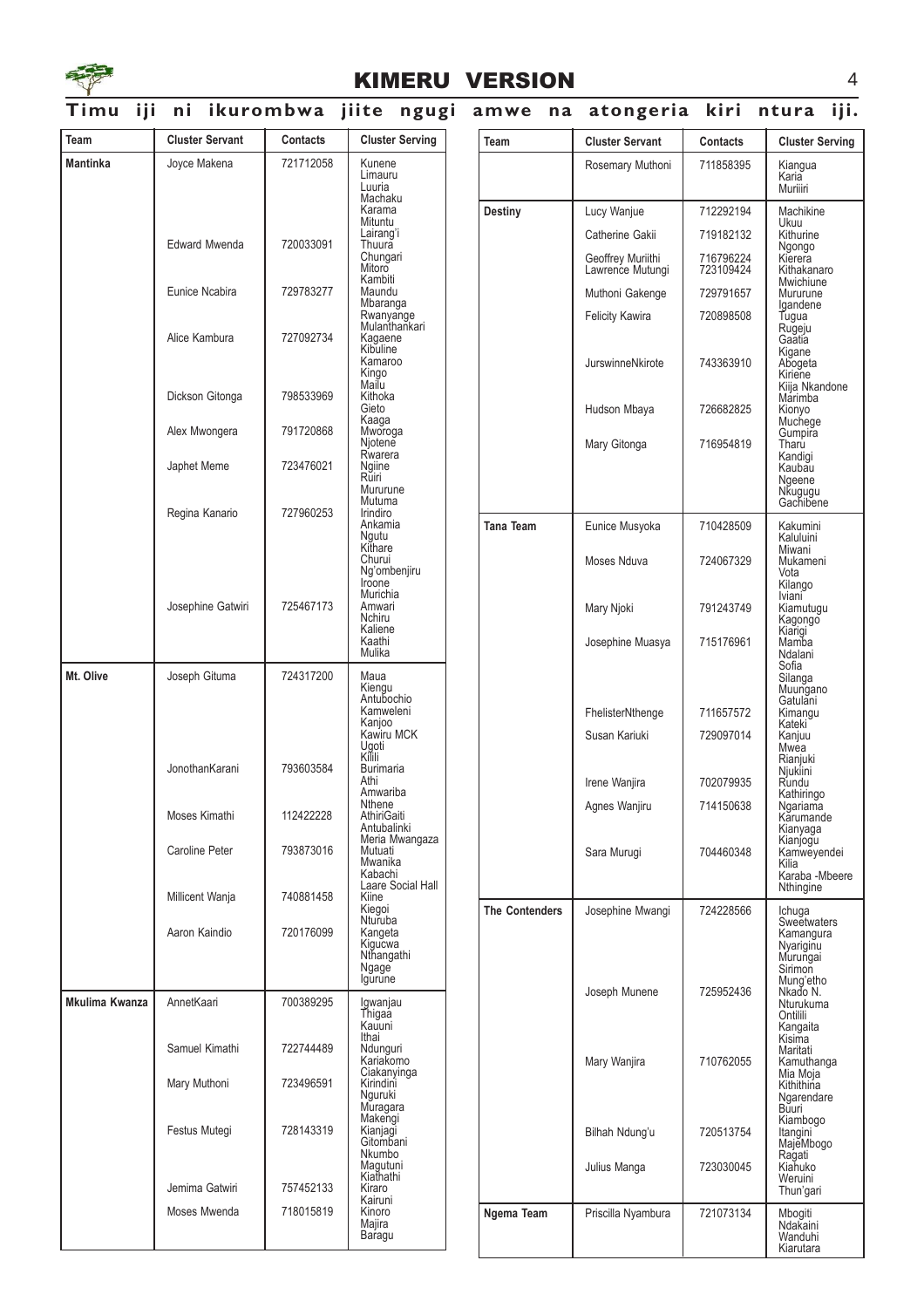

#### KIMERU VERSION 5

| Team              | <b>Cluster Servant</b>                     | Contacts               | <b>Cluster Serving</b>                                                           | Team                 | <b>Cluster Servant</b> | <b>Contacts</b> | <b>Cluster Serving</b>                                                |
|-------------------|--------------------------------------------|------------------------|----------------------------------------------------------------------------------|----------------------|------------------------|-----------------|-----------------------------------------------------------------------|
|                   | Jane Waithira                              | 720704385              | Karangi<br>Karega                                                                | <b>Tumaini Group</b> | Alice Nkirote          | 729783750       | Miathene<br>kitheo                                                    |
|                   | Jason Kweri<br>Andrew Mwangi               | 726606811<br>720607142 | Kiganjo<br>Kimandi<br>Gatakaini<br>Magomano<br>Mwagu                             |                      | Mary Kawira            | 795792983       | Rwongorwanyaki<br>Koonju<br>Kiandiu<br>Uuru<br>Kunati                 |
|                   | Henry Mungaru                              | 724946196              | Ngerechi<br>Ngecha                                                               |                      |                        |                 | Thinyaine<br>Thaathi                                                  |
|                   | Lucy Maina                                 | 713467577              | Kahiga<br>Gatiani<br>Kanderendu<br>Makomboki                                     |                      | PeninaCiarwirwo        | 713023502       | Mukungu<br>Kimachia<br>Amugaa<br>Mikunduri                            |
|                   |                                            |                        | Gatuura<br>Mairi<br>Kimotho<br>Ndiara                                            |                      | JeromKamathi           | 716166441       | Marega<br>Ntombo<br>Makandi<br>Micii Mikuru                           |
| Lake Basin Team   | Lilian Mangi                               | 705927430              | Makairo<br>Ibucha                                                                |                      | ZaverioMiriti          | 729992167       | Lairuru<br>Lii<br>Limoro                                              |
|                   |                                            |                        | Riakimai<br>Kianungu<br>Ekerenÿo<br>Kamwarani<br>Matorora<br>Gesura              |                      | Jacinta Nkirote        | 707546138       | Muruta<br>Mwerondu<br>Mwili<br>Lachiathuriu<br>Lailuba<br>Lanyiru     |
|                   |                                            |                        | kebirigo<br>Ratera<br>Songonga<br>Tambacha                                       |                      | Jeremiah Murangiri     | 727706226       | Twale<br>Mbirikene<br>Gachua<br>Machegene<br>Kioriaiba                |
|                   | Richard Too                                | 710131793              | Etono<br>Rionyangi<br>Morako<br>Chemaner                                         |                      | John Kiunga            | 726142763       | Mbanjone<br>Giaki<br>Kaguma                                           |
|                   |                                            |                        | Atebwo<br>Kapsiwryo<br>Kutete                                                    |                      | John Mutethia          | 725901883       | Kathigau<br>Kirimagitune<br>Kanjagi                                   |
|                   | Joseph Njoroge                             | 710522795              | Kuto<br>Kapsara<br>Eastern Saiwa                                                 |                      | Jesse Kathurima        | 713020263       | Ntangi<br>Ciothilai                                                   |
|                   | Silas Maruti                               | 795123503              | Chepchoina<br>Kapsitwet                                                          |                      |                        |                 | Njuthine<br>Kathwene                                                  |
|                   | John Githiri                               | 707512043              | Rafiki<br>Munyaka<br>Kesogon<br>Kishaunet                                        | Nyawila Team         | <b>Esther Waithira</b> | 701045984       | Ngano<br>Boiman<br>Finley<br>Mugumo                                   |
| Mt. Kenya Block A | Gachoya Daniel                             | 716177674              | Male<br>Thome<br>Muhonia                                                         |                      | Sophia Wairimu         | 706162335       | Passenga<br>Raichiri podo<br>Kiandege<br>Mairoinne                    |
|                   | JoramGachanja<br>Leah Maina                | 728056796<br>728063921 | Baraka<br>Mathingira<br>Bahati<br>Mbiriri                                        |                      | Mary Kathei            | 726283425       | Kihingo<br>Karampton<br>Karaba<br>Mithuri                             |
|                   | <b>Charity Mumbi</b>                       | 713061602              | Kimahuri<br>Warazojet<br>Ndurutu<br>Karundas<br>Giathieri<br>Kiamariga<br>Muriru |                      | Lydia Wangari          | 723256577       | Githima<br>Muhotetu<br>Munyu<br>Mutamaiyu<br>Kite<br>Gatero<br>Njorua |
|                   | Patricia Wachuka                           | 724473459              | Chuma<br><b>Burguret</b><br>Kiahuko<br>Kiamathaga                                |                      | Peter Mithiru          | 722896086       | Nyakinyua<br>Sálamá<br>Nganoini<br>Murukupesi                         |
|                   | Virginia Wairima                           | 729654606              | Kahuho<br>Karoki<br>Manyatta<br>Gaturiri                                         |                      | Simon Munyiri          | 710624708       | Ndivai<br>Kiriogo<br>Wiyumiririe<br>Mwangaza                          |
|                   |                                            |                        | Aguthi<br>Luisoi<br>Ngandu                                                       |                      | David Wambugu          | 728469237       | Sugoroi<br>Wamura<br>Nyambugishi<br>Mwituria                          |
|                   | James Nduhiu                               | 729526734              | Mweiga<br>Gikati<br>Matanya                                                      |                      | David Thuku            | 713089079       | Tandare<br>Karandi<br>Mwenje                                          |
| <b>Team Nithi</b> | Clifford Kimathi<br><b>Edward Muriithi</b> | 720076915<br>710973023 | Iriga<br>Weru<br>Kirubia<br>Kiangondu<br>Rukindu<br>Itugururu                    |                      | JathanMureithi         | 727308979       | Muthengera<br>Kwajebi<br>Marmanet<br>Pondo<br>Ndogino<br>Mutanga      |
|                   |                                            |                        | Rubate<br>Kinoru Muuni                                                           | Emmanuel             | Faith Ntinyari         | 721151541       | Mpuri                                                                 |
|                   | Dennis Muthomi                             | 796287371              | Kagumo<br>Ntakani                                                                |                      |                        |                 | Gíkumene<br>Ngonyi                                                    |
|                   | ElosyNkatha                                | 715468898              | Mumbuni<br>Muthambi                                                              |                      | Dorcas Wanja           | 727827114       | Gitugu<br>Kibul                                                       |
|                   | CastyKananu                                | 790094845              | Kithitu<br>Ciakanyinga                                                           |                      |                        |                 | Muthangene<br>Githongo                                                |
|                   | Caroline Mwende                            | 746929908              | <b>Ikindu</b><br>Mitheru                                                         |                      | Dinah Kathambi         | 701601305       | Kanyakine<br>Kamacege                                                 |
|                   |                                            |                        | Muthenge<br>Iriani                                                               |                      | Tabitha Mukiri         | 714598285       | Baranga<br>Katheri<br>Karurune                                        |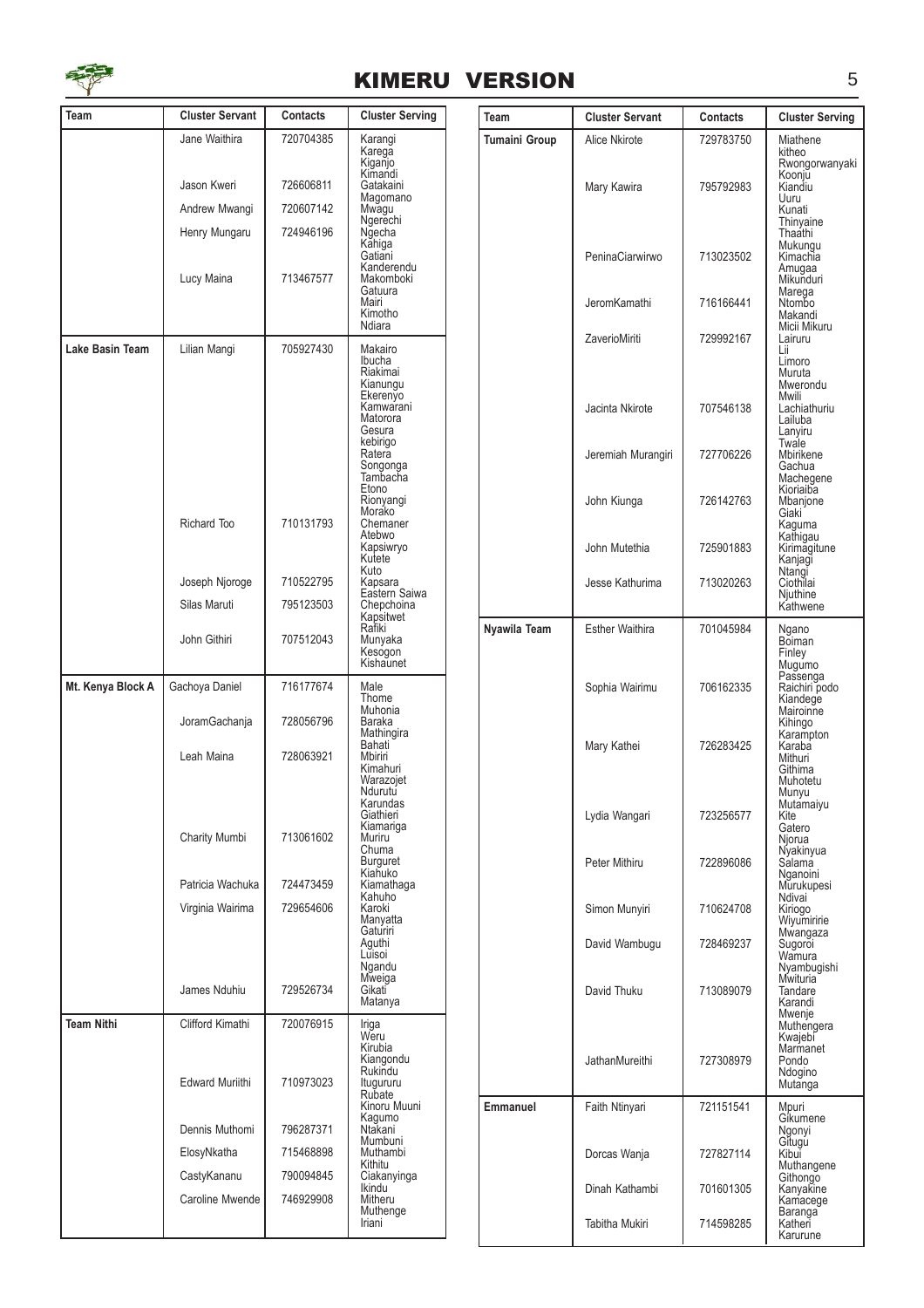

#### KIMERU VERSION 6

| Team | <b>Cluster Servant</b> | <b>Contacts</b> | <b>Cluster Serving</b>         |
|------|------------------------|-----------------|--------------------------------|
|      | Harrison Muthomi       | 724501856       | Nyweri<br>Kíria<br>Maura       |
|      | John Mutegi            | 714384918       | Nkodi<br>Matakiri              |
|      | Jeniffer Rigiri        | 713855217       | Marimati<br>Tunyai<br>Tubui    |
|      | Ezekiel Ntwiga         | 725646058       | Gakurungu                      |
|      | Alfred Mwathi          | 724843077       | Ngaini<br>Mukothima<br>Ntoroni |
|      | Nicholas Kinyua        | 715630187       | Ruiga<br>Mugambone             |

| Team       | <b>Cluster Servant</b> | Contacts  | <b>Cluster Serving</b>                                |
|------------|------------------------|-----------|-------------------------------------------------------|
| Imani Team | John Kimathi           | 728367036 | Runyenye<br>Kiirua<br>Karima Ka Mbica<br>Nkado        |
|            | Stephen Mutwiri        | 720525899 | Ntumburi<br>Subuiga<br>Thiira<br>Marurui              |
|            | ZaverioKirinya         | 720447046 | Gitimene<br>Naari<br>Gatangine<br>Kibirichia<br>Ntuai |
|            | NanisKanyua            | 721936532 | Ntharagwe<br>Niuruta                                  |
|            | Martin Mwirigi         | 714062716 | Kiamiogo<br>Murinya                                   |

| Name of the Team         | Leader            | Phone        | Co-Leader          | Phone          | Accountability         | Phone        |
|--------------------------|-------------------|--------------|--------------------|----------------|------------------------|--------------|
| TEAM MATINKA (9)         | Josephine Gatwiri | 0725 467173  | Japhet Meme        | 0723 476021    | Alice Kambura          | 0727 092734  |
| <b>TEAM TUMAINI (10)</b> | John Kiunga       | 0726 142763  | Penina Ciarwiro    | 0713 023502    | Zaverio Miriti         | 0729 992 167 |
| DESTINY TEAM (9)         | Hudson Mbaya      | 0726 682825  | Jurswin Nkirote    | 0743 363910    | <b>Felicity Kawira</b> | 0720 898508  |
| MKULIMA KWANZA TEAM (7)  | Festus Mutegi     | 0728 143319  | Mary Muthoni       | 0723 496591    | Jemima Gatwiri         | 0757 452133  |
| NITHI TEAM               | Clifford Kimathi  | 0720 076915  | Caroline Mwende    | 0742 969908    | Elosy Nkatha           | 0715 468898  |
| TANA TEAM (9)            | Moses Nduva       | 0724 067329  | Susan Kariuki      | 0729 097014    | Josephine Muasya       | 0715 176 961 |
| NGEMA TEAM               | Henry Mungaru     | 0724 946196  | Priscilla Nyambura | 0712 073134    | Jane Waithira          | 0720 704385  |
| MT. KENYA TEAM           | Daniel Gachoya    | 0716 177 674 | Leah Nyambura      | 0728 063921    | Virginia Wairima       | 0729 654 606 |
| TEAM NYAWILA             | Peter Mithiru     | 0722 896086  | Mary Kathei        | 0726 283425    | David Wambugu          | 0728 469237  |
| LAKE BASIN TEAM          | Joseph Njoroge    | 0710 522795  | Lilian Maangi      | 0705 927430    | Richard Too            | 0710 131793  |
| THE CONTENDERS TEAM      | Joseph Munene     | 0724 228566  | Julius Manga       | 0723 030045    | Josephine Mwangi       | 0725 952436  |
| <b>IMANI TEAM</b>        | John Kimathi      | 0728 367036  | Petua Atim         | 256 779 735886 | Zaverio Kirinya        | 0720 447046  |
| MT. OLIVE TEAM           | Joseph Gituma     | 0724 317200  | Millicent Wanja    | 0740 881458    | Moses Kimathi          | 011 2422228  |
| TEAM EMMANUEL            | Faith Ntinuari    | 0721 151 541 | Dinah Kathambi     | 0701 601305    | John Mutegi            | 0714 384918  |

#### TIST: Miti nitumaga naria gututhiurukite gukethira kuthongi nkuruki kiri batwi twinthe.

Mene ya TIST, nituanda<br>
tuumba gutonya thoko<br>
twona mbeca kuumania n<br>
Indi-ri, baita ingi cia miti ni inene! dene ya TIST, nituandaga miti nikenda tuumba gutonya thokone ya ruugo na twona mbeca kuumania na kwendia ruugo.

Aja ni baita imwe inkai iria batwi (na nthiguru yonthe) twonaga:

- $\Box$  Miti ni gikaro kia mithemba imingi ya imera na nyomoo. Niiejanaga antu a gucioga kuumania na bangi na gicitho kiri nyomoo cia kithaka iria cigucua gikaro mitine na kucia irio. Gukaria mithemba imingi ya nyomoo na imera nigutumaga miunda yetu na nthiguru yetu ikagia maciara jamaingi nkuruki na ikaregana na kugaruka kwa rera na magitaria jangi.
- $\Box$  Miti nithongomagia ruugo na ikanyiyia kuthukua gukuthuku kwa naria gututhiurukite. Miti niritaga ruugo ruruthuku rwaingia na bingi biria bithukagia ruugo ta sulfur dioxide, ozone na nitrogen oxide. Gucokia, nituejaga ruugo rurwega ruria rendekaga kiri utuuro.
- ¾ Uthongi kiri metho bwa miunda nibuthongomagua ni kuanda miti, naku gukathongomia miturire. Rangi ya miti niongagira miunda rangi na kuthongomia uthongi bwa kimbicha bwa naria gututhiurukite.
- $\Box$  Miti nigaruraga rera na njira ya kunyiyia jaria jaumanagia na riua, ruugo na mbura. Miti noitethie kurigiria kuigara kwa ruuji, kwaruka kwa nthi na magitaria ja ruugo. Miti ninyiagia mathukia ja mbura inyingi na njira ya kureka ruuji rwa ngai rutonya muthetune antu a guitira iguru ruri muguo.
- $\Box$  Miti ninyiagia gukamatwa kwa muthetu. Miri yayo nigwataga muthetu juria antune angi juringi gukamatwa mburene. Miti kinya nitethagia kunoria muthetu. Muthetu jumunoru nijuikagira irio nutrient na kwou bikathongomia thiria ya miri.
- $\Box$  Miti nijukagia gituma na njira inene. Kuthukia kwa naria gututhiurukite ni gituma kwomba kunyiwua na njira inene na njira ya kuanda miti ingi na ingi.
- $\Box$  Kwendeka kwa ruuji rurutheru rwa kunyua kwomba gutetheka na njira ya kuanda miti ya gintwire. Miitu na imera nibinyiagia kumatuka kwa ruuji rwa ngai na kurukemba mbele ya rutonya muthetune. Kumatuka kwaru kwanyiwua, ruuji rwa ngai nirutonyaga nthi kuujuria marinya jaria jari ndene muthetune na jaria jari bata mono kiritwi. Miti kairi nikunikagira nduuji, ruuji rugakara rurina mpio na mpaari ikanyiyia kuura kwa ruuji gukurukira kujukua ni riua.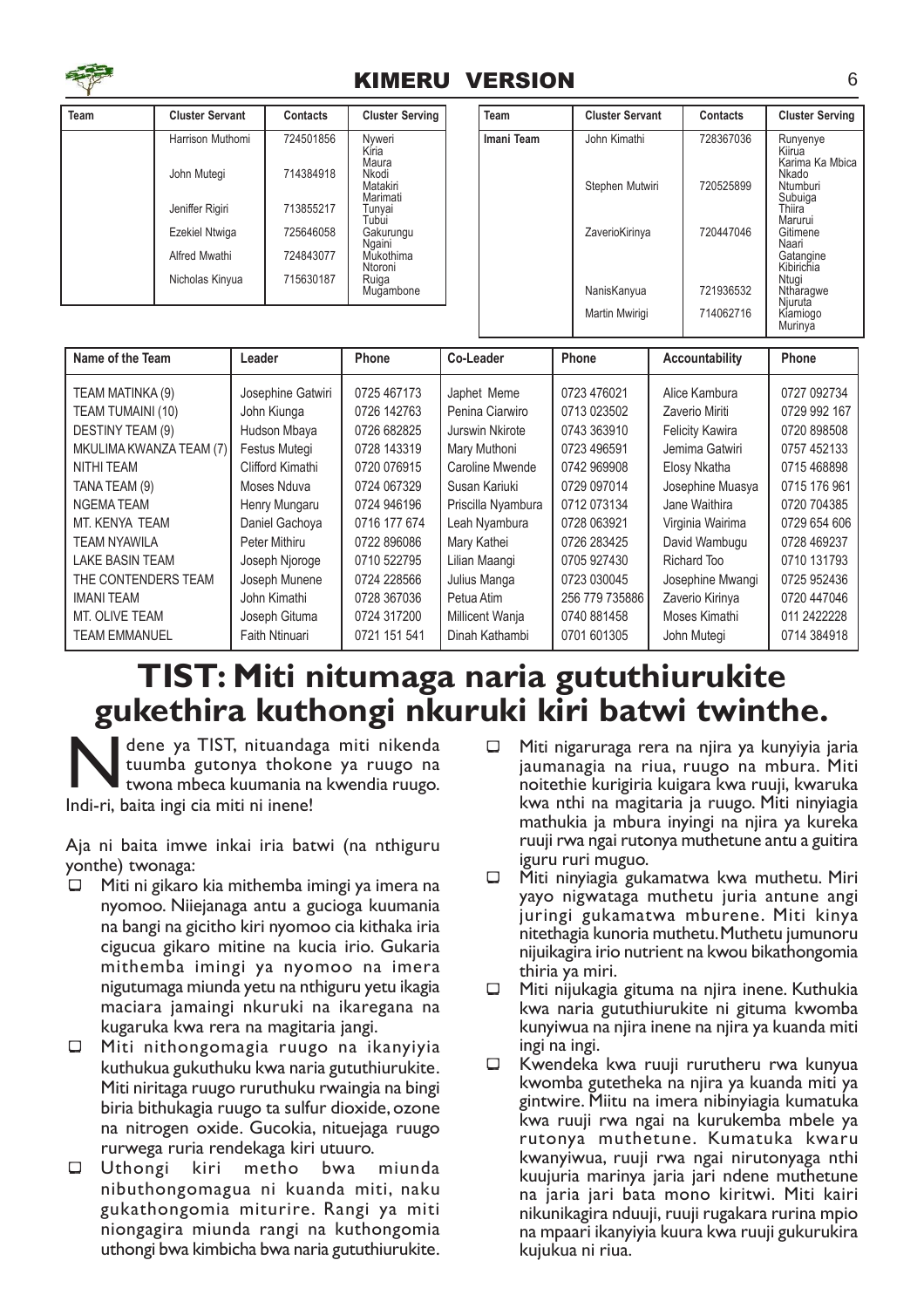Newsletter June 2022

*Not for sale*

# Mazingira Bora



**www .tist.org**

TIST is an innovative, time tested, afforestation program led by the participants.

Kikuyu Version



Semina ya Claster Servants iria yari mweri 23rd - 27th May, 2022 iria yari DOM Gitoro Pastoral Centre, Meru.

TIST: Uhoro mugeni - Ithui nitukinyitie arimi ngiri 100,000 na no turakura. Page 2 Inside:

Ankamia TIST Cluster: Marua ma gucokia ngatho. Page 2

Kwiririkania: Maundu maria ikindu nini ciagirirwo ni guthingata. Page 2

TIST: Maugaruruku meeru ma gutungata arimi a TIST. Page 3

TIST: Miti niyagirithagia maria maturigiciirie. Page 6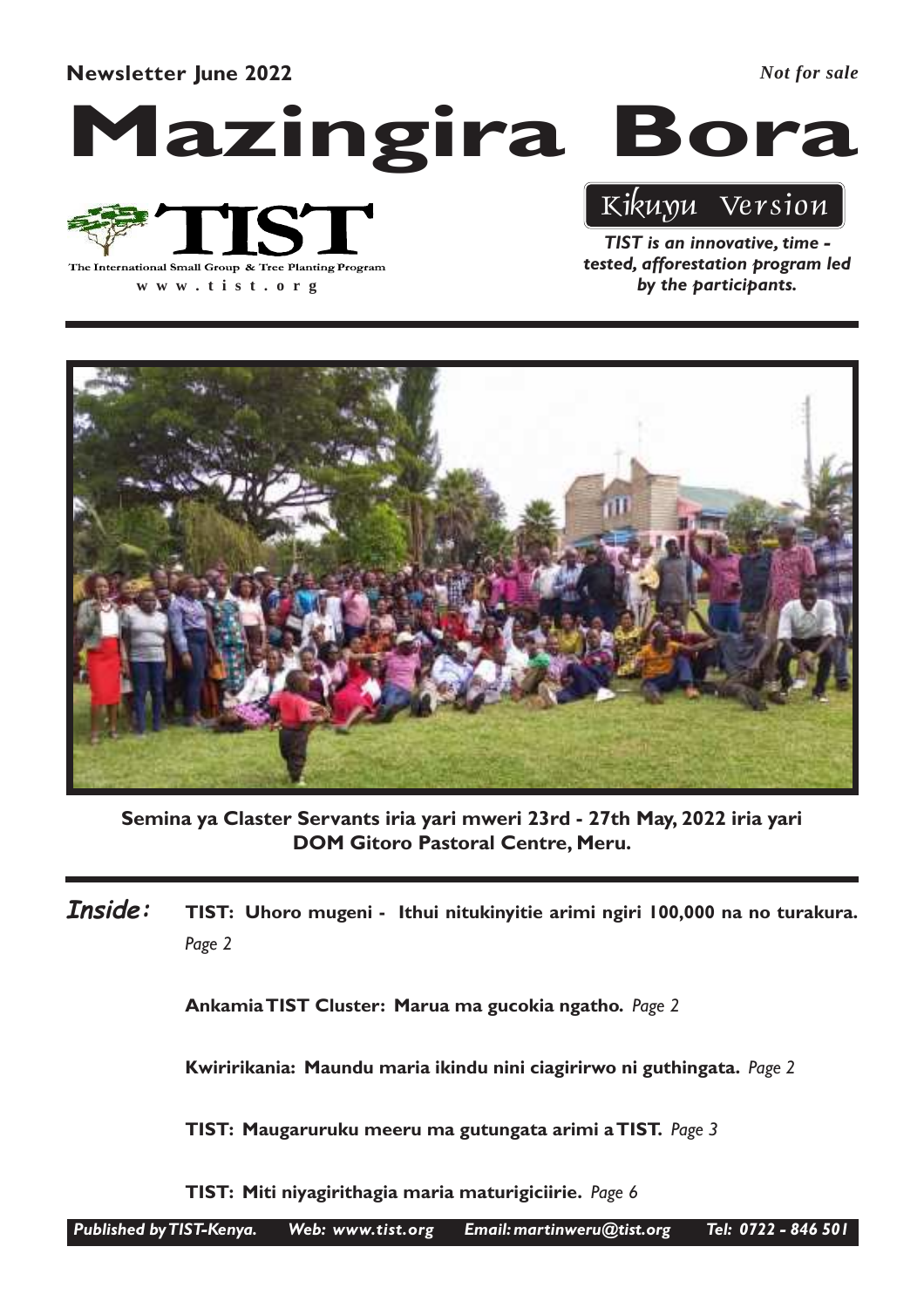## TIST: Uhoro mugeni - Ithui nitukinyitie arimi ngiri 100,000 na no turakura.

wina gikeno tukimunyethia uhoro mwega.<br>
Nitukinyite amemba 100,000. Na noturathie<br>
na mbere na kuongerereka. Twakinyirie<br>
amemba 100,000 muthenya wa 24<sup>th</sup> May 2022. wina gikeno tukimunyethia uhoro mwega. Nitukinyite amemba 100,000. Na noturathie na mbere na kuongerereka. Twakinyirie Thutha wa thika inya, nitwongereire Amemba angi eeru 670 – Tuthiite tukurute.

Namba ya ikundi gukinyagia riu ni 14,825 na niturathii na mbere na kuongerera. Miti iria tuhandite ni na tukamiga muoyo ni 12,996,219. Mworoto wa TIST ni kurutithania wira na ikundi

nini nigetha tuhota kuona uthii wa na bmbere wa kugaciira umwe uri uhandi wa miti, urimi mwega wa Conservation Farming (CF). Ona ni wendi witu kunyitanira na amemba aitu hari maundu megie ugima wa mwiri, githomo, mirire miega. Makiria ya uguo, TIST niiteithagiriria hari gwetha kwonjoritha kaboni

Twina gikeno ati muthenya uria twakinyaniirie amemba ngiri igana, twari na semina ya Cluster Servants mucii wa Gitoro, Meru. Nitwagiire na kamweke ga gukungira na gutinia cake.



## Ankamia TIST Cluster: Marua ma gucokia ngatho.

**II kuli Ankamia Cluster nitukwenda kuoya kamweke gaaka gucokia ngatho cia mwanya kuri mradi wa TIST. Nitwamukirite uguni Munene turi TIST na tukaigua thiinii wa ngoro ciitu tukienda kuri TIST na tukaigua thiinii wa ngoro** thui Ankamia Cluster nitukwenda kuoya kamweke gaaka gucokia ngatho cia mwanya kuri mradi wa TIST. Nitwamukirite uguni Munene "Kujenga" TIST.

Kuuma twaingira mradi wa TIST 2006, twina arimi 445 aria mari TIST. Aya ni andu aingi ituraini riitu. Na noturathii na mbere na kwandikithia arimi eeru na kumathomithia. Mbere ya TIST, tutiari na umenyo wa miti iria twina nayo. Niundu wa utari wa miti twi TIST, twina umenyo wa miti iria tuhanditi kuuma riria twaingirire TIST. Umuthi twina miti 150,041. Miingi ya miti ino ni ya kiunduire, ingi ni ya matunda, na ingi ni ya kiunduire. Niundu wa TIST, niturunite uria miti igaruraga maria maturigichiirie.

Nituonete magaruruku manene hai kuongerereka kwa mbura guuku gwitu.

Makiria ya uguni kuri maria maturigichirie, miti niituhete kamweke ga guthondeka utonga. Twina miatu na tukona uuki wa kwendia. Matunda na ngumbu niratuhe mbeca makiria. Ona nitwonaga ngu, mbau and irio cia mahiu.

Nitwamukirite ithomo nyingi kuma micemanio ya Cluster. Mathomo ta ma Conservation Farming, (CF), guthondeka thumu ( compost manure), guthondeka nathari cia methaini, mirire miega, utongora wa utungata na guthiururukana, kujengana, urimi wa irio hamwe na miti na mangi maingi. Kumanagia na mathomo maya nituonete uguni Munene.

Niundu wa guteithika na maundu maya na mangi maingi tunanagweta umuthi, turenda kuuga " THENGIU TIST"

## Kwiririkania: Maundu maria ikindu nini ciagirirwo ni guthingata.

Indi ya mucemenio wanyu wa Cluster,<br>niwega muthome maundu maya nigetha<br>muhotithie oo mundu gutaukwo. Maundu<br>maya ni bata muno hari TIST tondu nimateithagia indi ya mucemenio wanyu wa Cluster, niwega muthome maundu maya nigetha muhotithie oo mundu gutaukwo. Maundu gukinyaria ugaciru

Gakundi gaku kanini kagiriirwo ni kuhingia maundu maya nigetha gakorwo thiinii wa TIST.

1. Gakundi gaku kanini mwagiirwo ni gukorwo muri 6 -12 na mukorwo mumite micii itaitainie ta itatu guthii na mbere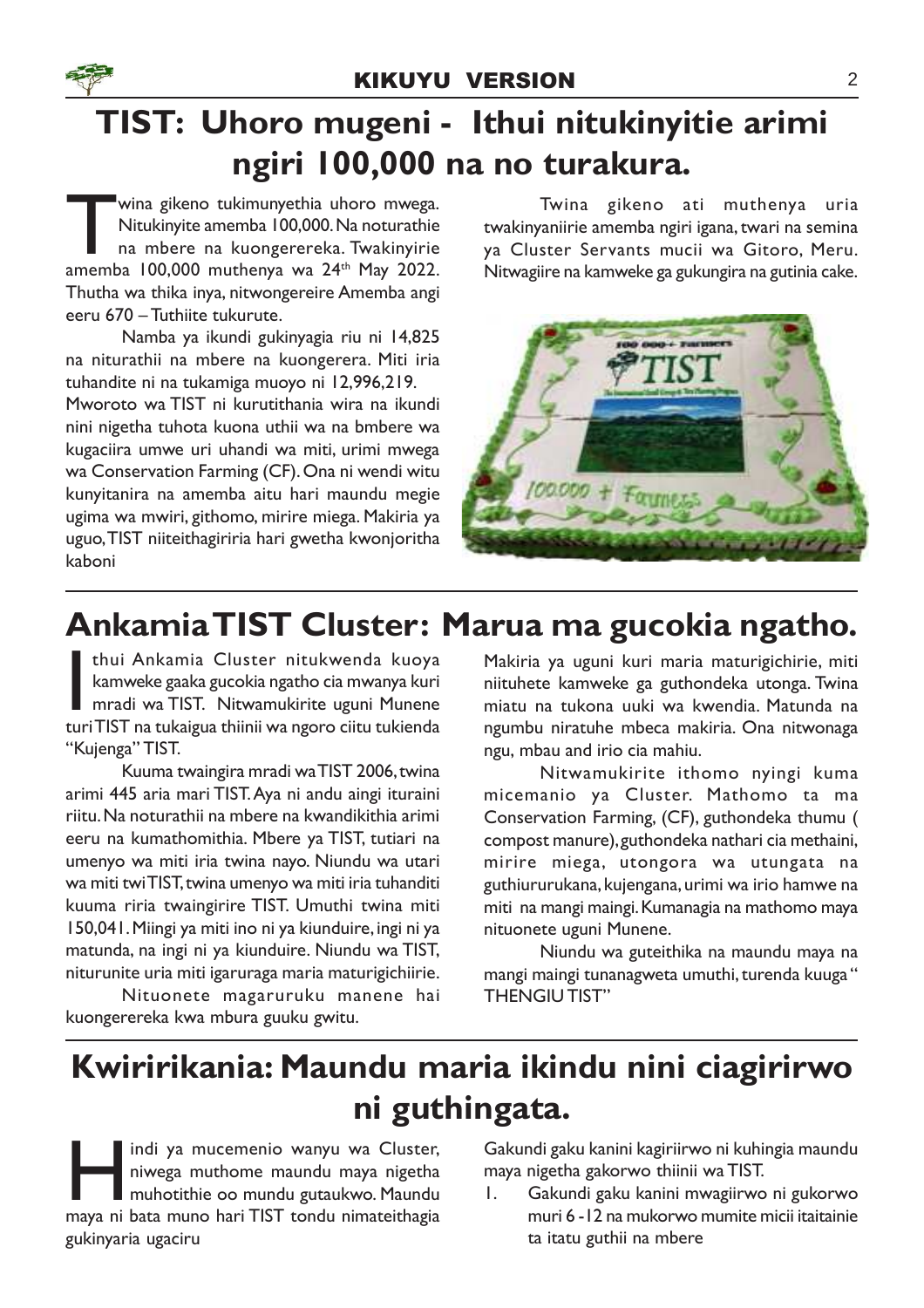

- 2. Omundu wothe wa Gakundi gaku kanini niagirirwo ni guthingata TIST Values
- 3. Gakundi gaku kanini nimwagiirirwo nigukorwo mugecemania oo kiumia rita rimwe na muthingatithie maundu maria mega ma TIST hari kwaraniria and kurutithania wira.
- 4. Amemba oothe a Gakundi gaku kanini nimagiriirwo ni gwikira kirore ngirimiti ya Greenhouse Gas contract (GhG).
- 5. Amemba a Gakundi gaku kanini nimagiriirwo nikuonania ati nio ene mugunda kana mena Rutha rwa kuhanda miti ya TIST.
- 6. O Gakundi gaku kanini nikagirirwo ni gukorwo na miti makiria ya 1,000 mieri 18 kuuma maingira TIST na makiiria ya 2,000 thutha wa miaka itano.
- 7. Ikundi nii niciagiriirwo niguthondeka Clusters. Cluster ithondekagwo ni ikundi nini ikuhaniriirie ( handu ha guthii maguru) na makorwo na mugunda wa kuigana kuhanda miti makiria ya 150,000 ( kan ika 100).
- 8. TIST iririhaga arimi US \$0.02 hari o muti naukorwo muoya mari marihi ma warubaji (Pre-Payment). Makiria ya uguo, hindi iria twendia kaboni na twagia na faida, gikundi gikamukira 70% ya faida.
- 9. Nigetha gikundi gikorwo hari biashara ya riera, nikiagiriirwo ni kuhingia mawatho ma Verified Carbon Standards (VCS). Mawatho maya maugaga nonginya Gikundi kianya gitungate miti yanyu ya TIST gwa kahinda ka miaka 30 na makiria.
- 10. Gikundi kianyu nikiagiriirwo ni kuhanda miti iria yakua.
- 11. Miti iria ihandagwo ta rugiri kana itakuraiha makiria ya mita igiri nditaragwo ta miti ya TIST
- 12. Miti iria ihanditwo na utiganu unyihiirie mita 2 itaragwo na kurugirira nginyagia mita 2 na iria iri hau gatagati igathii na mbere na kugethwo niundu wa ngu na mahuti ma ng'ombe.
- 13. TIST niikiritie Gikundi kugetha miti yakinyia miaka 10 guthii nambere kuringana na mubango uria mwitikaniirie na ukahitukio. Miti iria mwagiriirwo ni kugetha ni gichunji kia 5% hari miti yothe ya Gikundi oo mwaka.
- 14. No trees that damage the environment will be counted as TIST trees.

### TIST: Maugaruruku meeru ma gutungata arimi a TIST.

Iturageria njir<br>
niikumbatagiria nji<br>
kugaciria utungata kuri Arimi. iturageria njira njeru! TIST niikumbatagiria njira njeri hari uruti wa wira na kugeria maundu meru hari

Turari wa semina ya Cluster Servants Meru (23-27 May 2022) iria turari na Cluster Servants 100, A member a Leadership Council, Cluster Servants atatu kuuma Uganda, Ataramu a mitambo ( Techinocal persons) 2 kuuma Tanzania, ameba 2 a TIST kuuma America. Nitwaririirie maundu maingi uria tungihota kugaciria utungata.

Semina ino niyaririirie maundu maingi maria tungigaciria umwe wao uri utari wa miti, ithomo micemanio ya Clusters, guthomithia ikundi ng'eni maundu ma gutura (sustainable practices (SDGs) mbere tumatikithie maingire TIST, gutheremia TIST icigo njeru, na kuongerera miti. Nitwathondekere TEAMS oo iria yacio yachagurire Leader, Co-Leader and Accountability person. Atongoria aya nimandikitwo ngathitini ino. Nitwaririirie maundu magundeka macini cia kuruta wira.

Hari utari wa miti, wendi witu ni kwona o gikundi nigiatarirwo miti oo mwaka. Nigetha tukinyanirie wendi uyu, nitwathondekire TEAMS iria igukorwo ikurata wira hamwe gutigirira oo gikundi nikiamukira utungata oo mwaka. TIMU ici niikunyitanira hari mathomo ma Clusters na kugundura njira njeru cia utungata o hamwe na kwandikithia ikundi njeru. TIMU niirorio makorwo magiteithania na metikire kwarahura iheo iria omundu angikorwo nacio. Amemba a TIMU ona nimarikoragwo magiceranira Cluster-ini mwanya guteithania hari maundu mangikorwo makwamite.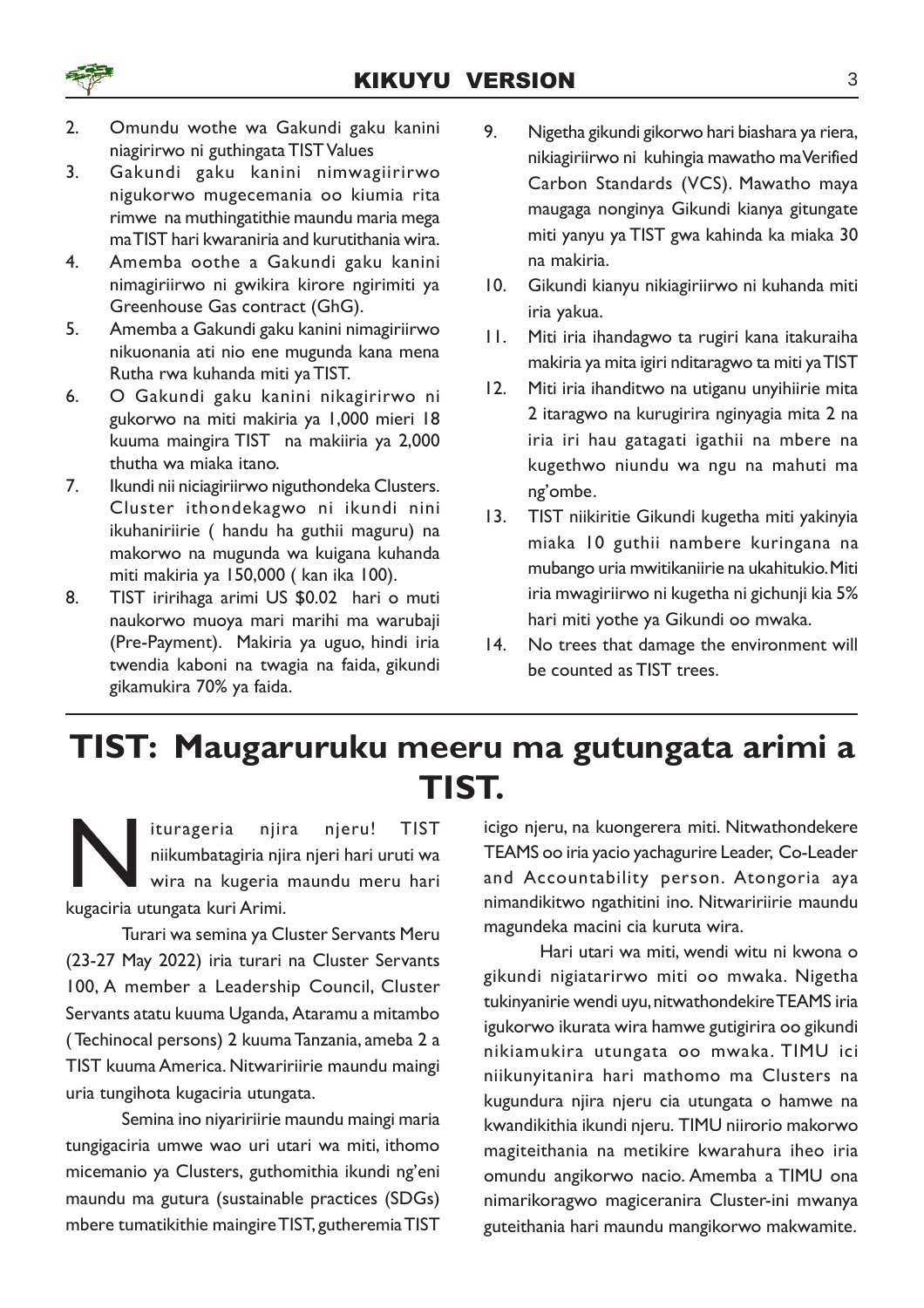

#### KIKUYU VERSION 4

#### Timu ici ni irorio marutithania wira na Cluster leaders icigo-ini cia

| Team            | <b>Cluster Servant</b> | <b>Contacts</b> | <b>Cluster Serving</b>                            | Team                  | <b>Cluster Servant</b>                | <b>Contacts</b>        | <b>Cluster Serving</b>                                         |
|-----------------|------------------------|-----------------|---------------------------------------------------|-----------------------|---------------------------------------|------------------------|----------------------------------------------------------------|
| <b>Mantinka</b> | Joyce Makena           | 721712058       | Kunene<br>Limauru                                 |                       | Rosemary Muthoni                      | 711858395              | Kiangua                                                        |
|                 |                        |                 | Luuria<br>Machaku                                 |                       |                                       |                        | Karia<br>Muriiiri                                              |
|                 |                        |                 | Karama<br>Mituntu                                 | <b>Destiny</b>        | Lucy Wanjue                           | 712292194              | Machikine                                                      |
|                 | <b>Edward Mwenda</b>   | 720033091       | Lairang'i<br>Thuura                               |                       | Catherine Gakii                       | 719182132              | Ukuu<br>Kithurine                                              |
|                 |                        |                 | Chungari<br>Mitoro<br>Kambiti                     |                       | Geoffrey Muriithi<br>Lawrence Mutungi | 716796224<br>723109424 | Ngongo<br>Kierera<br>Kithakanaro<br>Mwichiune                  |
|                 | Eunice Ncabira         | 729783277       | Maundu<br>Mbaranga                                |                       | Muthoni Gakenge                       | 729791657              | Mururune<br>Igandene                                           |
|                 | Alice Kambura          | 727092734       | Rwanyange<br>Mulanthankari<br>Kagaene<br>Kibuline |                       | <b>Felicity Kawira</b>                | 720898508              | Tugua<br>Rugeju<br>Gaatia<br>Kigane                            |
|                 | Dickson Gitonga        | 798533969       | Kamaroo<br>Kingo<br>Mailu<br>Kithoka              |                       | JurswinneNkirote                      | 743363910              | Abogeta<br>Kiriene<br>Kiija Nkandone                           |
|                 |                        |                 | Gieto<br>Kaaga                                    |                       | Hudson Mbaya                          | 726682825              | Marimba<br>Kionyo<br>Muchege                                   |
|                 | Alex Mwongera          | 791720868       | Mworoga<br>Njotene                                |                       | Mary Gitonga                          | 716954819              | Gumpira<br>Tharu                                               |
|                 | Japhet Meme            | 723476021       | Rwarera<br>Ngiine<br>Rūiri<br>Mururune            |                       |                                       |                        | Kandigi<br>Kaubau<br>Ngeene<br>Nkugugu                         |
|                 | Regina Kanario         | 727960253       | Mutuma<br>Irindiro                                |                       |                                       |                        | Gachibene                                                      |
|                 |                        |                 | Ankamia<br>Ngutu<br>Kithare                       | Tana Team             | Eunice Musyoka                        | 710428509              | Kakumini<br>Kaluluini<br>Miwani<br>Mukameni<br>Vota<br>Kilango |
|                 |                        |                 | Churui<br>Ng'ombenjiru<br>Iroone                  |                       | Moses Nduva                           | 724067329              |                                                                |
|                 | Josephine Gatwiri      | 725467173       | Murichia<br>Amwari<br>Nchiru<br>Kaliene           |                       | Mary Njoki                            | 791243749              | Iviani <sup>-</sup><br>Kiamutugu<br>Kagongo                    |
|                 |                        |                 | Kaathi<br>Mulika                                  |                       | Josephine Muasya                      | 715176961              | Kiarigi<br>Mamba<br>Ndalani<br>Sofia                           |
| Mt. Olive       | Joseph Gituma          | 724317200       | Maua<br>Kiengu<br>Antubochio                      |                       |                                       |                        | Silanga<br>Muungano<br>Gatulani                                |
|                 |                        |                 | Kamweleni<br>Kanjoo<br>Kawiru MCK                 |                       | FhelisterNthenge<br>Susan Kariuki     | 711657572<br>729097014 | Kimangu<br>Kateki<br>Kanjuu                                    |
|                 | JonothanKarani         | 793603584       | Ugoti<br>Kilili<br><b>Burimaria</b>               |                       |                                       |                        | Mwea<br>Rianjuki<br>Njukiini                                   |
|                 |                        |                 | Athi<br>Amwariba                                  |                       | Irene Wanjira                         | 702079935              | Rundu<br>Kathiringo                                            |
|                 | Moses Kimathi          | 112422228       | Nthene<br>AthiriGaiti<br>Antubalinki              |                       | Agnes Wanjiru                         | 714150638              | Ngariama<br>Karumande<br>Kianyaga                              |
|                 | Caroline Peter         | 793873016       | Meria Mwangaza<br>Mutuati<br>Mwanika<br>Kabachi   |                       | Sara Murugi                           | 704460348              | Kianjogu<br>Kamweyendei<br>Kilia<br>Karaba -Mbeere             |
|                 | Millicent Wanja        | 740881458       | Laare Social Hall<br>Kiine<br>Kiegoi              | <b>The Contenders</b> | Josephine Mwangi                      | 724228566              | Nthingine<br>Ichuga                                            |
|                 | Aaron Kaindio          | 720176099       | Nturuba<br>Kangeta<br>Kigucwa<br>Nthangathi       |                       |                                       |                        | Sweetwaters<br>Kamangura<br>Nyariginu<br>Murungai              |
|                 |                        |                 | Ngage<br>lgurune                                  |                       | Joseph Munene                         | 725952436              | Sirimon<br>Mung'etho<br>Nkado N.                               |
| Mkulima Kwanza  | AnnetKaari             | 700389295       | Igwanjau<br>Thigaa<br>Kauuni                      |                       |                                       |                        | <b>Nturukuma</b><br>Ontilili<br>Kangaita                       |
|                 | Samuel Kimathi         | 722744489       | Ithai<br>Ndunguri<br>Kariakomo                    |                       | Mary Wanjira                          | 710762055              | Kisima<br>Maritati<br>Kamuthanga                               |
|                 | Mary Muthoni           | 723496591       | Ciakanyinga<br>Kirindini<br>Nguruki<br>Muragara   |                       |                                       |                        | Mia Moja<br>Kithithina<br>Ngarendare<br>Būuri                  |
|                 | Festus Mutegi          | 728143319       | Makengi<br>Kianjagi<br>Gitombani<br>Nkumbo        |                       | Bilhah Ndung'u                        | 720513754              | Kiambogo<br>Itangini<br>Maje Mbogo<br>Ragati<br>Kiahuko        |
|                 | Jemima Gatwiri         | 757452133       | Magutuni<br>Kiathathi<br>Kiraro                   |                       | Julius Manga                          | 723030045              | Weruini<br>Thun'gari                                           |
|                 | Moses Mwenda           | 718015819       | Kairuni<br>Kinoro<br>Majira<br>Baragu             | Ngema Team            | Priscilla Nyambura                    | 721073134              | Mbogiti<br>Ndakaini<br>Wanduhi                                 |
|                 |                        |                 |                                                   |                       |                                       |                        | Kiarutara                                                      |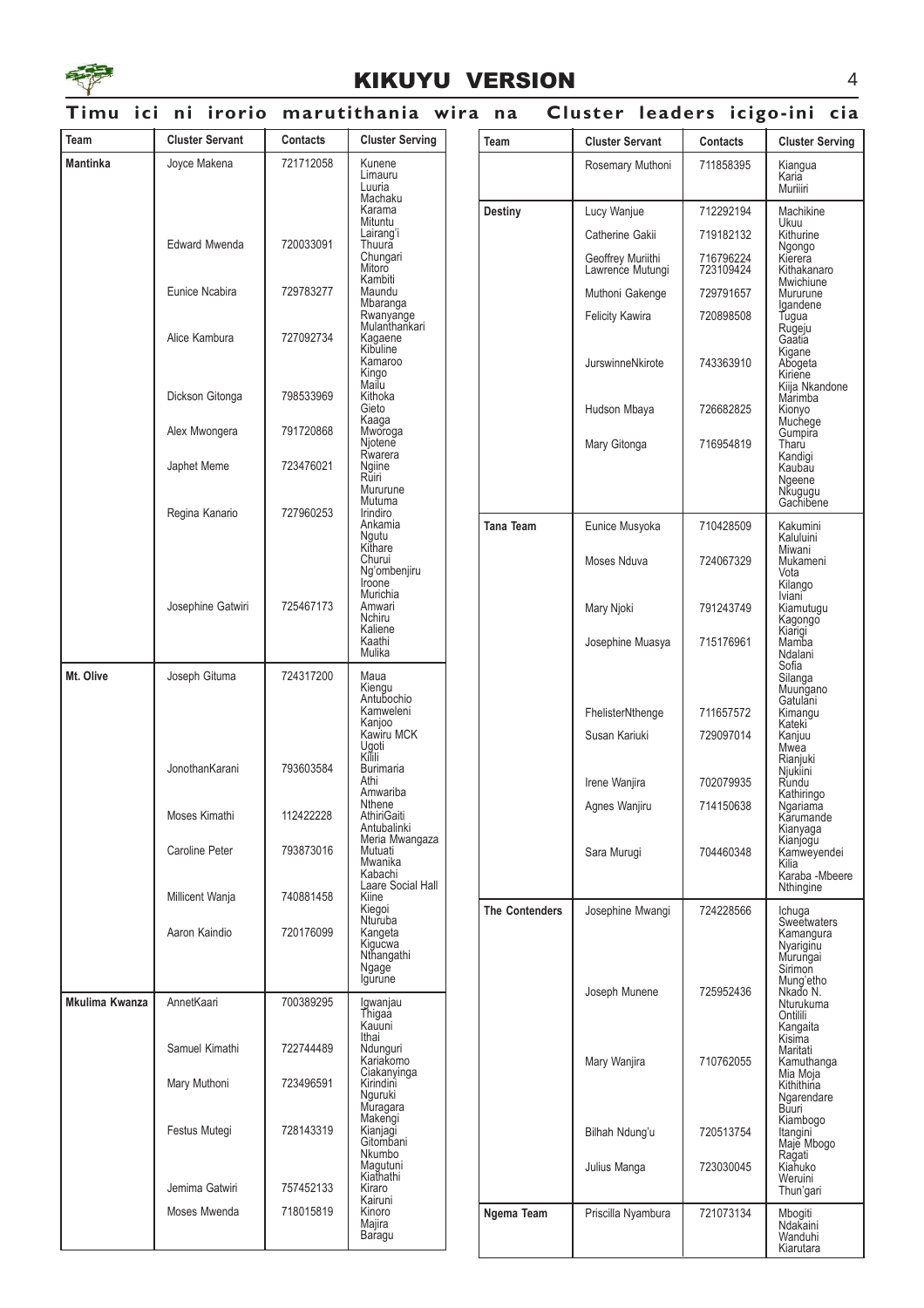

|                   |                                |                        | <b>KIKUYU VERSION</b>                                              |                      |                        |                 | 5                                                            |
|-------------------|--------------------------------|------------------------|--------------------------------------------------------------------|----------------------|------------------------|-----------------|--------------------------------------------------------------|
| Team              | <b>Cluster Servant</b>         | <b>Contacts</b>        | <b>Cluster Serving</b>                                             | Team                 | <b>Cluster Servant</b> | <b>Contacts</b> | <b>Cluster Serving</b>                                       |
|                   | Jane Waithira                  | 720704385              | Karangi<br>Karega<br>Kiganjo                                       | <b>Tumaini Group</b> | Alice Nkirote          | 729783750       | Miathene<br>kitheo                                           |
|                   | Jason Kweri                    | 726606811              | Kimandi<br>Gatakaini<br>Magomano                                   |                      | Mary Kawira            | 795792983       | Rwongorwanyaki<br>Koonju<br>Kiandiu<br>Uuru                  |
|                   | Andrew Mwangi                  | 720607142              | Mwagu<br>Ngerechi                                                  |                      |                        |                 | Kunati<br>Thinyaine                                          |
|                   | Henry Mungaru                  | 724946196              | Ngecha<br>Kahiga<br>Gatiani<br>Kanderendu                          |                      | PeninaCiarwirwo        | 713023502       | Thaathi<br>Mukungu<br>Kimachia<br>Amugaa                     |
|                   | Lucy Maina                     | 713467577              | Makomboki<br>Gatuura<br>Mairi<br>Kimotho                           |                      | JeromKamathi           | 716166441       | Mikunduri<br>Marega<br>Ntombo<br>Makandi                     |
|                   |                                |                        | Ndiara                                                             |                      | ZaverioMiriti          | 729992167       | Micii Mikuru<br>Lairuru                                      |
| Lake Basin Team   | Lilian Mangi                   | 705927430              | Makairo<br>Ibucha<br>Riakimai<br>Kianungu<br>Ekerenyo<br>Kamwarani |                      | Jacinta Nkirote        | 707546138       | Lii<br>Limoro<br>Muruta<br>Mwerondu<br>Mwili<br>Lachiathuriu |
|                   |                                |                        | Matorora<br>Gesura<br>kebirigo                                     |                      |                        |                 | Lailuba<br>Lanyiru<br>Twale                                  |
|                   |                                |                        | Ratera<br>Songonga<br>Tambacha<br>Etono                            |                      | Jeremiah Murangiri     | 727706226       | Mbirikene<br>Gachua<br>Machegene<br>Kioriaiba                |
|                   | Richard Too                    | 710131793              | Rionyangi<br>Morako<br>Chemaner                                    |                      | John Kiunga            | 726142763       | Mbanjone<br>Giaki<br>Kaguma                                  |
|                   |                                |                        | Atebwo<br>Kapsiwryo<br>Kutete                                      |                      | John Mutethia          | 725901883       | Kathigau<br>Kirimagitune<br>Kanjagi                          |
|                   | Joseph Njoroge                 | 710522795              | Kuto<br>Kapsara<br>Eastern Saiwa                                   |                      | Jesse Kathurima        | 713020263       | Ntangi<br>Ciothilai<br>Njuthine                              |
|                   | Silas Maruti                   | 795123503              | Chepchoina<br>Kapsitwet                                            |                      |                        |                 | Kathwene                                                     |
|                   | John Githiri                   | 707512043              | Rafiki<br>Munyaka<br>Kesogon<br>Kishaunet                          | Nyawila Team         | <b>Esther Waithira</b> | 701045984       | Ngano<br>Bõiman<br>Finley<br>Mugumo                          |
| Mt. Kenya Block A | Gachoya Daniel                 | 716177674              | Male<br>Thome<br>Muhonia                                           |                      | Sophia Wairimu         | 706162335       | Passenga<br>Raichiri podo<br>Kiandege<br>Mairoinne           |
|                   | JoramGachanja                  | 728056796              | <b>Baraka</b><br>Mathingira<br>Bahati                              |                      | Mary Kathei            | 726283425       | Kihingo<br>Karampton<br>Karaba                               |
|                   | Leah Maina                     | 728063921              | Mbiriri<br>Kimahuri<br>Warazojet<br>Ndurutu                        |                      |                        |                 | Mithuri<br>Githima<br>Muhotetu<br>Munyu                      |
|                   | Charity Mumbi                  | 713061602              | Karundas<br>Giathieri<br>Kiamariga<br>Muriru                       |                      | Lydia Wangari          | 723256577       | Mutamaiyu<br>Kite<br>Gatero<br>Njorua                        |
|                   |                                |                        | Chuma<br><b>Burguret</b><br>Kiahuko                                |                      | Peter Mithiru          | 722896086       | Nyakinyua<br>Salama<br>Nganoini                              |
|                   | Patricia Wachuka               | 724473459              | Kiamathaga<br>Kahuho                                               |                      |                        |                 | Murukupesi<br>Ndivai                                         |
|                   | Virginia Wairima               | 729654606              | Karoki<br>Manyatta<br>Gaturiri                                     |                      | Simon Munyiri          | 710624708       | Kiriogo<br>Wiyumiririe<br>Mwangaza                           |
|                   |                                |                        | Aguthi<br>Luisoi<br>Ngandu                                         |                      | David Wambugu          | 728469237       | Sugoroi<br>Wamura<br>Nyambugishi                             |
|                   | James Nduhiu                   | 729526734              | Mweiga<br>Gikati<br>Matanya                                        |                      | David Thuku            | 713089079       | Mwituria<br>Tandare<br>Karandi<br>Mwenje                     |
| <b>Team Nithi</b> | Clifford Kimathi               | 720076915              | Iriga<br>Weru<br>Kirubia                                           |                      |                        |                 | Muthengera<br>Kwajebi<br>Marmanet                            |
|                   | <b>Edward Muriithi</b>         | 710973023              | Kiangondu<br>Rukindu<br>Itugururu<br>Rubate                        |                      | JathanMureithi         | 727308979       | Pondo<br>Ndogino<br>Mutanga                                  |
|                   |                                |                        | Kinoru Muuni<br>Kagumo                                             | <b>Emmanuel</b>      | Faith Ntinyari         | 721151541       | Mpuri<br>Gíkumene                                            |
|                   | Dennis Muthomi                 | 796287371              | Ntakani<br>Mumbuni                                                 |                      |                        |                 | Ngonyi<br>Gitugu                                             |
|                   | ElosyNkatha                    | 715468898              | Muthambi<br>Kithitu                                                |                      | Dorcas Wanja           | 727827114       | Kibui<br>Muthangene                                          |
|                   | CastyKananu<br>Caroline Mwende | 790094845<br>746929908 | Ciakanyinga<br>Ikindu<br>Mitheru<br>Muthenge                       |                      | Dinah Kathambi         | 701601305       | Githongo<br>Kanyakine<br>Kamacege<br>Baranga                 |
|                   |                                |                        | Iriani                                                             |                      | Tabitha Mukiri         | 714598285       | Katheri<br>Karurune                                          |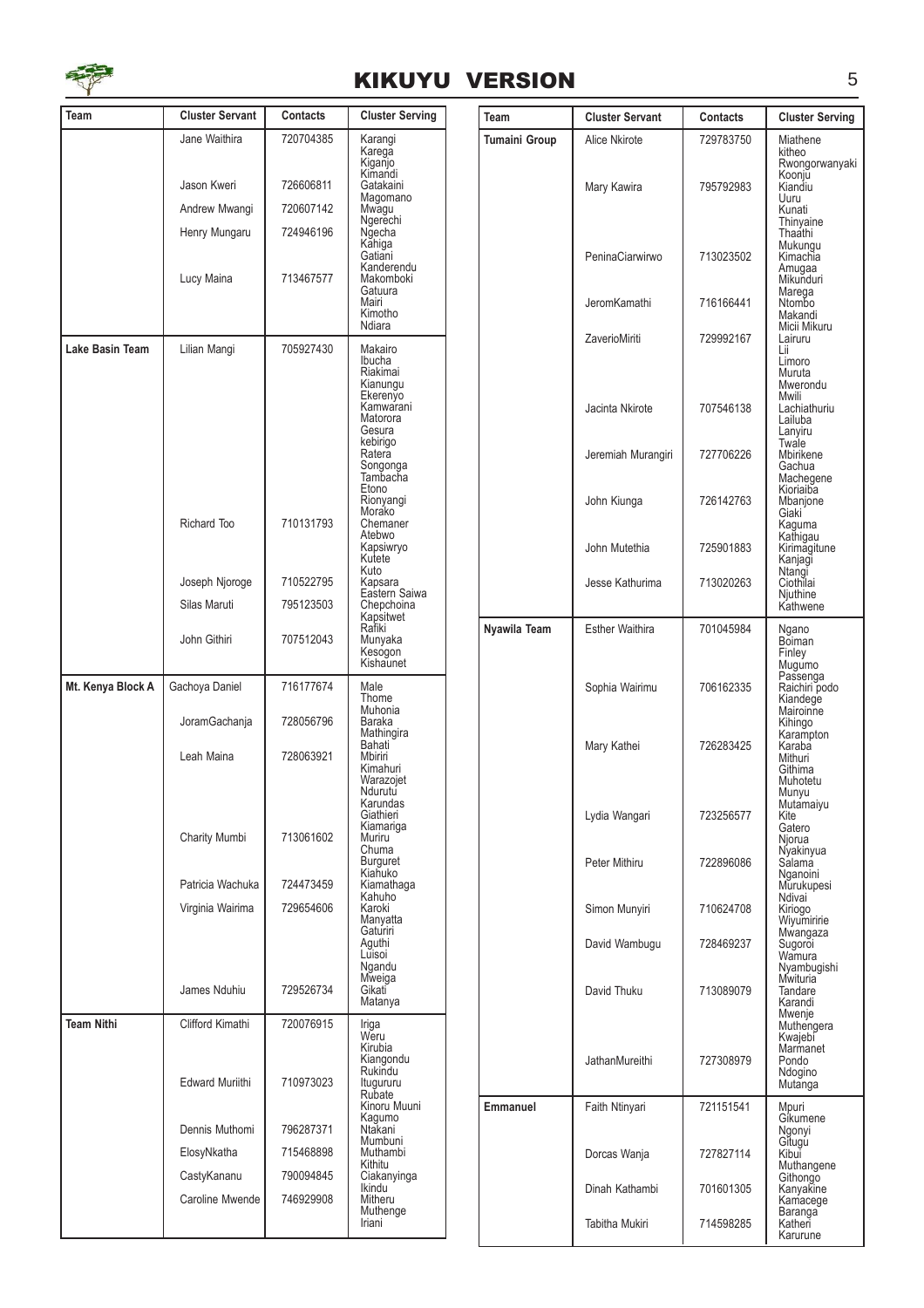

#### KIKUYU VERSION 6

| Team             | <b>Cluster Servant</b> | <b>Contacts</b> | <b>Cluster Serving</b>                 |          | Team       | <b>Cluster Servant</b> | <b>Contacts</b>    | <b>Cluster Serving</b>                |
|------------------|------------------------|-----------------|----------------------------------------|----------|------------|------------------------|--------------------|---------------------------------------|
|                  | Harrison Muthomi       | 724501856       | Nvweri<br>Kiria                        |          | Imani Team | John Kimathi           | 728367036          | Runyenye<br>Kiirua<br>Karima Ka Mbica |
|                  | John Mutegi            | 714384918       | Maura<br>Nkodi<br>Matakiri<br>Marimati |          |            | Stephen Mutwiri        | 720525899          | Nkado<br>Ntumburi<br>Subuiga          |
|                  | Jeniffer Rigiri        | 713855217       | Tunyai<br>Tubui                        |          |            |                        |                    | Thiira<br>Marurui                     |
|                  | <b>Ezekiel Ntwiga</b>  | 725646058       | Gakurungu<br>Ngaini                    |          |            | ZaverioKirinya         | 720447046          | Gitimene<br>Naari                     |
|                  | Alfred Mwathi          | 724843077       | Mukothima<br>Ntoroni                   |          |            |                        |                    | Gatangine<br>Kibirichia               |
|                  | Nicholas Kinyua        | 715630187       | Ruiga<br>Mugambone                     |          |            | NanisKanyua            | 721936532          | Ntugi<br>Ntharagwe<br>Njuruta         |
|                  |                        |                 |                                        |          |            | Martin Mwirigi         | 714062716          | Kiamiogo<br>Murinya                   |
| Nome of the Team | سماممم ا               |                 | <b>Dhann</b>                           | Calendar |            | <b>Dhann</b>           | Annational History | <b>Dhann</b>                          |

| Name of the Team        | Leader            | <b>Phone</b> | Co-Leader          | Phone          | Accountability         | Phone        |
|-------------------------|-------------------|--------------|--------------------|----------------|------------------------|--------------|
| TEAM MATINKA (9)        | Josephine Gatwiri | 0725 467173  | Japhet Meme        | 0723 476021    | Alice Kambura          | 0727 092734  |
| TEAM TUMAINI (10)       | John Kiunga       | 0726 142763  | Penina Ciarwiro    | 0713 023502    | Zaverio Miriti         | 0729 992 167 |
| DESTINY TEAM (9)        | Hudson Mbaya      | 0726 682825  | Jurswin Nkirote    | 0743 363910    | <b>Felicity Kawira</b> | 0720 898508  |
| MKULIMA KWANZA TEAM (7) | Festus Mutegi     | 0728 143319  | Mary Muthoni       | 0723 496591    | Jemima Gatwiri         | 0757 452133  |
| NITHI TEAM              | Clifford Kimathi  | 0720 076915  | Caroline Mwende    | 0742 969908    | Elosy Nkatha           | 0715 468898  |
| TANA TEAM (9)           | Moses Nduva       | 0724 067329  | Susan Kariuki      | 0729 097014    | Josephine Muasya       | 0715 176 961 |
| NGEMA TEAM              | Henry Mungaru     | 0724 946196  | Priscilla Nyambura | 0712 073134    | Jane Waithira          | 0720 704385  |
| MT. KENYA TEAM          | Daniel Gachoya    | 0716 177 674 | Leah Nyambura      | 0728 063921    | Virginia Wairima       | 0729 654 606 |
| TEAM NYAWILA            | Peter Mithiru     | 0722 896086  | Mary Kathei        | 0726 283425    | David Wambugu          | 0728 469237  |
| <b>LAKE BASIN TEAM</b>  | Joseph Njoroge    | 0710 522795  | Lilian Maangi      | 0705 927430    | Richard Too            | 0710 131793  |
| THE CONTENDERS TEAM     | Joseph Munene     | 0724 228566  | Julius Manga       | 0723 030045    | Josephine Mwangi       | 0725 952436  |
| <b>IMANI TEAM</b>       | John Kimathi      | 0728 367036  | Petua Atim         | 256 779 735886 | Zaverio Kirinya        | 0720 447046  |
| MT. OLIVE TEAM          | Joseph Gituma     | 0724 317200  | Millicent Wanja    | 0740 881458    | Moses Kimathi          | 011 2422228  |
| <b>TEAM EMMANUEL</b>    | Faith Ntinuari    | 0721 151 541 | Dinah Kathambi     | 0701 601305    | John Mutegi            | 0714 384918  |

## TIST: Miti niyagirithagia maria maturigiciirie.

hiini wa TIST, tuhandaga m<br>thoko-ini ya carbon na<br>kumana na wendia wa (<br>mawega mangi ma miti nimaingi! hiini wa TIST, tuhandaga miti niguo tukorwo thoko-ini ya carbon na tugie na marihi kumana na wendia wa carbon. Na ningi,

Maya ni mamwe ma mawega.

- $\Box$  Miti niituteithagia kwagirithia maundu ma kinduire. Niituheaga kwiikaria na kuhe nyamu wihitho na micii ohamwe na irio ciacio.kugitira biodiversity migunda-ini iito na gutuma thi yothe yongerere umithio na kwagirithia riera.
- $\Box$  Miti niyagirithagia riera na kunyihia uthukangia wario. Miti niyehutagia carbon hawe na indo ingi ta Sulfur dioxide, ozonena nitrogen oxide. Naithui tukagia na oxygen njega niundu wa miturire miega.
- $\Box$  Uria migunda iitu iikarite niwagirthagio ni miti iitu na miturire igathakara. Uthaka wa iti niukoragwo uri mwega na tukagia na mbica njega ya migunda iitu.
- $\Box$  Miti niiroraga riera na kunyihia riua, ruhuhona mbura. Miti noigitire kumana na muiyuro wa maai, ituika, na ugwati wa ruhuho. Miti niitumaga gutikagie na ng'aragu nitondu niihotithagia maai gutonya tiiri-ini wega handu ha umaruta.
- $\Box$  Miti niitumaga tiiri ndugakuuo ni maai. Miri yayo niyumagiriria tiiri na kuuhe unoru.Tiiri munoru niutumaga irio cikure na njira njega.
- $\Box$  Miti niinyihagia inegene. Inegene norinyihe na njira nene ungihanda miti.
- ¾ Kugia na maai matheru nogukinyirike riria twahanda miti ya ki-nduire. Mititu na miti ingi niitheragia maai na kumacunga. Riria uteng'eru wa maai wanyiha maai nimatheraga. Kiiruru kia miti nigiteithagia njuui kumana na kuhua.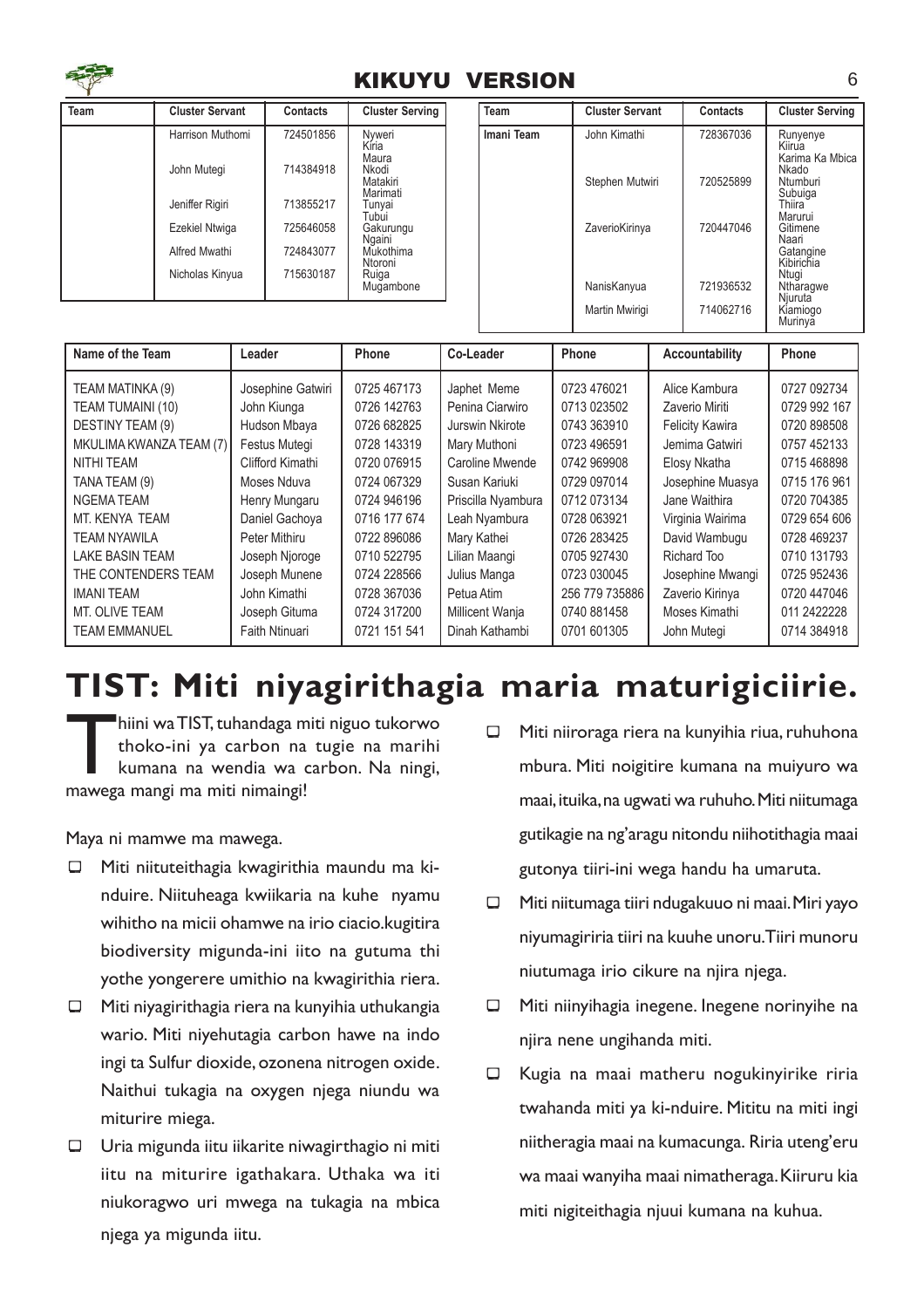Newsletter June 2022

*Not for sale*

# Mazingira Bora



**www .tist.org**

TIST is an innovative, time tested, afforestation program led by the participants.

Kiswahili Version



emina ya Watumishi wa Claster iliyofanyika tarehe 23 - 27 Mei, 2022 katika Kituo cha Kichungaji cha DOM Gitoro, Meru.

 $\bm{Inside:}\;$  TIST: Habari Njema - Tumefikia Uanachama 100,000 wa<code>TIST</code> na Bado<code>Tunakua.</code> Uku. 2

Nguzo ya TIST ya Ankamia: Barua ya wazi ya Shukrani. Uku. 2

Kikumbusho: Masharti ya Kustahiki kwa Kikundi Kidogo. Uku. 2

TIST: Mabadiliko Mapya na Bora Katika Kuwahudumia Wakulima wa TIST. Uku. 3

TIST: Miti huboresha mazingira kwa ajili yetu sote. Uku. 6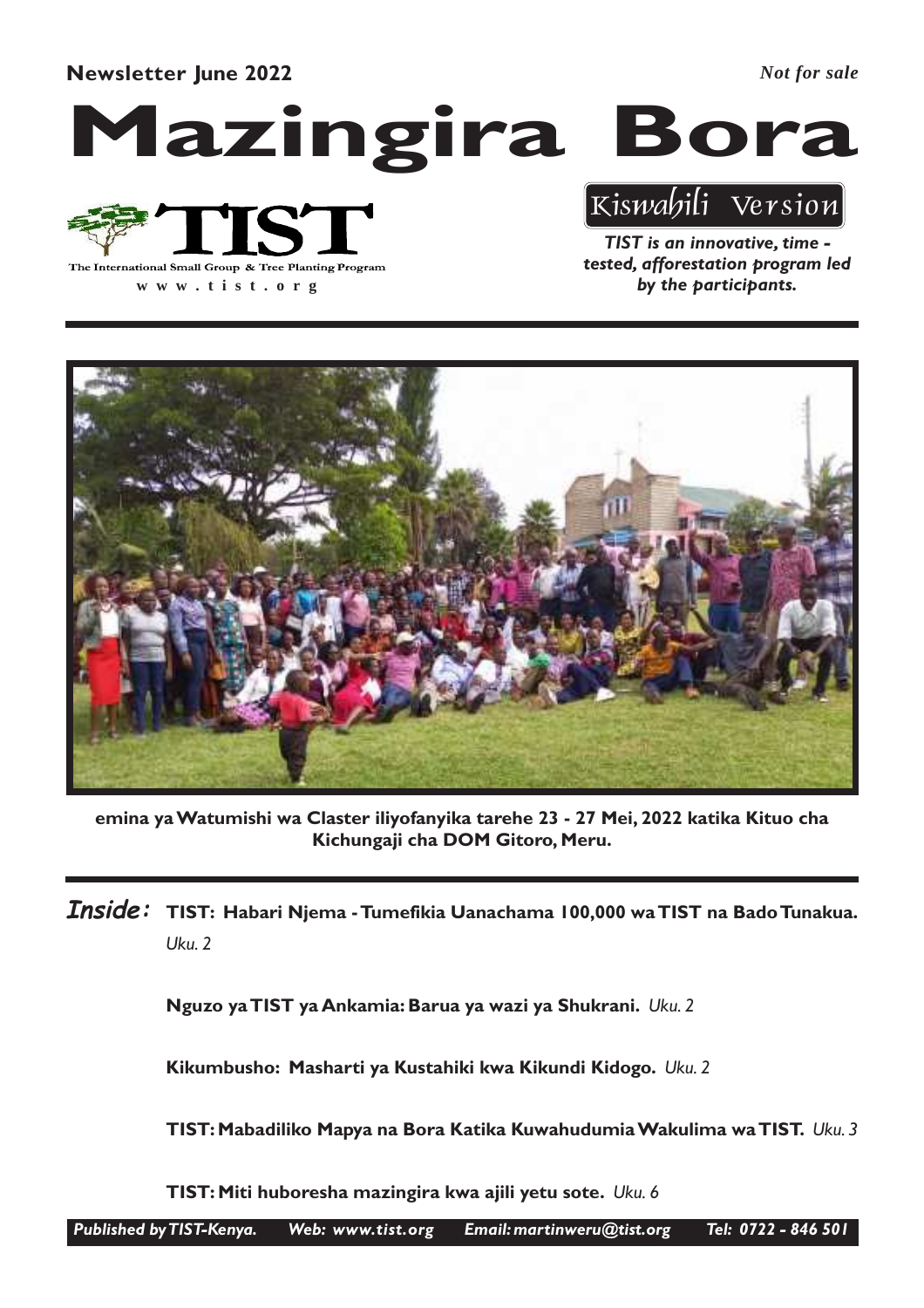## TIST: Habari Njema - Tumefikia Uanachama 100,000 wa TIST na Bado Tunakua.

Tarehe 24 Mei 2022. Siku nne baadaye, tulikuwa<br>tarehe 24 Mei 2022. Siku nne baadaye, tulikuwa<br>tarehe 24 Mei 2022. Siku nne baadaye, tulikuwa unayo furaha kutangaza kwamba sasa tuna Wanachama 100,000 wa TIST nchini Kenya! Na bado tunakua. Tulifikia alama 100,000 tumeongeza wanachama wapya 670 - bado tunakua.

Idadi ya Vikundi Vidogo ni 14,825 na bado tunaongeza wengine wengi kadri siku zinavyosonga. Jumla ya miti iliyopandwa na kuhifadhiwa hai ni 12,996,219.

Lengo la TIST ni kufanya kazi na wanavikundi vidogo ili kutambua malengo ya maendeleo endelevu ya ndani ambayo ni pamoja na upandaji miti na kilimo endelevu. Pia tunajitahidi kusaidia wanachama wetu katika kushughulikia afya, elimu, na lishe. Zaidi ya hayo, TIST inafanya kazi ili kutoa mapato ya muda mrefu kwa washiriki wa Kikundi Kidogo kupitia uuzaji wa mikopo ya gesi chafuzi (GHG).

Tunafurahi kwamba mafanikio haya muhimu yaliambatana na mkutano wa Watumishi wa Cluster uliofanyika katika Kituo cha Mikutano cha Gitoro, Meru. Tulipata nafasi ya kusherehekea mafanikio haya kwa kushiriki keki (pichani hapa chini).



## Nguzo ya TIST ya Ankamia: Barua ya wazi ya Shukrani.

Si Ankamia TIST Cluster tunachukua fursa hii kutoa shukrani zetu za dhati kwa Mpango wa TIST. Tumefurahia manufaa makubwa katika TIST, na tunahitaji isi Ankamia TIST Cluster tunachukua fursa hii kutoa shukrani zetu za dhati kwa Mpango wa TIST. Tumefurahia manufaa makubwa katika kufanya "Kujengana" kwa TIST.

Tangu tujiunge na TIST mwaka wa 2006, tuna wakulima 445 wanaoshiriki katika TIST. Hii ni asilimia kubwa ya idadi ya watu wetu katika eneo letu. Bado tunasajili na kutoa mafunzo zaidi. Kabla ya TIST, hatukujua ni miti mingapi ambayo tumepanda. Shukrani kwa ukadiriaji katika TIST, tuna taarifa kuhusu miti ambayo tumepanda tangu tujiunge na TIST. Leo tuna miti 150,041. Mingi ya miti hii ni ya kiasili, mingine ya matunda na mingine ni ya kigeni. Kwa sababu ya TIST, tunavutiwa sana na jinsi miti hii inavyobadilisha mazingira yetu. Tumeona uboreshaji mkubwa wa mifumo ya hali ya

hewa na kuongezeka kwa mvua kwa miaka mingi.

Kando na manufaa ya kimazingira, miti imetupatia fursa mpya ya kupata utajiri. Tumeanzisha mizinga ya nyuki katika mashamba yetu na hivyo kupata asali ya kuuza. Miti ya matunda na kokwa inatupa mapato ya ziada. Pia tunapata kuni, mbao, na malisho ya wanyama wetu.

Pia tumepata mafunzo kutoka kwa TIST katika Mikutano yetu ya Nguzo. Muhimu miongoni mwao ni Kilimo Hifadhi, Mboji,Vitanda vya Mbegu, Lishe, Afya, Uongozi wa Watumishi & Mzunguko, Kujengana, na Kilimo mseto miongoni mwa mengine. Kutokana na kila moja ya mafunzo haya, tunaendelea kufurahia manufaa tunapoendelea kuyafanya.

Kwa manufaa haya na mengine mengi ambayo hatujataja leo, tunasema,ASANTE TIST!

## Kikumbusho: Masharti ya Kustahiki kwa Kikundi Kidogo.

Wakati wa mkutano wako wa Kundi, tafadhali kagua mahitaji haya na msaidiane kuyaelewa. Ni muhimu katika shughuli zetu za TIST na katika kupata matokeo ya juu.

Kikundi chako Kidogo kinapaswa kukidhi mahitaji yafuatayo ili kufuzu kwa Mpango wa TIST:

- 1. Kunapaswa kuwa na wanachama 6 hadi 12, kutoka angalau kaya tatu tofauti, katika Kikundi chako Kidogo.
- 2. Kila Kikundi Kidogo lazima kiwe tayari kufuata Maadili ya Kibinafsi na ya Mpango wa TIST.
- 3. Wanachama wa kila Kikundi Kidogo wanapaswa kukutana kila wiki kwa kutumia

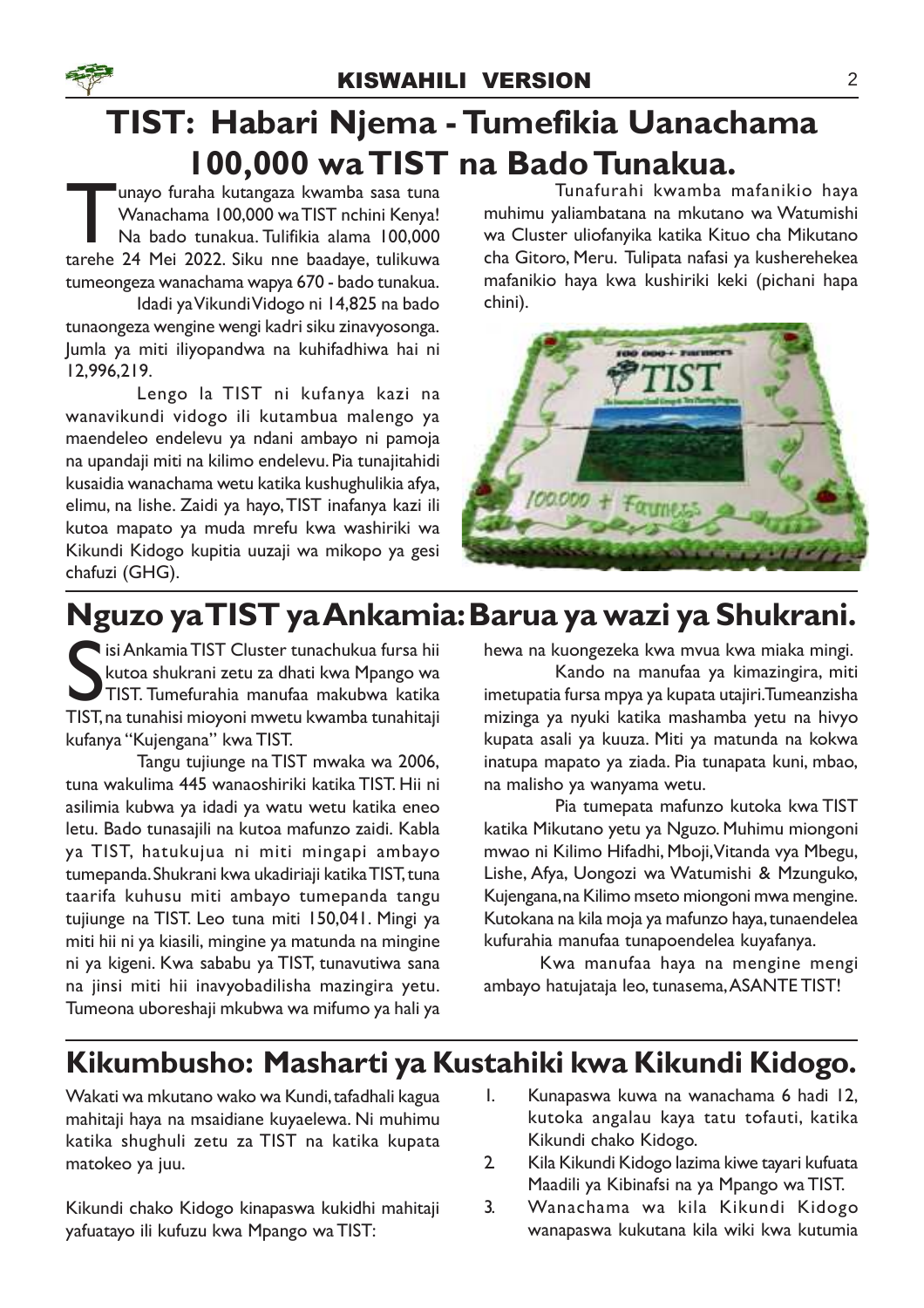

Mbinu Bora za Kikundi cha TIST ili kubadilishana mawazo na kupanga kazi zao. Wanakikundi Kidogo wanapaswa kushiriki katika mafunzo ya TIST ili kusaidia kukuza na kushiriki Mbinu Bora na vikundi vingine vya TIST.

- 4. Wanachama wote wa Vikundi Vidogo wanatakiwa kusaini mkataba wa Greenhouse Gas.
- 5. Wanakikundi kidogo wanapaswa kutoa uthibitisho wa umiliki wa ardhi au ruhusa ya kutumia ardhi ambayo watapanda, au wamepanda miti ya TIST.
- 6. Kila Kikundi kinapaswa kuwa na miti hai 1,000 isiyopungua ndani ya miezi 18 baada ya kujiunga na mpango wa TIST na angalau miti hai 2,000 ndani ya miaka mitano.
- 7. Vikundi Vidogo vya TIST vinatakiwa kujipanga ili kuunda Nguzo. Kundi linaundwa na Vikundi Vidogo ambavyo vyote viko ndani ya umbali wa kutembea kutoka kwa kila mmoja. Nguzo inapaswa kuonyesha ardhi ya kutosha ndani ya miaka miwili baada ya kujiunga na TIST kupanda miti 150,000 (takriban hekta 100).
- 8. TIST itawalipa wakulima US \$0.02 kwa mti hai kwa mwaka katika muda wote wa mkataba (Malipo ya Kabla). Zaidi ya hayo, mapato ya

GhG yanapozidi gharama za Mpango wa TIST KE, Clean Air Action itamlipa mkulima 70% ya mapato yote kutokana na mauzo ya gesi chafu/kaboni (Faida).

- 9. Ili Vikundi Vidogo vya TIST vifuzu kwa biashara ya kaboni, ni lazima yatimize mahitaji yanayosimamia shughuli za mashirika ya udhibiti kama vile Viwango Vilivyothibitishwa vya Kaboni (VCS). Sheria zinahitaji Vikundi Vidogo kuweka miti hai kwa miaka 30 au zaidi.
- 10. Kikundi chako Kidogo kinapaswa kupanda tena miti inayokufa.
- 11. Aina za miti ambayo huchukuliwa kama vichaka au ua (chini ya urefu wa mita mbili) haiwezi kuhesabiwa kuwa miti ya TIST.
- 12. Miti iliyopandwa kwa umbali wa chini ya mita mbili itahesabiwa kurukwa kwa umbali wa mita mbili na katikati ya miti inaweza kupunguzwa kwa kuni au lishe.
- 13. TIST itaruhusu uvunaji mdogo wa miti hai ambayo ina umri wa miaka 10 au zaidi, kulingana na mpango ulioidhinishwa mapema. Hata hivyo, jumla ya miti iliyovunwa kwa mwaka wowote haiwezi kuzidi 5% ya jumla ya miti hai ya kikundi.
- 14. Hakuna miti inayoharibu mazingira itahesabiwa kuwa miti ya TIST.

## TIST: Mabadiliko Mapya na Bora Katika Kuwahudumia Wakulima wa TIST.

Tanajaribu Mbinu Mpya Bora<br>Mbinu Bora kama mbinu<br>kujaribu mambo mapya ar<br>kuboresha huduma kwa wakulima. unajaribu Mbinu Mpya Bora! TIST inakubali Mbinu Bora kama mbinu ya vitendo ya kujaribu mambo mapya ambayo husaidia

Wakati wa semina ya Watumishi wa Cluster iliyofanyika Meru (23-27 Mei 2022) na kuhudhuriwa na Watumishi 100 wa Vikundi, Wajumbe wa Baraza la Uongozi, Watumishi watatu wa Cluster kutoka Uganda, Watu wawili wa Kiufundi kutoka Tanzania na Washiriki wawili wa Timu ya TIST USA, safu ya mawazo. yalijadiliwa jinsi ya kuboresha huduma kwa Vikundi vyetu Vidogo.

Semina ilijadili mada na maeneo mbalimbali ambayo tunahitaji kuboresha muhimu miongoni mwao, Uhesabuji wa Idadi, Mafunzo ya Nguzo, kutoa mafunzo kwa vikundi vipya katika mbinu endelevu (SDGs) kabla ya kuvisajili, upanuzi wa maeneo mapya, na kuongeza miti zaidi. Kila TIMU ilichagua Kiongozi, Kiongozi Mwenza na mtu anayewajibika.Viongozi hao wameorodheshwa hapa

chini. Zaidi ya hayo, tulijadili masuala ya kiufundi na kusuluhisha palipo na matatizo.

Kuhusu Uhesabuji, tunataka kuhesabu kila Kikundi Kidogo kilichosajiliwa nchini Kenya kila mwaka. Ili kutimiza lengo hili, tulitengeneza TIMU ambazo zitafanya kazi pamoja ili kuhakikisha kila Kikundi kinatembelewa kila mwaka.Timu hizi pia zitafanya kazi pamoja ili kuboresha Mafunzo ya Vikundi katika maeneo yao, kuendeleza Mbinu Mpya Bora, kutoa mafunzo na kusajili vikundi vipya, na kuanzisha na kupanua TIST kwenye maeneo mapya, miongoni mwa majukumu mengine. Timu inahimizwa kusaidiana, na kutambua karama na vipaji vya wanachama wao wanapoendelea kujenga uwezo miongoni mwao. Wakifanya hivyo, watakuwa wanatembelea Nguzo nyingine katika Mkoa wao ili kusaidia kuboresha huduma hasa ikiwa kuna shughuli ambayo imerudi nyuma au inayohitaji msaada na ushirikiano zaidi.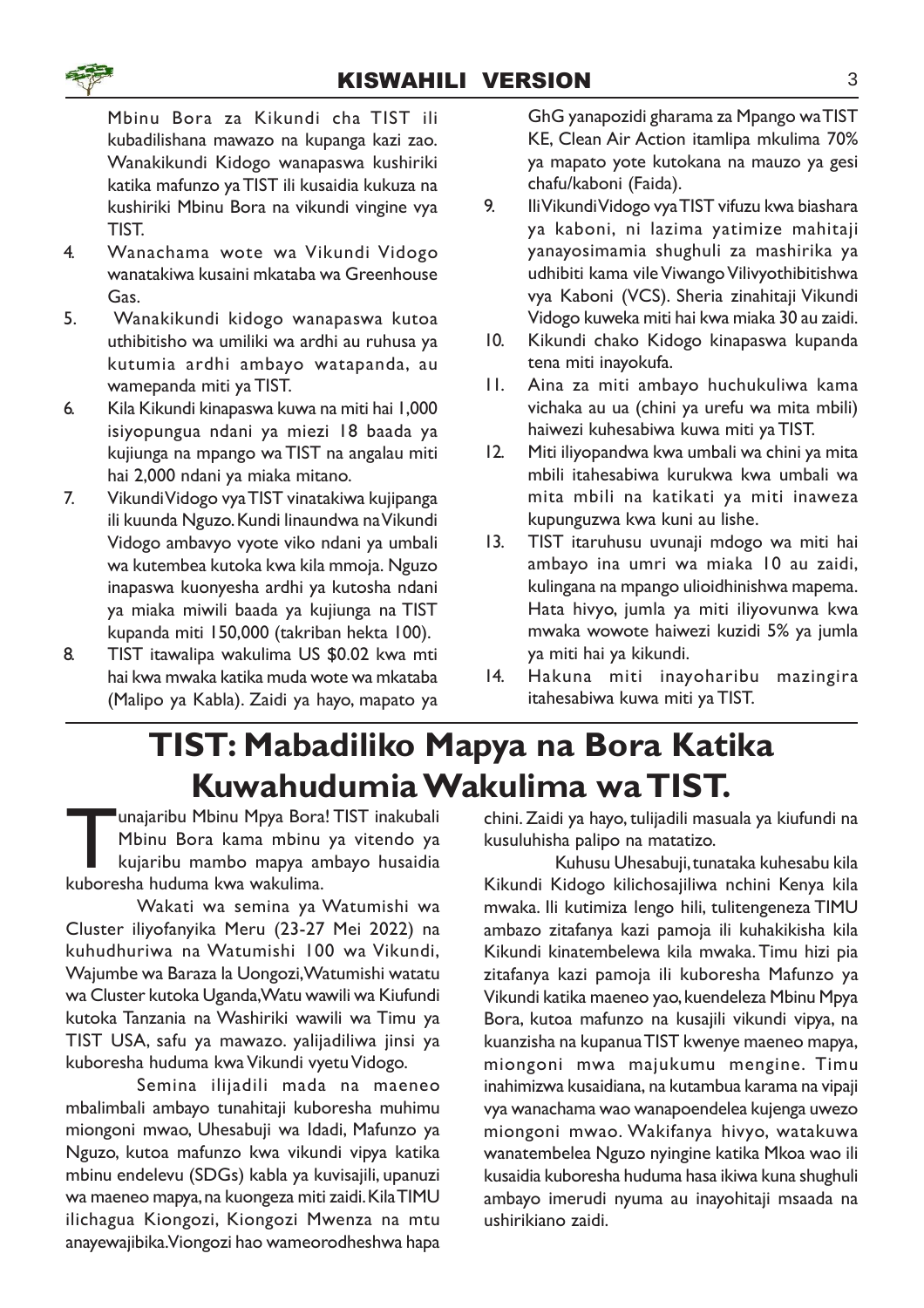

#### KISWAHILI VERSION 4

#### Timu hizi zinahimizwa zaidi kufanya kazi na viongozi wa Nguzo katika maeneo yao ya ndani.

| Team            | <b>Cluster Servant</b> | <b>Contacts</b> | <b>Cluster Serving</b>                                      | Team                  | <b>Cluster Servant</b>                | <b>Contacts</b>        | <b>Cluster Serving</b>                             |
|-----------------|------------------------|-----------------|-------------------------------------------------------------|-----------------------|---------------------------------------|------------------------|----------------------------------------------------|
| <b>Mantinka</b> | Joyce Makena           | 721712058       | Kunene<br>Limauru                                           |                       | Rosemary Muthoni                      | 711858395              | Kiangua<br>Karia                                   |
|                 |                        |                 | Luuria<br>Machaku                                           |                       |                                       |                        | Muriiiri                                           |
|                 |                        |                 | Karama<br>Mituntu                                           | Destiny               | Lucy Wanjue                           | 712292194              | Machikine<br>Ukuu                                  |
|                 | <b>Edward Mwenda</b>   | 720033091       | Lairang'i<br>Thuura                                         |                       | Catherine Gakii                       | 719182132              | Kithurine<br>Ngongo                                |
|                 |                        |                 | Chungari<br>Mitoro<br>Kambiti                               |                       | Geoffrey Muriithi<br>Lawrence Mutungi | 716796224<br>723109424 | Kierera<br>Kithakanaro<br>Mwichiune                |
|                 | Eunice Ncabira         | 729783277       | Maundu<br>Mbaranga                                          |                       | Muthoni Gakenge                       | 729791657              | Mururune<br>Igandene                               |
|                 | Alice Kambura          | 727092734       | Rwanyange<br>Mulanthankari<br>Kagaene                       |                       | <b>Felicity Kawira</b>                | 720898508              | Tugua<br>Rugeju<br>Gaatia                          |
|                 |                        |                 | Kibuline<br>Kamaroo<br>Kingo<br>Mailu                       |                       | JurswinneNkirote                      | 743363910              | Kigane<br>Abogeta<br>Kiriene                       |
|                 | Dickson Gitonga        | 798533969       | Kithoka<br>Gieto<br>Kaaga                                   |                       | Hudson Mbaya                          | 726682825              | Kiija Nkandone<br>Marimba<br>Kionyo<br>Muchege     |
|                 | Alex Mwongera          | 791720868       | Mworoga<br>Njotene                                          |                       | Mary Gitonga                          | 716954819              | Gumpira<br>Tharu                                   |
|                 | Japhet Meme            | 723476021       | Rwarera<br>Ngiine<br>Ruiri                                  |                       |                                       |                        | Kandigi<br>Kaubau<br>Ngeene                        |
|                 |                        |                 | Mururune<br>Mutuma                                          |                       |                                       |                        | Nkugugu<br>Gachibene                               |
|                 | Regina Kanario         | 727960253       | Irindiro<br>Ankamia<br>Ngutu<br>Kithare                     | <b>Tana Team</b>      | Eunice Musyoka                        | 710428509              | Kakumini<br>Kaluluini                              |
|                 |                        |                 | Churui<br>Ng'ombenjiru<br>Iroone                            |                       | Moses Nduva                           | 724067329              | Miwani<br>Mukameni<br>Vota<br>Kilango              |
|                 | Josephine Gatwiri      | 725467173       | Murichia<br>Amwari<br>Nchiru                                |                       | Mary Njoki                            | 791243749              | Iviani <sup>-</sup><br>Kiamutugu<br>Kagongo        |
|                 |                        |                 | Kaliene<br>Kaathi<br>Mulika<br>Maua<br>Kiengu<br>Antubochio |                       | Josephine Muasya                      | 715176961              | Kiarigi<br>Mamba<br>Ndalani<br>Sofia               |
| Mt. Olive       | Joseph Gituma          | 724317200       |                                                             |                       |                                       |                        | Silanga<br>Muungano<br>Gatulani                    |
|                 |                        |                 | Kamweleni<br>Kanjoo                                         |                       | FhelisterNthenge                      | 711657572              | Kimangu<br>Kateki                                  |
|                 |                        |                 | Kawiru MCK<br>Ugoti                                         |                       | Susan Kariuki                         | 729097014              | Kanjuu<br>Mwea                                     |
|                 | JonothanKarani         | 793603584       | Kilili<br><b>Burimaria</b>                                  |                       |                                       |                        | Rianjuki<br>Njukiini                               |
|                 |                        |                 | Athi<br>Amwariba                                            |                       | Irene Wanjira                         | 702079935              | Rundu<br>Kathiringo                                |
|                 | Moses Kimathi          | 112422228       | Nthene<br>AthiriGaiti<br>Antubalinki                        |                       | Agnes Wanjiru                         | 714150638              | Ngariama<br>Karumande<br>Kianyaga                  |
|                 | Caroline Peter         | 793873016       | Meria Mwangaza<br>Mutuati<br>Mwanika<br>Kabachi             |                       | Sara Murugi                           | 704460348              | Kianjogu<br>Kamweyendei<br>Kilia<br>Karaba -Mbeere |
|                 | Millicent Wanja        | 740881458       | Laare Social Hall<br>Kiine<br>Kiegoi                        | <b>The Contenders</b> | Josephine Mwangi                      | 724228566              | <b>Nthingine</b><br>Ichuga                         |
|                 | Aaron Kaindio          | 720176099       | Nturuba<br>Kangeta<br>Kigucwa                               |                       |                                       |                        | <b>Sweetwaters</b><br>Kamangura<br>Nyariginu       |
|                 |                        |                 | Nthangathi<br>Ngage                                         |                       |                                       |                        | Murungai<br>Sirimon                                |
| Mkulima Kwanza  | AnnetKaari             | 700389295       | Igurune<br>Igwanjau                                         |                       | Joseph Munene                         | 725952436              | Mung'etho<br>Nkado N.<br>Nturukuma                 |
|                 |                        |                 | Thigaa<br>Kauuni                                            |                       |                                       |                        | Ontilili<br>Kangaita                               |
|                 | Samuel Kimathi         | 722744489       | Ithai<br>Ndunguri<br>Kariakomo                              |                       | Mary Wanjira                          | 710762055              | Kisima<br>Maritati<br>Kamuthanga                   |
|                 | Mary Muthoni           | 723496591       | Ciakanyinga<br>Kirindini<br>Nguruki<br>Muragara             |                       |                                       |                        | Mia Moja<br>Kithithina<br>Ngarendare<br>Buuri      |
|                 | Festus Mutegi          | 728143319       | Makengi<br>Kianjagi<br>Gitombani                            |                       | Bilhah Ndung'u                        | 720513754              | Kiambogo<br>Itangini<br>MajeMbogo                  |
|                 | Jemima Gatwiri         | 757452133       | Nkumbo<br>Magutuni<br>Kiathathi<br>Kiraro                   |                       | Julius Manga                          | 723030045              | Ragati<br>Kiahuko<br>Weruini                       |
|                 | Moses Mwenda           | 718015819       | Kairuni<br>Kinoro                                           | Ngema Team            | Priscilla Nyambura                    | 721073134              | Thun'gari<br>Mbogiti                               |
|                 |                        |                 | Majira<br>Baragu                                            |                       |                                       |                        | Ndakaini<br>Wanduhi<br>Kiarutara                   |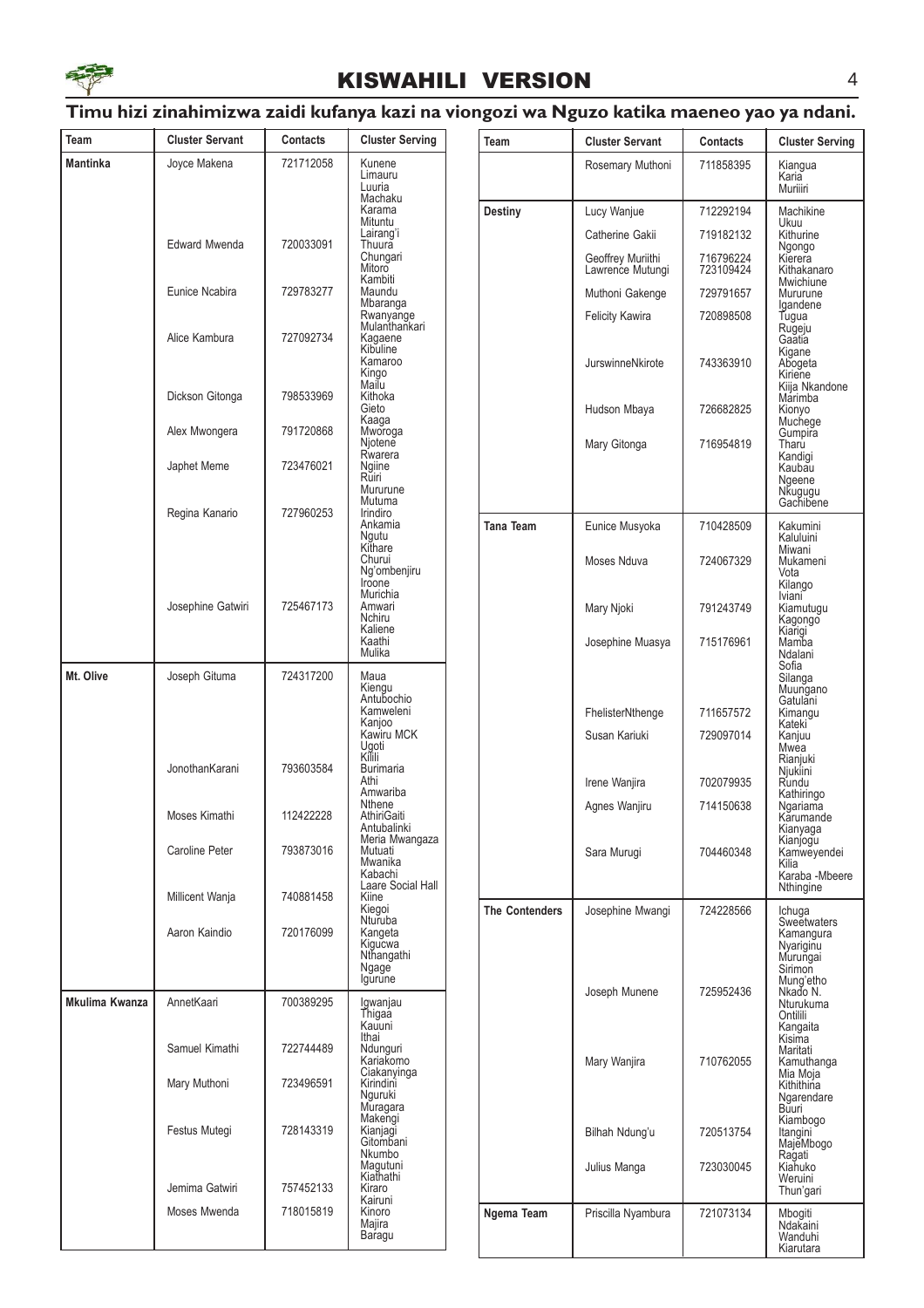

#### KISWAHILI VERSION 5

| Team              | <b>Cluster Servant</b>                     | <b>Contacts</b>        | <b>Cluster Serving</b>                                                  | <b>Team</b>          | <b>Cluster Servant</b> | <b>Contacts</b> | <b>Cluster Serving</b>                                            |
|-------------------|--------------------------------------------|------------------------|-------------------------------------------------------------------------|----------------------|------------------------|-----------------|-------------------------------------------------------------------|
|                   | Jane Waithira                              | 720704385              | Karangi                                                                 | <b>Tumaini Group</b> | Alice Nkirote          | 729783750       | Miathene                                                          |
|                   | Jason Kweri                                | 726606811<br>720607142 | Karega<br>Kiganjo<br>Kimandi<br>Gatakaini<br>Magomano                   |                      | Mary Kawira            | 795792983       | kitheo<br>Rwongorwanyaki<br>Koonju<br>Kiandiu<br>Uuru             |
|                   | Andrew Mwangi                              |                        | Mwagu<br>Ngerechi                                                       |                      |                        |                 | Kunati<br>Thinyaine                                               |
|                   | Henry Mungaru<br>Lucy Maina                | 724946196<br>713467577 | Ngecha<br>Kahiga<br>Gatiani<br>Kanderendu<br>Makomboki                  |                      | PeninaCiarwirwo        | 713023502       | Thaathi<br>Mukungu<br>Kimachia<br>Amugaa<br>Mikunduri             |
|                   |                                            |                        | Gatuura<br>Mairi<br>Kimotho<br>Ndiara                                   |                      | JeromKamathi           | 716166441       | Marega<br>Ntombo<br>Makandi                                       |
| Lake Basin Team   | Lilian Mangi                               | 705927430              | Makairo<br>Ibucha                                                       |                      | ZaverioMiriti          | 729992167       | Micii Mikuru<br>Lairuru<br>Lii<br>Limoro                          |
|                   |                                            |                        | Riakimai<br>Kianungu<br>Ekerenyo<br>Kamwarani<br>Matorora<br>Gesura     |                      | Jacinta Nkirote        | 707546138       | Muruta<br>Mwerondu<br>Mwili<br>Lachiathuriu<br>Lailuba<br>Lanyiru |
|                   |                                            |                        | kebirigo<br>Ratera<br>Songonga<br>Tambacha                              |                      | Jeremiah Murangiri     | 727706226       | Twale<br>Mbirikene<br>Gachua<br>Machegene<br>Kioriaiba            |
|                   | Richard Too                                | 710131793              | Etono<br>Rionyangi<br>Morako<br>Chemaner                                |                      | John Kiunga            | 726142763       | Mbanjone<br>Giaki<br>Kaguma                                       |
|                   |                                            |                        | Atebwo<br>Kapsiwryo<br>Kutete<br>Kuto                                   |                      | John Mutethia          | 725901883       | Kathigau<br>Kirimagitune<br>Kanjagi<br>Ntangi                     |
|                   | Joseph Njoroge                             | 710522795              | Kapsara<br>Eastern Saiwa                                                |                      | Jesse Kathurima        | 713020263       | Ciothilai<br>Njuthine                                             |
|                   | Silas Maruti                               | 795123503              | Chepchoina                                                              |                      |                        |                 | Kathwene                                                          |
|                   | John Githiri                               | 707512043              | Kapsitwet<br>Rafiki<br>Munyaka<br>Kesogon<br>Kishaunet                  | Nyawila Team         | <b>Esther Waithira</b> | 701045984       | Ngano<br>Boiman<br>Finley<br>Mugumo                               |
| Mt. Kenya Block A | Gachoya Daniel                             | 716177674              | Male<br>Thome<br>Muhonia                                                |                      | Sophia Wairimu         | 706162335       | Passenga<br>Raichiri podo<br>Kiandege<br>Mairoinne                |
|                   | JoramGachanja<br>Leah Maina                | 728056796<br>728063921 | Baraka<br>Mathingira<br>Bahati<br>Mbiriri<br>Kimahuri<br>Warazojet      |                      | Mary Kathei            | 726283425       | Kihingo<br>Karampton<br>Karaba<br>Mithuri<br>Githima<br>Muhotetu  |
|                   | Charity Mumbi                              | 713061602              | Ndurutu<br>Karundas<br>Giathieri<br>Kiamariga<br>Muriru                 |                      | Lydia Wangari          | 723256577       | Munyu<br>Mutamaiyu<br>Kite<br>Gatero<br>Njorua                    |
|                   | Patricia Wachuka                           | 724473459              | Chuma<br>Burguret<br>Kiahuko<br>Kiamathaga                              |                      | Peter Mithiru          | 722896086       | Nyakinyua<br>Sálamá<br>Nganoini<br>Murukupesi                     |
|                   | Virginia Wairima                           | 729654606              | Kahuho<br>Karoki<br>Manyatta<br>Gaturiri                                |                      | Simon Munyiri          | 710624708       | Ndivai<br>Kiriogo<br>Wiyumiririe<br>Mwangaza                      |
|                   |                                            |                        | Aguthi<br>Luisoi<br>Ngandu<br>Mweiga                                    |                      | David Wambugu          | 728469237       | Sugoroi<br>Wamura<br>Nyambugishi<br><b>Mwituria</b>               |
|                   | James Nduhiu                               | 729526734              | Gikati<br>Matanya                                                       |                      | David Thuku            | 713089079       | Tandare<br>Karandi<br>Mwenje                                      |
| <b>Team Nithi</b> | Clifford Kimathi<br><b>Edward Muriithi</b> | 720076915<br>710973023 | Iriga<br>Weru<br>Kirubia<br>Kiangondu<br>Rukindu<br>Itugururu<br>Rubate |                      | JathanMureithi         | 727308979       | Muthengera<br>Kwajebi<br>Marmanet<br>Pondo<br>Ndogino<br>Mutanga  |
|                   |                                            |                        | Kinoru Muuni<br>Kagumo                                                  | <b>Emmanuel</b>      | Faith Ntinyari         | 721151541       | Mpuri<br>Gíkumene                                                 |
|                   | Dennis Muthomi                             | 796287371              | Ntakani<br>Mumbuni                                                      |                      |                        |                 | Ngonyi<br>Gitugu                                                  |
|                   | ElosyNkatha                                | 715468898              | Muthambi<br>Kithitu                                                     |                      | Dorcas Wanja           | 727827114       | Kibui<br>Muthangene                                               |
|                   | CastyKananu<br>Caroline Mwende             | 790094845<br>746929908 | Ciakanyinga<br>Ikindu<br>Mitheru                                        |                      | Dinah Kathambi         | 701601305       | Githongo<br>Kanyakine<br>Kamacege                                 |
|                   |                                            |                        | Muthenge<br>Iriani                                                      |                      | Tabitha Mukiri         | 714598285       | <b>Baranga</b><br>Katheri<br>Karurune                             |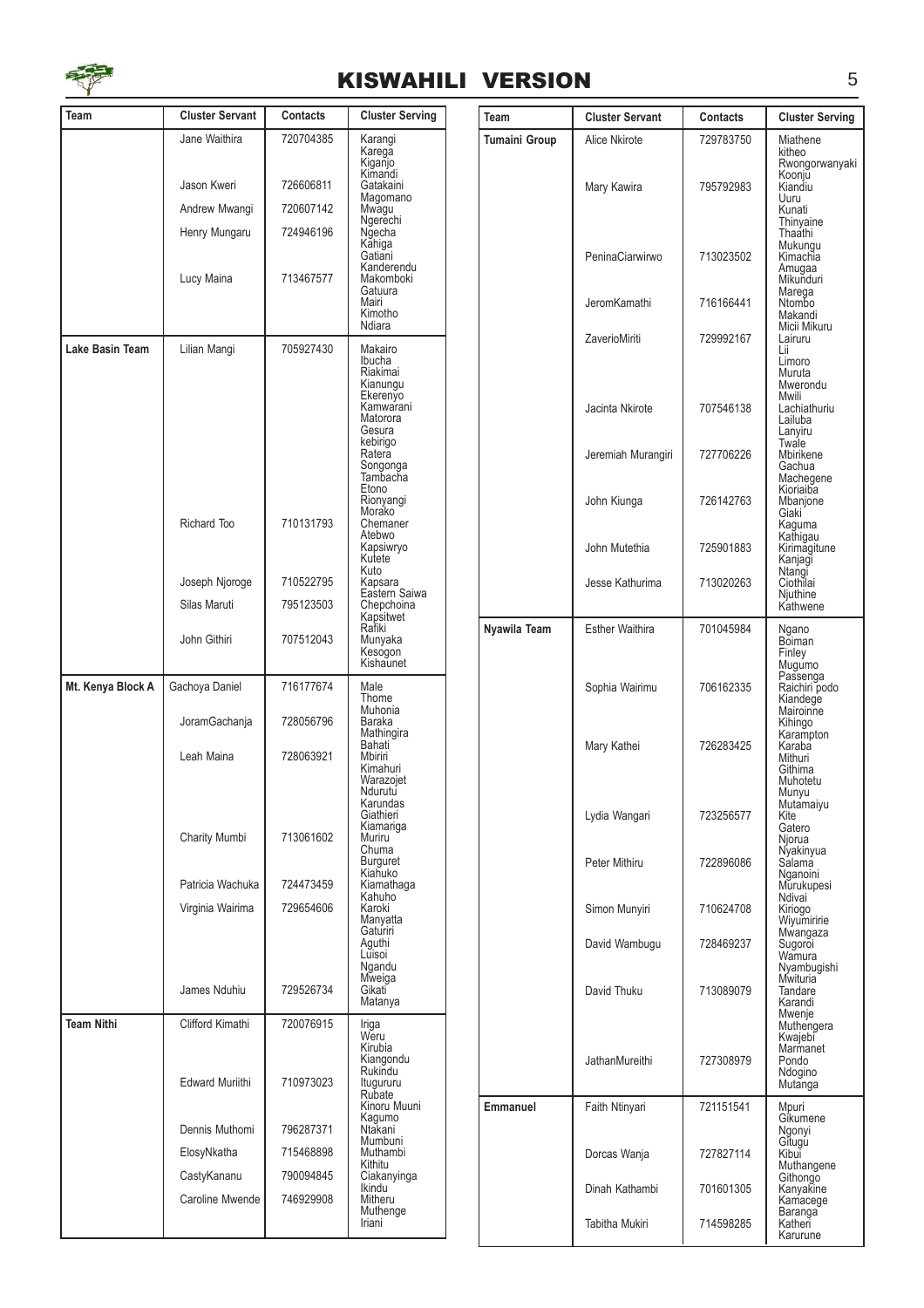

#### KISWAHILI VERSION 6

| Team | <b>Cluster Servant</b> | <b>Contacts</b> | <b>Cluster Serving</b>        | Team       | <b>Cluster Servant</b> | <b>Contacts</b> | <b>Cluster Serving</b>                |
|------|------------------------|-----------------|-------------------------------|------------|------------------------|-----------------|---------------------------------------|
|      | Harrison Muthomi       | 724501856       | Nyweri<br>Kiria<br>Maura      | Imani Team | John Kimathi           | 728367036       | Runyenye<br>Kiirua<br>Karima Ka Mbica |
|      | John Mutegi            | 714384918       | Nkodi<br>Matakiri<br>Marimati |            | Stephen Mutwiri        | 720525899       | Nkado<br>Ntumburi<br>Subuiga          |
|      | Jeniffer Rigiri        | 713855217       | Tunyai<br>Tubui               |            |                        |                 | Thiira<br>Marurui                     |
|      | Ezekiel Ntwiga         | 725646058       | Gakurungu<br>Ngaini           |            | ZaverioKirinya         | 720447046       | Gitimene<br>Naari                     |
|      | Alfred Mwathi          | 724843077       | Mukothima<br>Ntoroni          |            |                        |                 | Gatangine<br>Kibirichia               |
|      | Nicholas Kinyua        | 715630187       | Ruiga<br>Mugambone            |            | NanisKanyua            | 721936532       | Ntugi<br>Ntharagwe<br>Njuruta         |
|      |                        |                 |                               |            | Martin Mwirigi         | 714062716       | Kiamiogo<br>Murinya                   |

| Name of the Team        | Leader            | Phone        | Co-Leader          | Phone          | Accountability         | <b>Phone</b> |
|-------------------------|-------------------|--------------|--------------------|----------------|------------------------|--------------|
| TEAM MATINKA (9)        | Josephine Gatwiri | 0725 467173  | Japhet Meme        | 0723 476021    | Alice Kambura          | 0727 092734  |
| TEAM TUMAINI (10)       | John Kiunga       | 0726 142763  | Penina Ciarwiro    | 0713 023502    | Zaverio Miriti         | 0729 992 167 |
| DESTINY TEAM (9)        | Hudson Mbaya      | 0726 682825  | Jurswin Nkirote    | 0743 363910    | <b>Felicity Kawira</b> | 0720 898508  |
| MKULIMA KWANZA TEAM (7) | Festus Mutegi     | 0728 143319  | Mary Muthoni       | 0723 496591    | Jemima Gatwiri         | 0757 452133  |
| <b>NITHI TEAM</b>       | Clifford Kimathi  | 0720 076915  | Caroline Mwende    | 0742 969908    | Elosy Nkatha           | 0715 468898  |
| TANA TEAM (9)           | Moses Nduva       | 0724 067329  | Susan Kariuki      | 0729 097014    | Josephine Muasya       | 0715 176 961 |
| <b>NGEMATEAM</b>        | Henry Mungaru     | 0724 946196  | Priscilla Nyambura | 0712 073134    | Jane Waithira          | 0720 704385  |
| MT. KENYA TEAM          | Daniel Gachoya    | 0716 177 674 | Leah Nyambura      | 0728 063921    | Virginia Wairima       | 0729 654 606 |
| <b>TEAM NYAWILA</b>     | Peter Mithiru     | 0722 896086  | Mary Kathei        | 0726 283425    | David Wambugu          | 0728 469237  |
| LAKE BASIN TEAM         | Joseph Njoroge    | 0710 522795  | Lilian Maangi      | 0705 927430    | Richard Too            | 0710 131793  |
| THE CONTENDERS TEAM     | Joseph Munene     | 0724 228566  | Julius Manga       | 0723 030045    | Josephine Mwangi       | 0725 952436  |
| <b>IMANI TEAM</b>       | John Kimathi      | 0728 367036  | Petua Atim         | 256 779 735886 | Zaverio Kirinya        | 0720 447046  |
| MT. OLIVE TEAM          | Joseph Gituma     | 0724 317200  | Millicent Wanja    | 0740 881458    | Moses Kimathi          | 011 2422228  |
| <b>TEAM EMMANUEL</b>    | Faith Ntinuari    | 0721 151 541 | Dinah Kathambi     | 0701 601305    | John Mutegi            | 0714 384918  |

## TIST: Miti huboresha mazingira kwa ajili yetu sote.

atika TIS<br>soko la<br>miti ni kubwa! atika TIST, sisi hupanda miti ili kujiingiza katika soko la hewa na kupata mapato kutokana na kuuza hewa hii. Hata hivyo, faida zingine za

Zifuatazo ni faida chache ambazo sisi (pamoja na dunia yote) hufurahia:

- $\Box$  Miti hutumika kama makazi asili ya kusaidia aina nyingi za mimea na wanyama. Hupeana faragha na usalama kwa wanyama wa pori wanaotafuta makazi mitini na huwapa chakula. Kulinda bionuwai au viumbe hai hufanya mashamba yetu na sayari yetu kuwa yenye uzalishaji zaidi na pingamizi dhidi ya mabadiliko ya tabianchi(hali ya anga ya muda mrefu) na changamoto nyinginezo.
- $\Box$  Miti huboresha hewa na hupunguza uchafuzi wa hatari. Miti hutoa hewa ya kaboni ya ziada na vichafuzi vya hewa kama dioksidi sulsuri, ozoni na naitrojini yenye oksidi. Kurudisha, hutupa oksijeni inayohitajika kuishi.
- ¾ Ubora unaoonekana wa ardhi pia unaboreka kwa kupanda miti ambayo, inaboresha maisha. Rangi ya kijani ya miti huongeza rangi kwa ardhi na kuongeza urembo wa kipicha wa mazingira.
- $\Box$  Miti hudhibiti tabianchi kwa njia ya kupunguza athari za jua, upepo na mvua. Yaweza kusaidia kuzuia mafuriko kali, miporomoka ya ardhi, uharibifu wa upepo. Miti hupunguza madhara ya mafuriko kwa kuruhusu maji ya mvua kuingia udongoni badala ya kupita juu yake.
- □ Miti hupunguza mmomonyoko wa udongo. Mizizi yake hushika udongo ambao badalayake hungebebwa wakati wa dhoruba za mvua na mafuriko. Miti pia husaidia kuboresha rotuba ya udongo. Udongo wenye rotuba huhamisha virutubisho hadi kwa chakula, jambo ambalo huchangia kwa afya ya binadamu.
- $\Box$  Miti ni mizuri katika kunyonya sauti. Uchafuzi wa kelele waweza kupunguzwa sana kwa kupanda miti mingine na mingine.
- $\Box$  Mahitaji ya maji safi ya kunywa yaweza kukamilishwa kwa njia ya kupanda miti ya kiasili. Misitu na mimea hupunguza kasi ya maji ya mvua na huyachuja yanapoingia udongoni. Yanapopunguzwa kasi, maji ya mvua huingia ardhini kujaza vyanzo vya maji vilivyo chini ya maji na ambavyo tunategemea ili kuishi. Miti pia huipa mito kivuli, na kuyaacha maji kukaa baridi na kwa hivyo kupunguza kasi ya kupotea kwa maji kwa njia ya uvukizi.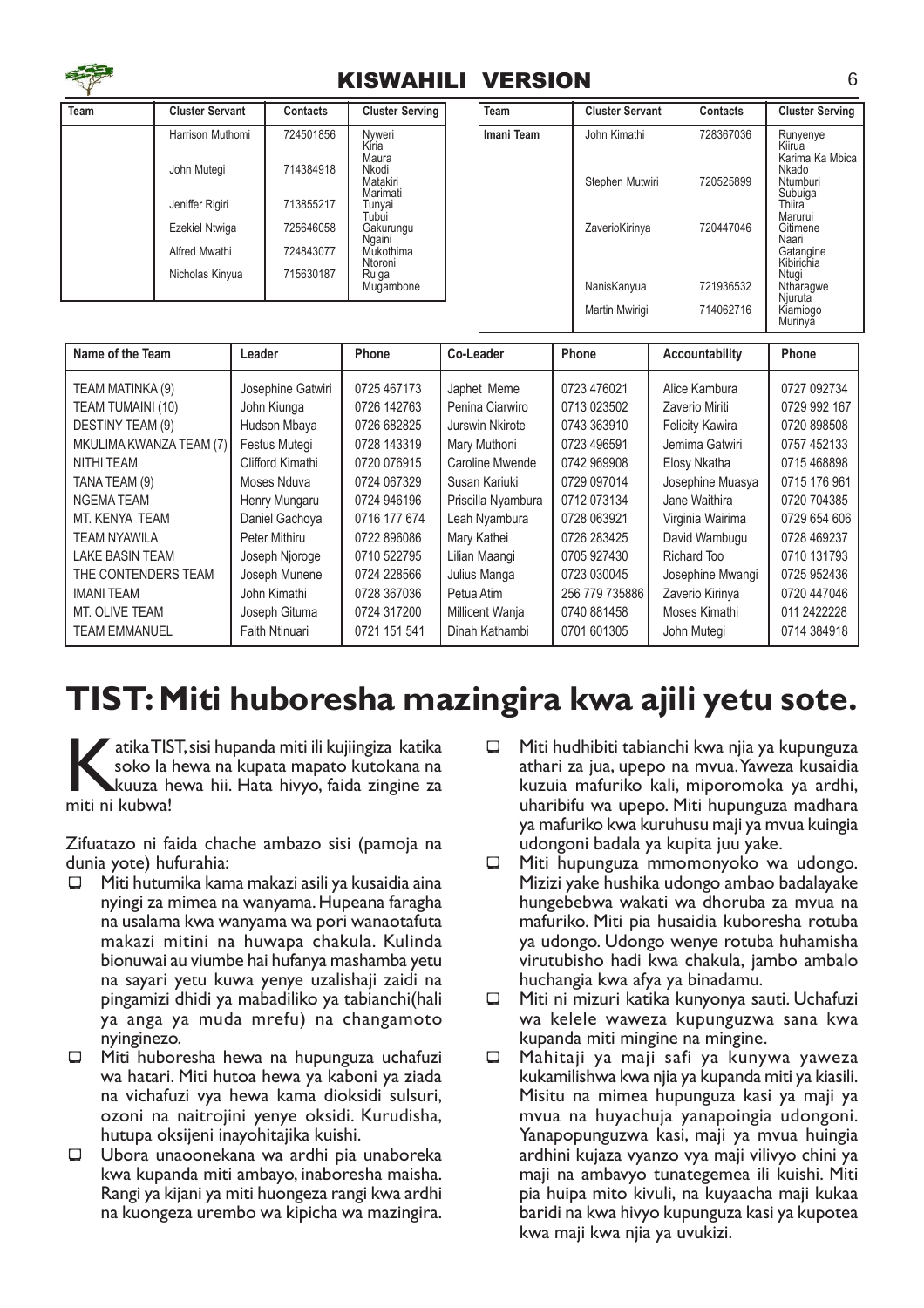Newsletter June 2022

*Not for sale*

# Mazingira Bora



**www .tist.org**

TIST is an innovative, time tested, afforestation program led by the participants.

Kikamba Version



Semina ya Watumishi wa Cluster iliyofanyika tarehe 23 - 27 Mei, 2022 katika Kituo cha Kichungaji cha DOM Gitoro, Meru.

TIST: Uvoo Museo - Nituvikiiite amemba 100,000 na TIST niyiendee kwiana. Page 2 Inside:

Ngwatanio ya TIST Ankamia: Value muvingue wa ngatho. Page 2

Kililikany'o: Kakundi kanini nikana kaandikithw'e kendaa kyau. Page 2

TIST: Movinduku meu na maseo ma kuthukuma aimi ma TIST. Page 3

TIST: Miti niseuvasya mawithyululuko kwitu ithyoothe. Page 6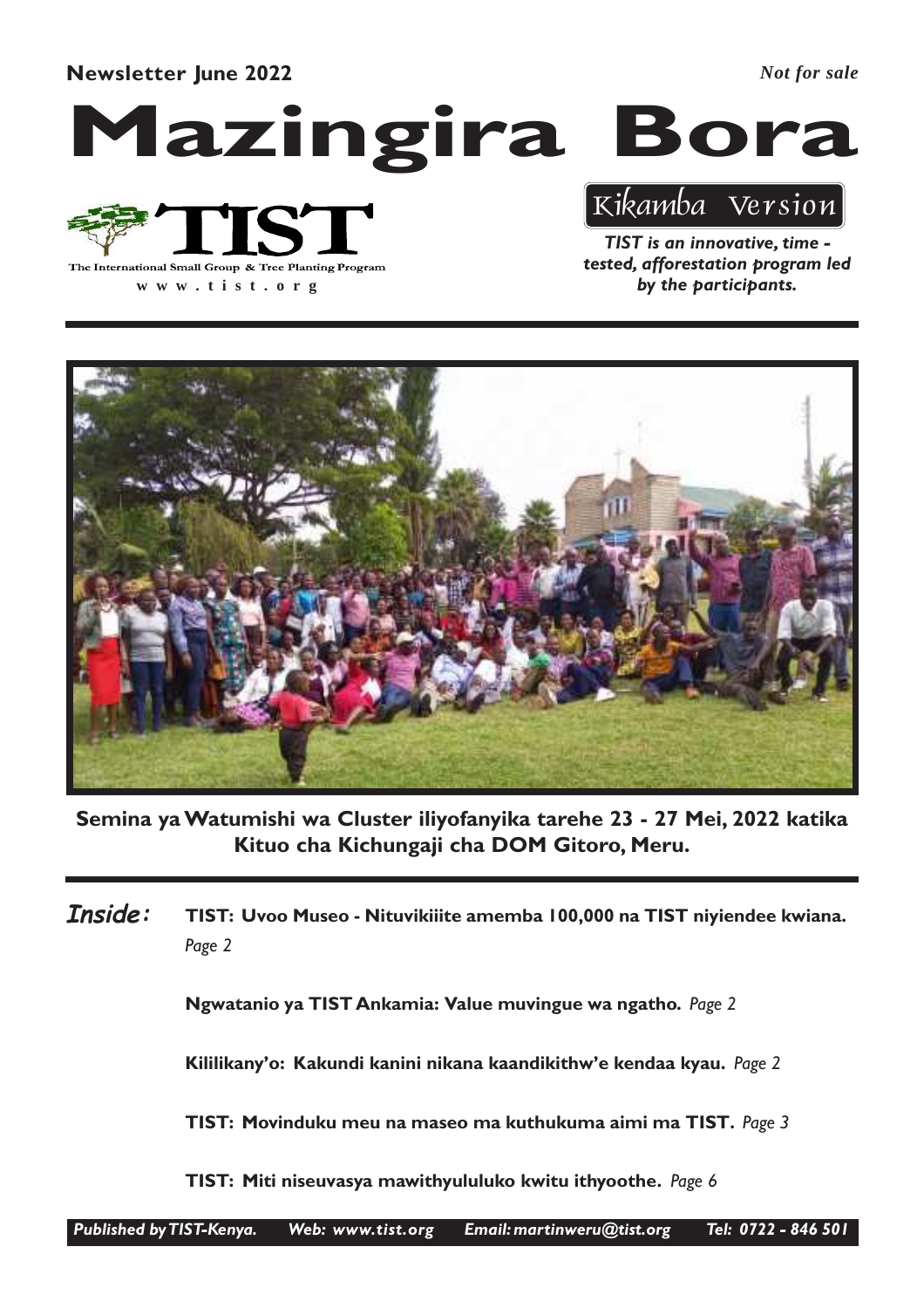### TIST: Uvoo Museo - Nituvikiiite amemba 100,000 na TIST niyiendee kwiana.

T wina utanu kutangaasa kana yu nituvikitye amember 100,000 ma TIST Kenya! na nituendee kwiana.

Nitunavikiie 100,000 matuku 24/05/2022. Mithenya ina ila inaatiie twakwata ambemba angi eu 670 - no tuendee kwiana.

Isavu ya tu kundi tula tuungamite ni 14,825 na notuendee na kwongeleela oundu mithenya iendee. Miti yonthe ila mivande na yivo nginya umunthi ni 12,996,219.

Mwolooto wa TIST ni kuthukuma na tukundi tunini kusisya na kuete woni wa maendeeo ala maila na kwikala kisio kyoo ila nivamwe na kuvanda miti na nzia ya nima yikwatw'a na yina ueti. Ingi nitukwataa memba maitu kw'oko masisye iulu wa uima wa mwii, kisomo na miile. Kwongeleela TIST nithukumaa kuikiithya nimeeyaka kwa ivinda iasa

kwa tukundi na ala me nthini wa ikundi kwa nzia ya kuta nzeve (Green house Gas Credits (GHG).

Twina utanu kana itambya yii ya ukilyo yithianie na wumbano wa athukumi ma ngwatanio ula unai Gotoro Conference centre Meru. Nitunataniie undu uu kwa kuya keki vamwe (Visa wi vaa itheo)



### Ngwatanio yaTIST Ankamia: Value muvingue wa ngatho.

thyi ma ngwatanio ya TIST Ankamia twiosa ivuso<br>yii kuelesya utanu na ngatho situ kwa walanio<br>wa TIST. Nitutanitwe ni vaita munene ula winthini<br>wa TIST, na nitukwiw'a ngooni situ twaile "Kwakana" thyi ma ngwatanio ya TISTAnkamia twiosa ivuso yii kuelesya utanu na ngatho situ kwa walanio wa TIST. Nitutanitwe ni vaita munene ula winthini (Kijengana) ta TIST.

Kuma twalika nthini wa tist mwaka wa 2006, twina iimi 445 ala methiitwe meyumitye kuthukuma na TIST. Uyu ni utalo museo kwianana na utalo wa kisio kitu. No tuendee na umanyisya angi na kumalikya nthini wa TIST. Mbee wa TIST, tuyai na woni wa ni miti yiana ata ila tuvandite. Nimuvea kwa avitukithya ma TIST, twina umanyi iulu wa miti ila tuvandite kuma twalika nthini wa TIST. Umunthi, twina miti 150,041. Miti ino ila mingi niya kuma kisioni kii, ingi nikuma kuasa. Nundu wa TIST nitueleetwe undu wendi wa kwailya mawithyululuko utonya kwailya nzeve. Nitwonete nzeve iivinduka na mbua kwongeleka mwaka kuthi ungi.

Eka vaita wa mawithyululuko, miti nitunengae mavuso meu ma kuseuvya uthwii. Nituetete nima ya uki wa nzuki na kwanika myatu mitini na mititu yitu na kwoou kukwata uki wa nzuki wa uta. Matunda na mbindi nitunengae ueti onasyo. Nitukwataa ngu na uithyo wa indo.

Ingi nitukwatite umanyi kuma movundisyoni ma TIST nthini wa mbumbano situ sya ngwatanio sya kila mwai. Kimwe kati wa momanyisyo ala tukwatite nivamwe na nima ya kusuvia, kuseuvya vuu wa yiima, Kivuio kya kitanda, Miile ya liu, uima wa mwii, uthukumi na utongoi wa kumanisya / kuvinduany'a, kwakana na kuseuvya mititu kati wa maundu angi maingi. Kuma kwa kila ivundiw'a, nitukuendeea kutania vaita tuendee na kuatiia movundisyo asu.

Kwa asu na vaita ila ingi tutanaweta umunthi nitukwasya, nimuvea kana asandi kwa tist!

#### Kililikany'o: Kakundi kanini nikana kaandikithw'e kendaa kyau.

**Kuma** kuma mbumbano situ sya ngwatanio, kwa mdaia tusisye mawendekethyo asu na kututheesya umwe kwa ula ungi kumaelewa. Nimavata muno kwa maundu ma TIST thini wa mbumbano situ sya ngwatanio, kwa ndaia tusisye mawendekethyo asu na kututheesya umwe kwa ula ungi na kuvikia mwolooto wina mosungio manene.

Kakundi kenyu kaile ithiwa kavikiiite maundu aya

nikana ketikilw'e kwiyiandikithya nthini wa walanio wa TIST.

- 1. Kaile ithiwa na amemba 6-12 kuma misyini iinyiva itatu kivathukanio, kakundini kenyu.
- 2. Kila kakundi kaile ithiwa ketikilite kuatiia mawolooto ma TIST na mawalanio ma vaita mayo.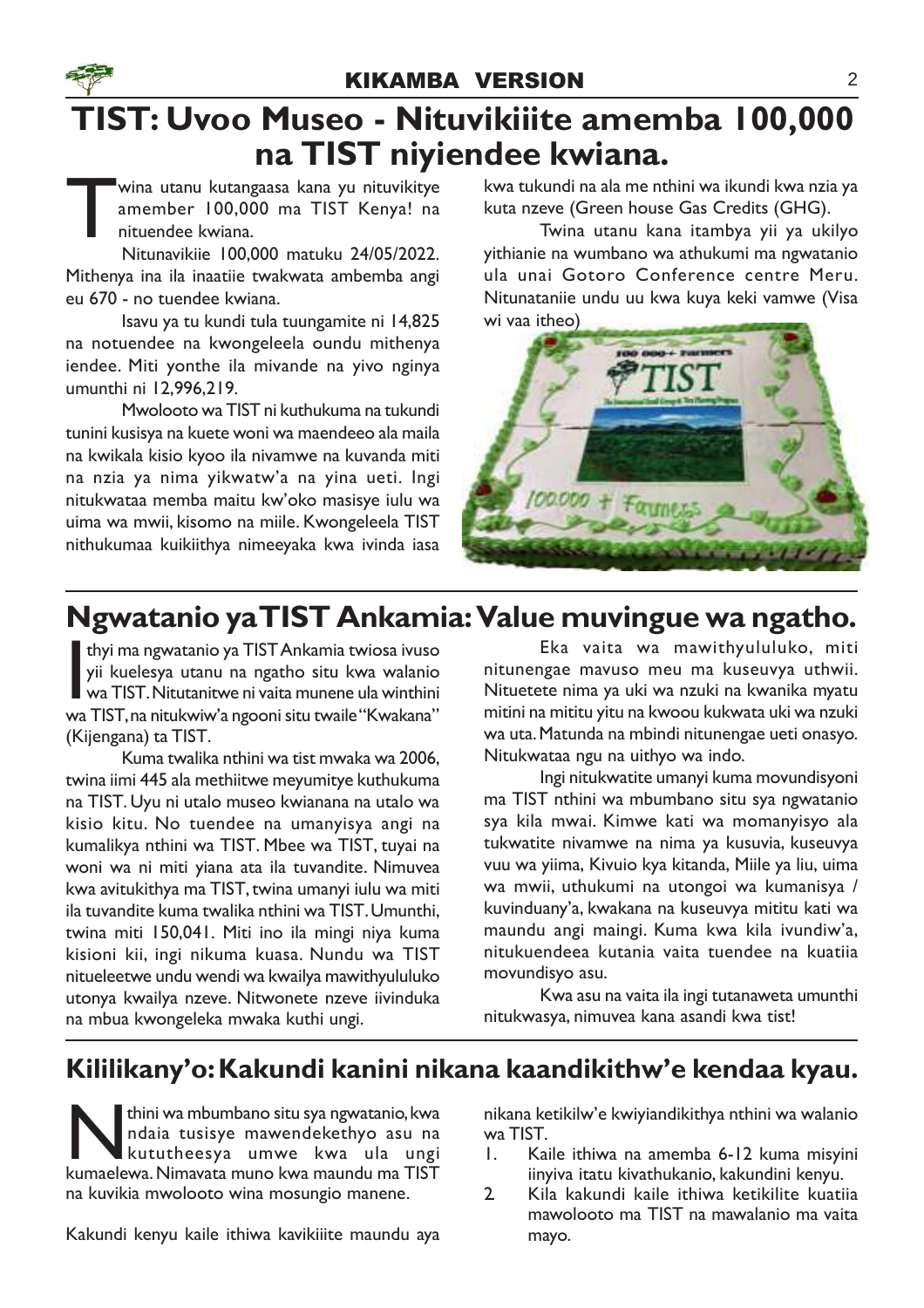- 3. Kila memba wa kakundi kanini niwaile ukomana kila kyumwa aitumia mawiko maseo ma TIST na kunengane mawoni na kwalania mawia make. Kakundi kanini nikaile uvika ila kwina movundisyo ma tist kutetheesya kwiana na kumanyiania iulu wa mawiko maseo ma TIST na ikundi ingi.
- 4. Tukundi tw'oonthe nitwaile kwikia saii kwa wiw'ano wa Greenhouse Gas.
- 5. Amember ma tukundi tunini nimaile kuete mavalua mekwonany'a kana nimo ene miunda kana nanenge mwanya wa kutumia kitheka kila meenda uvanda kana mavandite miti.
- 6. Kila kakundi kanini kaile ithiwa na iinyiva miti 1,000 nthini wa myai 18 itina wa kwiyiandikithya nthini wa walanio wa TIST na miti iinyiva 2,000 yivo nthini wa myaka itano.
- 7. Tukundi twa tist nitwaile ukwata na kuseuvya ngwatanio. Ngwatanio iseuvaw'a ni tukundi tula tuthengeanie utaniu wa kuthi na mauu kuma kakundi kamwe kuthi kangi. Ngwatanio yaile ithiwa na kitheka kianu myaka ili itina wa kwiyiandikithya na TIST na kuvanda miti 150,000(ila ni kitheka ta kya eka 100).
- 8. TIST ikaiva aimi US\$ 0.02 kwa kila muti wivo kila mwaka ivindani ya wiw'o (Pre-payment). Kwongeleela GhG thiiwoo nuvitukite utumii wa walanio wa TIST KE, Clean Air action

nikuiva muimi 70% kuma kwa ukwati wa greenhouse gas/ Carbon credit sales. Ta vaita wa kuaana.

- 9. Kwa tukundi twa TIST kuvitukithwa kwa viasala ino ya Nzeve itavisaa, no muvaka mavikiie mawendekethyoo ala maungamiite uthukumi na ungaamii wa viasala uyu ila ni Verified Carbon Standards (VCS). Miao ino yendekethetye kakundi kwikalya miti yivo kwa myaka miongo itatu (30) kana ivindi iasanga kwi uu.
- 10. Kakundi kenyu nikaile kuvanda miti ingi kwa ila yooma.
- 11. Mithemba ya miti ilaitalikaa ta ikuthu kana wiio (ya uasa utavikite mita ili) nditonya utalika ta miti kwa TIST.
- 12. Miti ila ivanditwe na utaaniu utavikite mita ili ikatalawa ikilitwe na utaaniu wa matambya eli na miti ino nitonya usewa na kutaaniw'a na iitumiwa ta ngu kanauithyo wa indo.
- 13. TIST ikeetikilasya kuketha kwa miti ila yina ukuu wa mbee wa myaka ikumi kwa kithimi kwianana na walanio ukunikilitwe. Onakutwika kuketha miti ti kwitikilye na kuitonya uvituka 5% kwa miti ya kikundi ila yivo.
- 14. Vai muti kati wa miti ila yanangaa mawithyululuko itonya utalwa ta miti ya TIST.

## TIST: Movinduku meu na maseo ma kuthukuma aimi ma TIST.

Nituendee na utata nzia nzau nzeo sya kwika! TIST niyitikilite nzia nzeo sya kwika maundu kwanzia ya kutata mundu meu ala meutetheesya kuthukuma aimi.

Yila kunai na semina ya athukumi ma ngwatanio, kuya Meru (23-27 May 2022) na ila inavikitwe ni athukumi ma ngwatanio 100, amemba ma utongoi wa kanzu,Athukumi ma ngwatanio ya TIST kuma Uganda, andu eli kuma Tanzania na amemba eli ma tist kuma USA, mawoni kivathukanio nimaneenaniw'e iulu wa undu wa kwailangya uthukumi kwa tukundi tunini.

Semina ino niyaneenanisye maundu kivathukanio na isio ila ikwenda kwailangwa yivo kuthiana na kuvitukithwa, Momanyisyo ma ngwatanio, kumanyisya ikundi nzau iulu wa meko matonya kwikalw'a (SDGs) mbee wa kumaandikithya, kuthathasya isioni ingi nzau na kwongeleela miti. Kila kikundi nikiina sakuie mutongoi, munini wake na mwiki wa masavu.

Atangoi aya nimaandikitwe vaa itheo. Kwongeleela, nitwaneenanisye undu tutonya ukwata usungio wa manthina ma kimitambo.

Itina wakuthiana na kuvitukithya, twienda uvitukithya kila kakundi kanini kaandikithitw'e nthini wa Kenya kila mwaka. Nikana kuvikia walanio uyu , nitwaseuvisye ikundi ila syaile uthukuma vamwe kuikiithya kila kikundi nikyathokewa kila mwaka. Timu ithi ikathukumaa vamwe mwailya umanyisya wa ngwatanio kila kisio, kuseuvya mawiko meu maseo, kumanyisya na kuandikithya ikundi nzau na kumainyithania na kuthathasya TIST isioni nzau kati wa mawia angi.Timu ithi syithuthwa kutethania, na kumanya taleti sya kila umwe oundu maendee na kwakana. Maendee na kwika uu nimakethiawa maithokea ngwatanio isioni syoo na kumatetheesya kwailya mawia na mawiko moo munamuno kula atiile kana mekwenda ukwatwa kw'oko na kutethwa.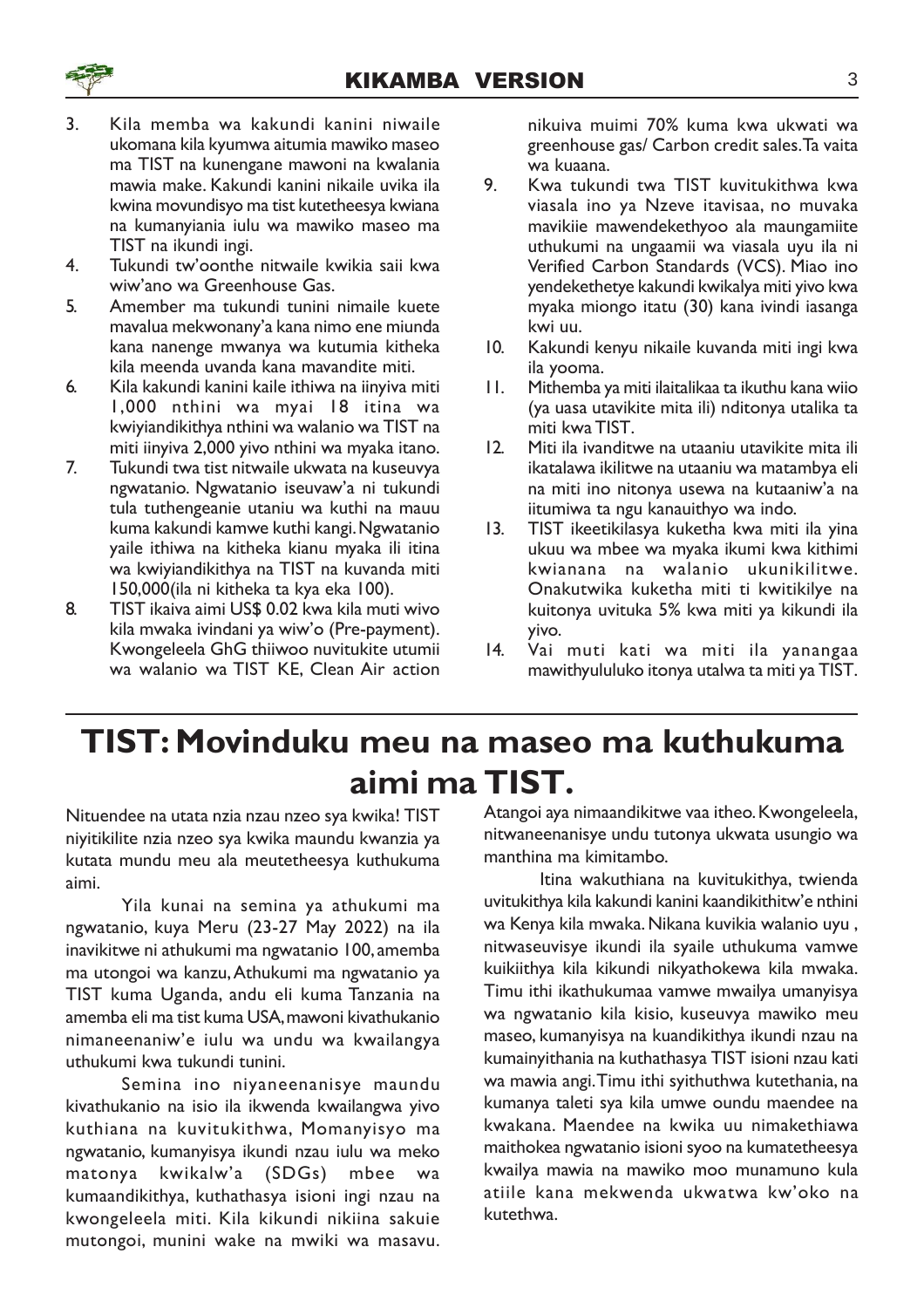

#### Timu ithi ingi niuthuthwa ithukume kwa vamwe na atongoi ma ngwatanio isioni syoo.

| Team           | <b>Cluster Servant</b> | <b>Contacts</b> | <b>Cluster Serving</b>                                                                                                           | Team                  | <b>Cluster Servant</b>                     | Contacts               | <b>Cluster Serving</b>                                                                |  |                                   |                        |
|----------------|------------------------|-----------------|----------------------------------------------------------------------------------------------------------------------------------|-----------------------|--------------------------------------------|------------------------|---------------------------------------------------------------------------------------|--|-----------------------------------|------------------------|
| Mantinka       | Joyce Makena           | 721712058       | Kunene<br>Limauru                                                                                                                |                       | Rosemary Muthoni                           | 711858395              | Kiangua                                                                               |  |                                   |                        |
|                |                        |                 | Luuria<br>Machaku                                                                                                                |                       |                                            |                        | Karia<br>Muriiiri                                                                     |  |                                   |                        |
|                |                        |                 | Karama<br>Mituntu                                                                                                                | <b>Destiny</b>        | Lucy Wanjue                                | 712292194              | Machikine<br>Ukuu                                                                     |  |                                   |                        |
|                | <b>Edward Mwenda</b>   | 720033091       | Lairang'i<br>Thuura                                                                                                              |                       | Catherine Gakii                            | 719182132              | Kithurine                                                                             |  |                                   |                        |
|                |                        |                 | Chungari<br>Mitoro<br>Kambiti                                                                                                    |                       | Geoffrey Muriithi<br>Lawrence Mutungi      | 716796224<br>723109424 | Ngongo<br>Kierera<br>Kithakanaro<br>Mwichiune                                         |  |                                   |                        |
|                | Eunice Ncabira         | 729783277       | Maundu<br>Mbaranga                                                                                                               |                       | Muthoni Gakenge                            | 729791657              | Mururune<br>Igandene                                                                  |  |                                   |                        |
|                | Alice Kambura          | 727092734       | Rwanyange<br>Mulanthankari<br>Kagaene<br>Kibuline<br>Kamaroo                                                                     |                       | <b>Felicity Kawira</b><br>JurswinneNkirote | 720898508<br>743363910 | Tugua<br>Rugeju<br>Gaatia<br>Kigane<br>Abogeta                                        |  |                                   |                        |
|                | Dickson Gitonga        | 798533969       | Kingo<br>Mailu<br>Kithoka<br>Gieto                                                                                               |                       |                                            |                        | Kiriene<br>Kiija Nkandone<br>Marimba                                                  |  |                                   |                        |
|                | Alex Mwongera          | 791720868       | Kaaga<br>Mworoga<br>Njotene                                                                                                      |                       | Hudson Mbaya<br>Mary Gitonga               | 726682825<br>716954819 | Kionyo<br>Muchege<br>Gumpira<br>Tharu                                                 |  |                                   |                        |
|                | Japhet Meme            | 723476021       | Rwarera<br>Ngiine<br>Ruiri<br>Mururune<br>Mutuma                                                                                 |                       |                                            |                        | Kandigi<br>Kaubau<br>Ngeene<br>Nkugugu<br>Gachibene                                   |  |                                   |                        |
|                | Regina Kanario         | 727960253       | Irindiro<br>Ankamia<br>Ngutu                                                                                                     | Tana Team             | Eunice Musyoka                             | 710428509              | Kakumini<br>Kaluluini                                                                 |  |                                   |                        |
|                |                        |                 | Kithare<br>Churui<br>Ng'ombenjiru<br>Iroone                                                                                      |                       | Moses Nduva                                | 724067329              | Miwani<br>Mukameni<br>Vota                                                            |  |                                   |                        |
|                | Josephine Gatwiri      | 725467173       | Murichia<br>Amwari<br>Nchiru<br>Kaliene                                                                                          |                       | Mary Njoki                                 | 791243749              | Kilango<br>Iviani <sup>-</sup><br>Kiamutugu<br>Kagongo                                |  |                                   |                        |
|                |                        |                 | Kaathi<br>Mulika<br>Maua<br>Kiengu<br>Antubochio<br>Kamweleni<br>Kanjoo<br>Kawiru MCK                                            |                       | Josephine Muasya                           | 715176961              | Kiarigi<br>Mamba<br>Ndalani<br>Sofia                                                  |  |                                   |                        |
| Mt. Olive      | Joseph Gituma          | 724317200       |                                                                                                                                  | Ugoti                 |                                            |                        |                                                                                       |  | FhelisterNthenge<br>Susan Kariuki | 711657572<br>729097014 |
|                | JonothanKarani         | 793603584       | Kilili<br><b>Burimaria</b><br>Athi<br>Amwariba                                                                                   |                       | Irene Wanjira                              | 702079935              | Rianjuki<br>Njukiini<br>Rundu                                                         |  |                                   |                        |
|                | Moses Kimathi          | 112422228       | Nthene<br>AthiriGaiti<br>Antubalinki                                                                                             |                       | Agnes Wanjiru                              | 714150638              | Kathiringo<br>Ngariama<br>Karumande<br>Kianyaga                                       |  |                                   |                        |
|                | Caroline Peter         | 793873016       | Meria Mwangaza<br>Mutuati<br>Mwanika<br>Kabachi                                                                                  |                       | Sara Murugi                                | 704460348              | Kianjogu<br>Kamweyendei<br>Kilia<br>Karaba - Mbeere                                   |  |                                   |                        |
|                | Millicent Wanja        | 740881458       | Laare Social Hall<br>Kiine<br>Kiegoi<br>Nturuba                                                                                  | <b>The Contenders</b> | Josephine Mwangi                           | 724228566              | Nthingine<br>Ichuga                                                                   |  |                                   |                        |
|                | Aaron Kaindio          | 720176099       | Kangeta<br>Kigucwa<br>Nthangathi<br>Ngage<br>Igurune                                                                             |                       |                                            |                        | Sweetwaters<br>Kamangura<br>Nyariginu<br>Murungai<br>Sirimon<br>Mung'etho<br>Nkado N. |  |                                   |                        |
| Mkulima Kwanza | AnnetKaari             | 700389295       | Igwanjau<br>Thigaa<br>Kauuni                                                                                                     |                       | Joseph Munene                              | 725952436              | Nturukuma<br>Ontilili<br>Kangaita                                                     |  |                                   |                        |
|                | Samuel Kimathi         | 722744489       | Ithai<br>Ndunguri<br>Kariakomo                                                                                                   |                       | Mary Wanjira                               | 710762055              | Kisima<br>Maritati<br>Kamuthanga                                                      |  |                                   |                        |
|                | Mary Muthoni           | 723496591       | Ciakanyinga<br>Kirindini<br>Nguruki<br>Muragara<br>Makengi<br>Kianjagi<br>Gitombani<br>Nkumbo<br>Magutuni<br>Kiathathi<br>Kiraro |                       |                                            |                        | Mia Moja<br>Kithithina<br>Ngarendare<br>Buuri                                         |  |                                   |                        |
|                | Festus Mutegi          | 728143319       |                                                                                                                                  |                       | Bilhah Ndung'u                             | 720513754              | Kiambogo<br>Itangini<br>MajeMbogo                                                     |  |                                   |                        |
|                | Jemima Gatwiri         | 757452133       |                                                                                                                                  |                       | Julius Manga                               | 723030045              | Ragati<br>Kiahuko<br>Weruini<br>Thun'gari                                             |  |                                   |                        |
|                | Moses Mwenda           | 718015819       | Kairuni<br>Kinoro<br>Majira<br>Baragu                                                                                            | Ngema Team            | Priscilla Nyambura                         | 721073134              | Mbogiti<br>Ndakaini<br>Wanduhi<br>Kiarutara                                           |  |                                   |                        |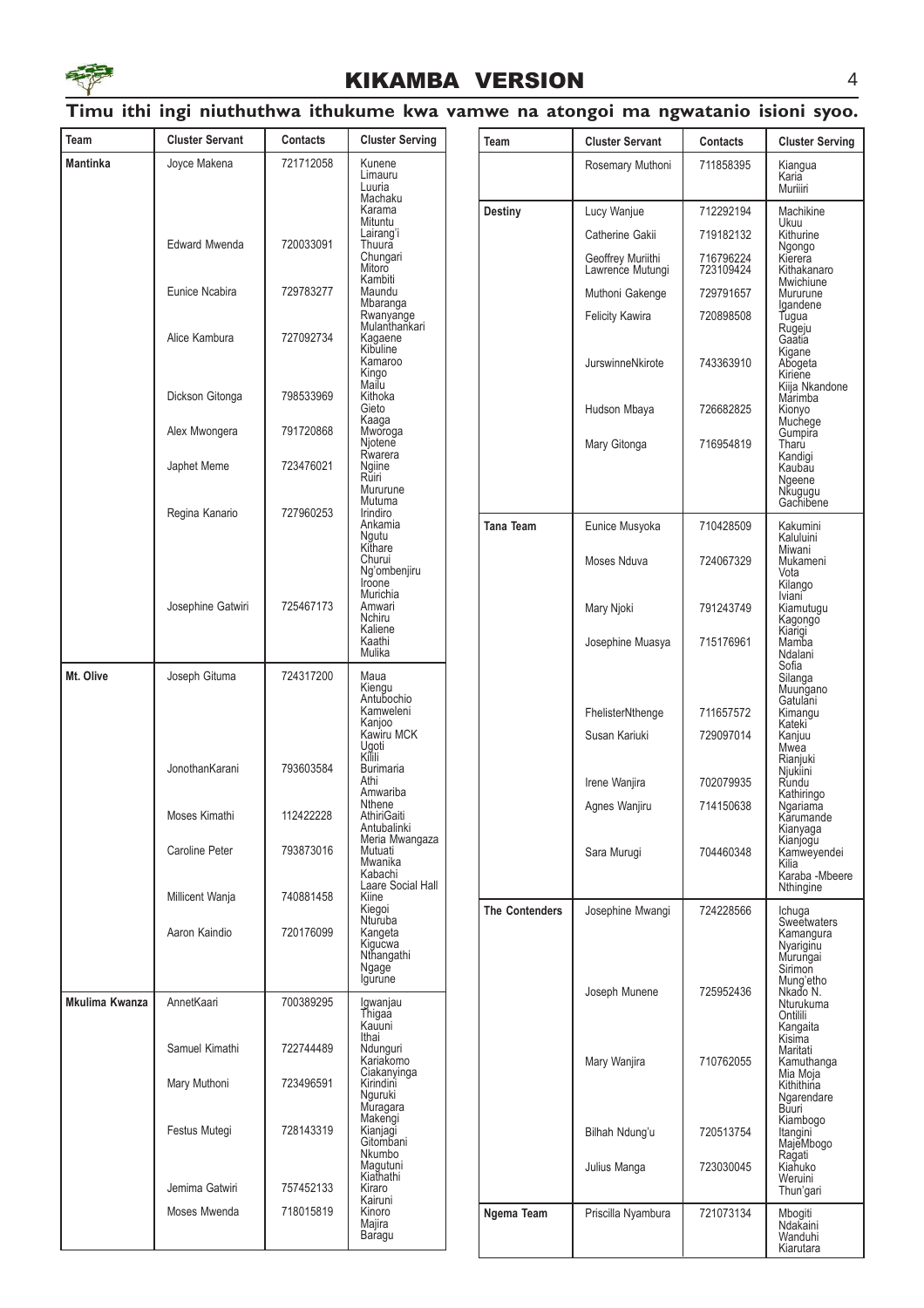

| Team              | <b>Cluster Servant</b> | Contacts  | <b>Cluster Serving</b>                                                                                                                                                 |
|-------------------|------------------------|-----------|------------------------------------------------------------------------------------------------------------------------------------------------------------------------|
|                   | Jane Waithira          | 720704385 | Karangi<br>Karega                                                                                                                                                      |
|                   |                        |           | Kiganjo<br>Kimandi                                                                                                                                                     |
|                   | Jason Kweri            | 726606811 | Gatakaini<br>Magomano                                                                                                                                                  |
|                   | Andrew Mwangi          | 720607142 | Mwagu<br>Ngerechi                                                                                                                                                      |
|                   | Henry Mungaru          | 724946196 | Ngecha<br>Kahiga                                                                                                                                                       |
|                   | Lucy Maina             | 713467577 | Gatiani<br>Kanderendu<br>Makomboki<br>Gatuura<br>Mairi<br>Kimotho<br>Ndiara                                                                                            |
| Lake Basin Team   | Lilian Mangi           | 705927430 | Makairo<br>Ibucha<br>Riakimai<br>Kianungu<br>Ekerenÿo<br>Kamwarani<br>Matorora<br>Gesura<br>kebirigo<br>Rateră<br>Songonga<br>Tambacha<br>Etono<br>Rionyangi<br>Morako |
|                   | <b>Richard Too</b>     | 710131793 | Chemaner<br>Atebwo<br>Kapsiwryo<br>Kutete<br>Kuto                                                                                                                      |
|                   | Joseph Njoroge         | 710522795 | Kapsara<br>Eastern Saiwa                                                                                                                                               |
|                   | Silas Maruti           | 795123503 | Chepchoina<br>Kapsitwet                                                                                                                                                |
|                   | John Githiri           | 707512043 | Rafiki<br>Munyaka<br>Kesogon<br>Kishaunet                                                                                                                              |
| Mt. Kenya Block A | Gachoya Daniel         | 716177674 | Male<br>Thome                                                                                                                                                          |
|                   | JoramGachanja          | 728056796 | Muhonia<br>Baraka<br>Mathingira                                                                                                                                        |
|                   | Leah Maina             | 728063921 | Bahati<br>Mbiriri<br>Kimahuri<br>Warazojet<br>Ndurutu<br>Karundas<br>Giathieri                                                                                         |
|                   | Charity Mumbi          | 713061602 | Kiamariga<br>Muriru<br>Chuma<br>Burguret                                                                                                                               |
|                   | Patricia Wachuka       | 724473459 | Kiahuko<br>Kiamathaga<br>Kahuho                                                                                                                                        |
|                   | Virginia Wairima       | 729654606 | Karoki<br>Manyatta<br>Gaturiri<br>Aguthi<br>Luisoi<br>Ngandu<br>Mweiga                                                                                                 |
|                   | James Nduhiu           | 729526734 | Gikati<br>Matanya                                                                                                                                                      |
| <b>Team Nithi</b> | Clifford Kimathi       | 720076915 | Iriga<br>Weru<br>Kirubia<br>Kiangondu                                                                                                                                  |
|                   | <b>Edward Muriithi</b> | 710973023 | Rukindu<br>Itugururu<br>Rubate<br>KinoruMuuni<br>Kagumo                                                                                                                |
|                   | Dennis Muthomi         | 796287371 | Ntakani<br>Mumbuni                                                                                                                                                     |
|                   | ElosyNkatha            | 715468898 | Muthambi<br>Kithitu                                                                                                                                                    |
|                   | CastyKananu            | 790094845 | Ciakanyinga<br><b>Ikindu</b>                                                                                                                                           |
|                   | Caroline Mwende        | 746929908 | Mitheru<br>Muthenge<br>Iriani                                                                                                                                          |

| Team          | <b>Cluster Servant</b> | Contacts  | <b>Cluster Serving</b>                                                  |
|---------------|------------------------|-----------|-------------------------------------------------------------------------|
| Tumaini Group | Alice Nkirote          | 729783750 | Miathene<br>kitheo                                                      |
|               | Mary Kawira            | 795792983 | Rwongorwanyaki<br>Koonju<br>Kiandiu<br>Uuru<br>Kunati<br>Thinyaine      |
|               | PeninaCiarwirwo        | 713023502 | Thaathi<br>Mukungu<br>Kimachia<br>Amugaa<br>Mikunduri                   |
|               | <b>JeromKamathi</b>    | 716166441 | Marega<br>Ntombo<br>Makandi                                             |
|               | ZaverioMiriti          | 729992167 | Micii Mikuru<br>Lairuru<br>Lii<br>Limoro<br>Muruta                      |
|               | Jacinta Nkirote        | 707546138 | Mwerondu<br>Mwili<br>Lachiathuriu<br>Lailuba<br>Lanyiru                 |
|               | Jeremiah Murangiri     | 727706226 | Twale<br>Mbirikene<br>Gachua<br>Machegene                               |
|               | John Kiunga            | 726142763 | Kioriaiba<br>Mbanjone<br>Giaki                                          |
|               | John Mutethia          | 725901883 | Kaguma<br>Kathigau<br>Kirimagitune<br>Kanjagi                           |
|               | Jesse Kathurima        | 713020263 | Ntangi<br>Ciothilai<br>Njuthine<br>Kathwene                             |
| Nyawila Team  | <b>Esther Waithira</b> | 701045984 | Ngano<br>Bõiman<br>Finley                                               |
|               | Sophia Wairimu         | 706162335 | Mugumo<br>Passenga<br>Raichiri podo<br>Kiandege<br>Mairoinne<br>Kihingo |
|               | Mary Kathei            | 726283425 | Karampton<br>Karaba<br>Mithuri<br>Githima<br>Muhotetu                   |
|               | Lydia Wangari          | 723256577 | Munyu<br>Mutamaiyu<br>Kite<br>Gatero<br>Njorua                          |
|               | Peter Mithiru          | 722896086 | Nyakinyua<br>Salama<br>Nganoini<br>Murukupesi                           |
|               | Simon Munyiri          | 710624708 | Ndivai<br>Kiriogo<br>Wiyumiririe<br>Mwangaza                            |
|               | David Wambugu          | 728469237 | Sugoroi<br>Wamura<br>Nyambugishi<br>Mwituria                            |
|               | David Thuku            | 713089079 | Tandare<br>Karandi<br>Mwenje<br>Muthengera                              |
|               | <b>JathanMureithi</b>  | 727308979 | Kwajebi<br>Marmanet<br>Pondo<br>Ndogino<br>Mutanga                      |
| Emmanuel      | Faith Ntinyari         | 721151541 | Mpuri<br>Gikumene<br>Ngonyi                                             |
|               | Dorcas Wanja           | 727827114 | Gitugu<br>Kibui<br>Muthangene<br>Githongo                               |
|               | Dinah Kathambi         | 701601305 | Kanyakine<br>Kamacege                                                   |
|               | Tabitha Mukiri         | 714598285 | Baranga<br>Katheri<br>Karurune                                          |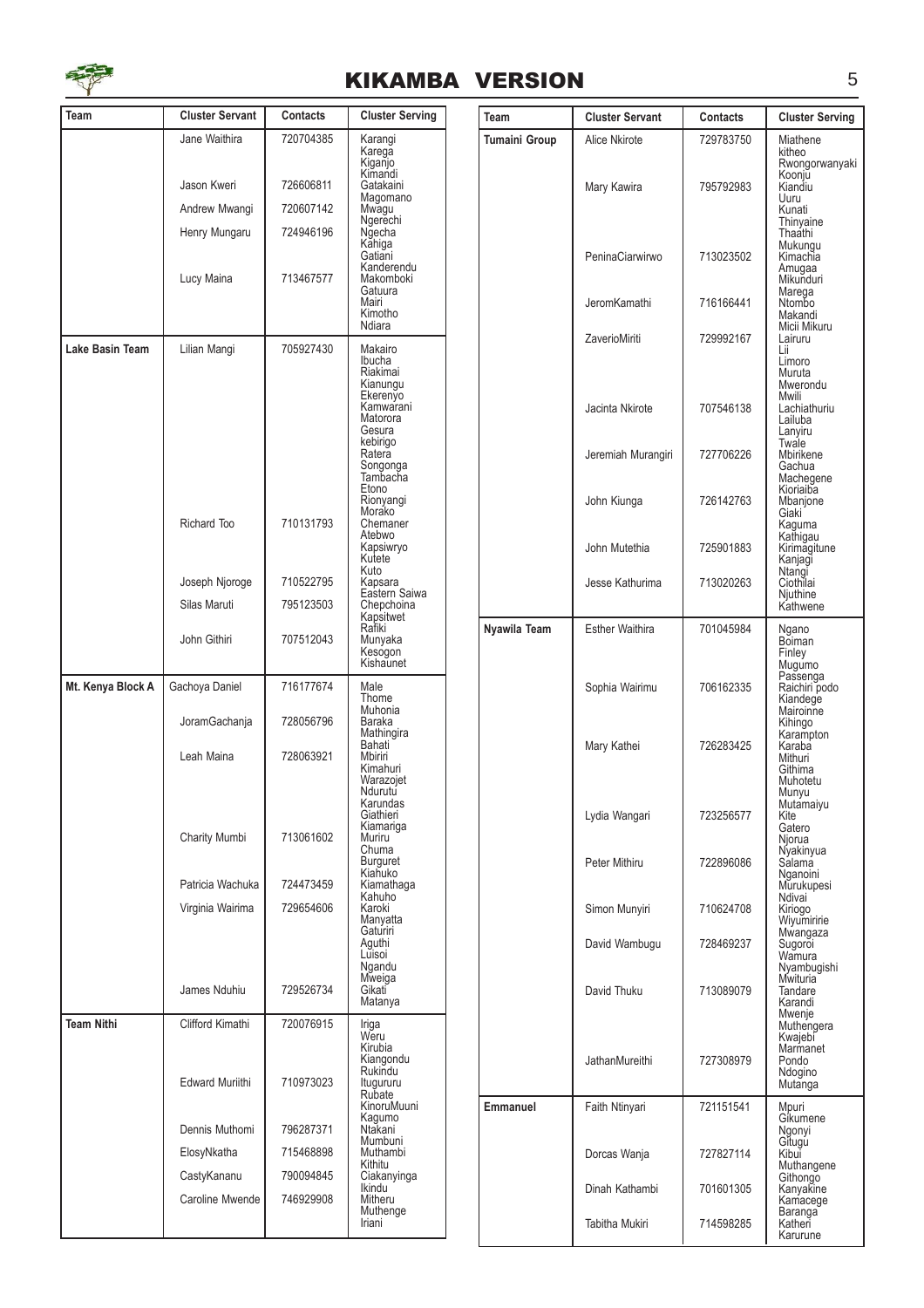

| Team | <b>Cluster Servant</b> | Contacts  | <b>Cluster Serving</b>                 | Te |
|------|------------------------|-----------|----------------------------------------|----|
|      | Harrison Muthomi       | 724501856 | Nyweri<br>Kiria                        | Im |
|      | John Mutegi            | 714384918 | Maura<br>Nkodi<br>Matakiri<br>Marimati |    |
|      | Jeniffer Rigiri        | 713855217 | Tunyai<br>Tubui                        |    |
|      | Ezekiel Ntwiga         | 725646058 | Gakurungu<br>Ngaini                    |    |
|      | Alfred Mwathi          | 724843077 | Mukothima<br>Ntoroni                   |    |
|      | Nicholas Kinyua        | 715630187 | Ruiga<br>Mugambone                     |    |

| Team       | <b>Cluster Servant</b> | Contacts  | <b>Cluster Serving</b>                                |
|------------|------------------------|-----------|-------------------------------------------------------|
| Imani Team | John Kimathi           | 728367036 | Runyenye<br>Kiirua<br>Karima Ka Mbica<br>Nkado        |
|            | Stephen Mutwiri        | 720525899 | Ntumburi<br>Subuiga<br>Thiira<br>Marurui              |
|            | ZaverioKirinya         | 720447046 | Gitimene<br>Naari<br>Gatangine<br>Kibirichia<br>Ntugi |
|            | NanisKanyua            | 721936532 | Ntharagwe<br>Niuruta                                  |
|            | Martin Mwirigi         | 714062716 | Kiamiogo<br>Murinya                                   |

| Name of the Team        | Leader            | Phone        | Co-Leader          | Phone          | Accountability         | Phone        |
|-------------------------|-------------------|--------------|--------------------|----------------|------------------------|--------------|
| TEAM MATINKA (9)        | Josephine Gatwiri | 0725 467173  | Japhet Meme        | 0723 476021    | Alice Kambura          | 0727 092734  |
| TEAM TUMAINI (10)       | John Kiunga       | 0726 142763  | Penina Ciarwiro    | 0713 023502    | Zaverio Miriti         | 0729 992 167 |
| DESTINY TEAM (9)        | Hudson Mbaya      | 0726 682825  | Jurswin Nkirote    | 0743 363910    | <b>Felicity Kawira</b> | 0720 898508  |
| MKULIMA KWANZA TEAM (7) | Festus Mutegi     | 0728 143319  | Mary Muthoni       | 0723 496591    | Jemima Gatwiri         | 0757 452133  |
| NITHI TEAM              | Clifford Kimathi  | 0720 076915  | Caroline Mwende    | 0742 969908    | Elosy Nkatha           | 0715 468898  |
| TANA TEAM (9)           | Moses Nduva       | 0724 067329  | Susan Kariuki      | 0729 097014    | Josephine Muasya       | 0715 176 961 |
| <b>NGEMATEAM</b>        | Henry Mungaru     | 0724 946196  | Priscilla Nyambura | 0712 073134    | Jane Waithira          | 0720 704385  |
| MT. KENYA TEAM          | Daniel Gachoya    | 0716 177 674 | Leah Nyambura      | 0728 063921    | Virginia Wairima       | 0729 654 606 |
| TEAM NYAWILA            | Peter Mithiru     | 0722 896086  | Mary Kathei        | 0726 283425    | David Wambugu          | 0728 469237  |
| LAKE BASIN TEAM         | Joseph Njoroge    | 0710 522795  | Lilian Maangi      | 0705 927430    | Richard Too            | 0710 131793  |
| THE CONTENDERS TEAM     | Joseph Munene     | 0724 228566  | Julius Manga       | 0723 030045    | Josephine Mwangi       | 0725 952436  |
| <b>IMANI TEAM</b>       | John Kimathi      | 0728 367036  | Petua Atim         | 256 779 735886 | Zaverio Kirinya        | 0720 447046  |
| MT. OLIVE TEAM          | Joseph Gituma     | 0724 317200  | Millicent Wanja    | 0740 881458    | Moses Kimathi          | 011 2422228  |
| TEAM EMMANUEL           | Faith Ntinuari    | 0721 151 541 | Dinah Kathambi     | 0701 601305    | John Mutegi            | 0714 384918  |

## Miti niseuvasya mawithyululuko kwitu ithyoothe.

hini wa TIST nituvanaa miti nikana twithiwe<br>sokoni wa nzeve itavisaa na kuta na kuseuvya<br>mbesa. onakau moseo ma miti ikwitu<br>nimaingi.Vaa ve amwe kati wa moseo asu tukwataa hini waTIST nituvanaa miti nikana twithiwe sokoni wa nzeve itavisaa na kuta na kuseuvya mbesa. onakau moseo ma miti ikwitu kuma miti ino onakau tumivandaa ta ya uta nzeve itavisaa (carbon market).

Moseo aa nitutaniaa vamwe na nthi yonthe:

- $\Box$  Miti yithiawa yi mawikalo ma wanake, na useo mbee nundu niyithiawa yi wikalo wa nyamu na kuinenge liu. Kusuvia uvathukanu nikutumaa miunda yitu na ilembeta yitu yithiwa yi inou na kutune liu na kwailya movinduku ma nzeve.
- $\Box$  Miti niseuvasya nzeve ila tuvevaa kwa kuola kiko kila kilikaa nzeveni, kaingi miti niyumasya nzeve ila itavisaa kuma nzeveni na nzeve ingi thuku ta Nitrogen Oxide, Sulfur dioxide na Ozone. itina wa miti kutumia nzeve ithi thuku nitunengae nzeve nzeo ya kuveva (Oxygen) ila yendekaa kwikala thayu.
- $\Box$  Miti nitumaa vandu voneka vevailu na ve vavata na kwailya mathayu ala mevo na niyongelaa langi kwa nthi na kumyanakavya.
- □ Miti nietae movinduku ma nzeve na kuola uvyuvu kana uthithu ta sua, mbua, nzeve. Nitetheeasya kusuvia kiw'u kingi kukua, na nzeve kwananga.
- □ Miti ni iolaa kukuwa kwa muthanga nundu mii yaw'o nitumaa muthanga na kuukwatany'a, kiw'u ukethia nikyaolwa uthangaau ula kiiendete naw'o. Kuete unou wa muthanga yila yita matu na moa na kunenge tusamu/tulinyu tula twikalaa muthangani kukwata liu na kwoou mundu nake akwata liu umwianie yila waima muthanga usu.
- $\Box$  Miti niolaa kineene.
- $\Box$  Miti niseuvasya kiw'u kwa kukithesya. mititu na miti ya kiene yavandwa niseuvasya kiw'u kwa kusiia muthanga na kiko kukuiiwa kula kiw'u kitwiikene kya kutumia. miti niyikiaa muunyi na kusiia kiw'u kukuwa ni nzeve kwoou uyinthia kivakuvi kwa mundu kwisa na kukitiumia.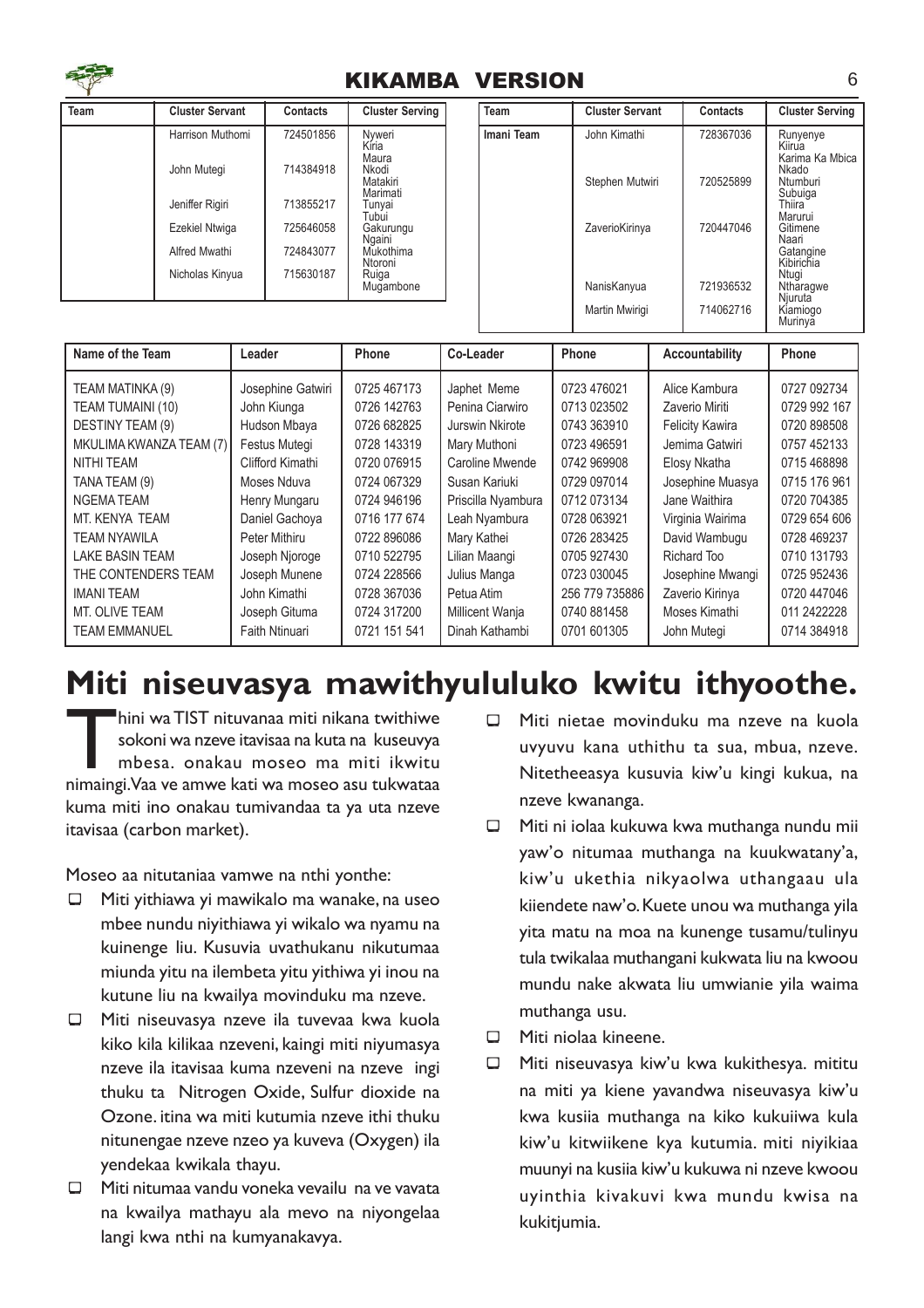Newsletter June 2022

*Not for sale*

## Mazingira Bora



TIST is an innovative, time - Kipsigis Version

**www .tist.org**

tested, afforestation program led by the participants.



Semina ya Watumishi wa Cluster iliyofanyika tarehe 23 - 27 Mei, 2022 katika Kituo cha Kichungaji cha DOM Gitoro, Meru.

TIST: Logoiwek Che Miach – Ko-keityi Membaek 100,000 Membaekab TIST ako Tesetai Koetu. Page 2 Isasametab TIST nebo Ankamia: Baruet ne yaatat nebo Kongoi. Page 2 Kobwotutiet: Mokutikab chebo Kurupisiek che Mengechen. Page 2 TIST: Walutik che Lelach ako che Miach Missing che kiboisiechin temikab TIST. Page 3 TIST: Ketik kokororonite emet nyon komyeit. Page 6 Inside: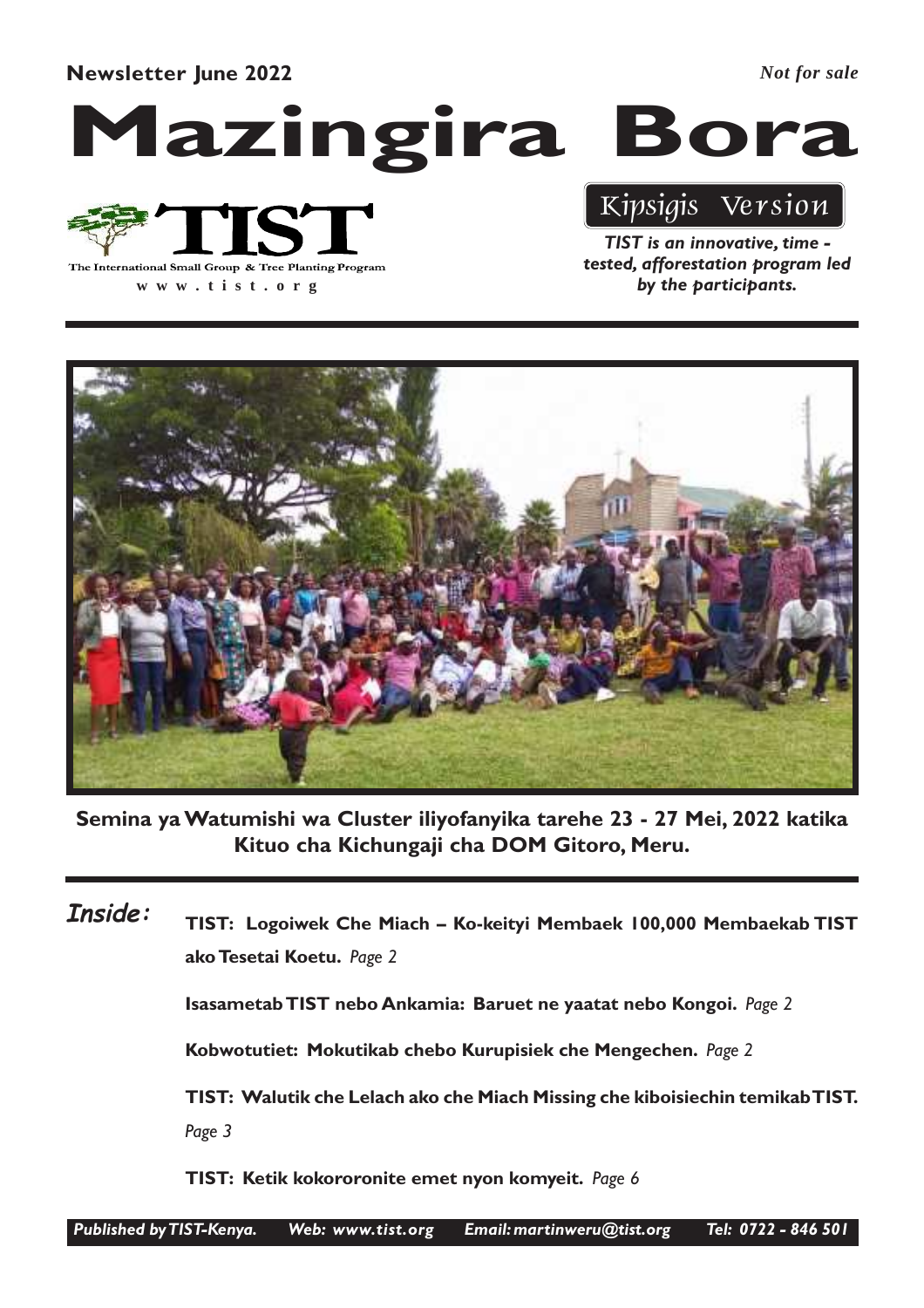## TIST: Logoiwek Che Miach – Ko-keityi Membaek 100,000 Membaekab TIST ako Tesetai Koetu.

iboiboi kibarasten kele en nguni ketindoi<br>
membaek 100,000 chebo TIST en Kenya!<br>
Ako kitesetai keyeegitu.<br>Kikiityi koitetab<br>
100.000 en tarikit 24 arawetab Klotamo (Somok) membaek 100,000 chebo TIST en Kenya! Ako kitesetai keyeegitu.Kikiityi koitetab 100,000 en tarikit 24 arawetab KIptamo (Somok) kenyitab 2022.En betusiek ang'wan chisibu ko kikinyoru membaek 670 che lelach – kitesetai kechong'oitu.

Koitetab kurupisiek che mengechen ko ta komi 14,825 ako kitesetai ketese membaek che lelach ingotesetai kobendi betusiek. Ketik tuguk che kikemin ako che sobtos ko 12,996,219.

Tokyinetab gee nebo TIST ko keboisien ak kurupisiek che mengechen asikecheng' tetutik che lelach chebo bandab ta ache boto minsetab ketik ak temisiet neisulto koi keny. Kitokyinigee kora ketii membaekyok en komostab miendab borto, kanetisiet ak amiwokik. Ako kora, ko boisie TIST kookochi membaek melekweek chebo koi keny koityi Kurupisiek che Mengechen che tesetai en TIST kobu aldaetab koristo kobun greenhouse gas credits (GHG).

Kiboiboi kemwa kele koit borotoni en kasarta nebo tuiyetab Kiboitinikab Isasamosiek ne kokitinye en Gitoro Conference Centre en Meru.Kikinyoru kasarta keboivoienchin niito ak kepjei makatiat (mi pichait nemii legem yu).



## Isasametab TIST nebo Ankamia: Baruet ne yaatat nebo Kongoi.

E<sub>TIST.</sub> chek en Isasametab TIST nebo Ankamia keibe kasarta kemwa kongoi en Tetutietab TIST.Kikenyorchigee kelchinoik che chang' en TIST, ako kikose en mukulelwekiok kele nyoli keyai "Tegeetabgee" (Kujengana) nekata TIST.

Komg'eteem kinkechut TIST en kenyitab 2006, ketindoi temik 445 che tesetai en TIST.Inoni ko kelchinet neo nebo membaek chechang' che tenochu en koitetab biik en kokwenyon.Kitesetai kesire ak kiinete alak. Kin kotomo koit TIST ko kimakingen kele ata ketik che kikemiin. Kemwoe kongoi en kotosiekab ketik nebo TIST amun nguni ko kingen kele ata ketik che kikemiin kong'eteen kin kechut TIST. Raini ketindoi ketik 150,041. Che chang' en ketichu kobo kipgaa, alak ko logoek ako alak ko bunu emotinwek alak.Amun en TIST, keibe kasarta ak tokyinetab gee kegeer ole toretito ketichu itondab emet. Kikekerchigee tesetab taa nemie nebo itondab emeet en walutikab atebtab

itondab emeet ak tesetab taa nebo ropta neo en kenyisiechu.

Tabala kelchinoik chebo itondab emeet, ko kikotestaa ketik kokoneech mokornoteet. Kikechob moingonikab segemik en osnosiekiok ak kenyorchigee kumiat nekimuche kialda. Logoek ak ndendereek ko koneech melekweek kotes. Kinyoru kora kwenik, bokoinik ak amitwokikab kiyagikiok.

Kinyorchinigee kora kanetutik en tuiyosiekab Isasametab TIST.Chebo komonut en choton ko Temisietab Ribetab Emeet, Keturek, Kabetisiek Che Tororen,Amitwokik, Chametabgee nebo borto, Boisionik ak Kandoinatet ne Kiwolchinge, Ketechgee ak Temisietab Osnet ak alak.Kobun konetutichu, ketesetaa kenyoru kelchinoik yon kitesetaa keyoe kou ole kakinetiteech.

En chu ak kelchinoik alak chemakimwa en raini. Kemwoe kele, KONGOI TIST.

#### Kobwotutiet: Mokutikab chebo Kurupisiek che Mengechen.

E<br>boisic n tuiyosiekwok chebo Isasamet, ko kaikai ogeer kora mokutikab Kurupisiek ak otoretgee okuiye. Bo komonutiet en boisionikab TIST ak kenyorchigee walutik chebo barak.

Kuruping'wong' ne Ming'in ko nyolu koityi mokutichu asikomuch koityi tetutikab TIST:

- 1. Nyolu ko membaek en Kurupit ne Ming'in ko kong'eteen 6 akoi 12 ako che bunu korik che terter che momii ng'wony en korik 3.
- 2. Kurupit age tugul ne ming'in ko nyolu kosibi mokutikab TIST chebo chichok ak Tetutik.
- 3. Nyolu koyai tuiyet membaekab Kurupit ne Ming'in age tugul en wikit age tugul koboisien Oratiunwek che Miach chebo TIST asi

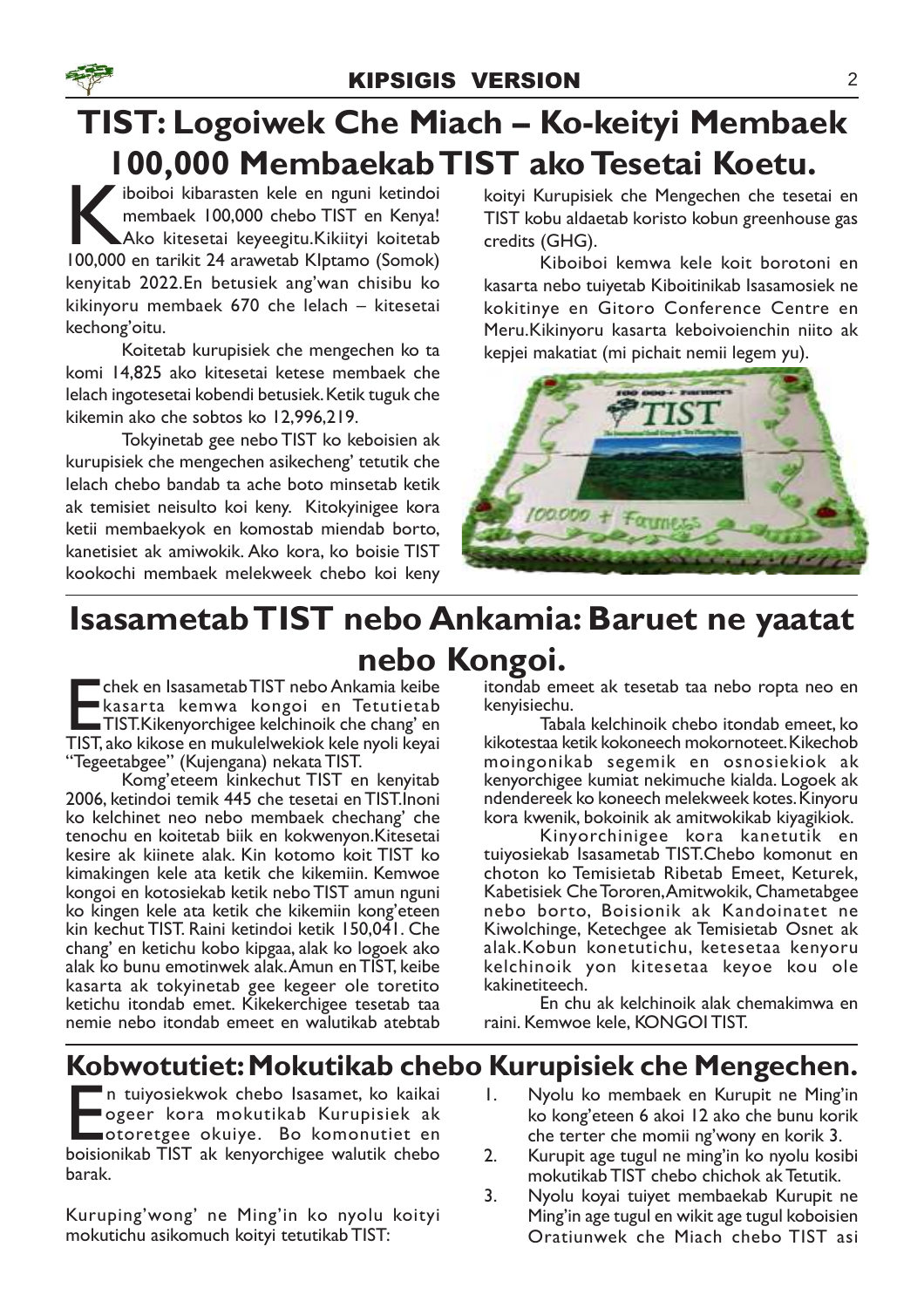konuuch kopjei kobworurik ak kotet boisionik. Membaekab Kurupit Ne Ming'in age tugul ko nyolu koityi kanetisietab TIST asi komuch kotech ak kopjei Ortinwek che Miach chebo Boisiet koboto kurupisiek alak chebo TIST.

- 4. Membaek tugul chebo Kurupisiek che Mengechen ko nyolu konde siyet koyonchinet ak Greenhouse Gas.
- 5. Membaek chebo Kurupisiek che Mengechen ko nyolu kooboor kole mbaret ko nenywan anan ko tindoi chomchinet koboisien mbaret ne kominchi ketik anan ko ole moche kominchi anan ko kikominchi ketik chebo TIST.
- 6. Kurupit ne Ming'in age tugul ko nyolu kotindoo ketik , che sobtos en arawek 18 kong'eteen kochut TIST ak ketik che morekunen ng'wony en 2,000 che sobtos en kenyisiek mut che taa.
- 7. Kurupisiek che Mengechen chebo TIST ko nyolu kotet kotoo Isasamet. Isasamet ketou Kurupisiek che Mengechen che miten ole mo loo ole kiitin en keldo. Isasamet ko nyolu kooboor mbaret ne ititaat en kenyisiek oeng' kong'eten ingochut TIST asi komuch komiin ketik 150,000 (che negit hectainik 100).
- 8. Lipanchin temik TIST dollars 002 chebo America en ketit age tugul ne sobe en kasarta

tugul nebo kyonchinet (Lipanet nebo taa).Ako kora, oloon k chang'amrlrkerk chrbo GhG kosiir chebo TIST KE, ko lipanchin Clean Air Actiontemik 70% chebo melekweek che bunu greenhouse gas/ aldaetab koristo (Pjeutikab melekweek)

- 9. Asi koityi Kurupit ne Ming'in mung'aretab aldaetab koristo, ko nyolu koityi mogitik che tononchin boisietab kibagengeisiek cge tononchin boisiosiechoton kou Verified Carbon Standards (VCS). Tetutichoton ko moche temik korib ketik che sobtos kenyisiek 30 anan kosir.
- 10. Nyolu kooror Kuruping'wong' ne Ming'in ketik che kobek.
- 11. Ketik che kite koik bukonok anan ko ng'otonok (che moite metaisiek 2 en tororindo) ko mokiite koik ketikab TIST.
- 12. Ketik che kikimiin en ole mosire keldo 2 ko mokiite kobateen kitwoldoen ako choton kimuche keisto mutyo koik kwenik anan koik amitwakikab kiyagik.
- 13. Konu chomchinet TIST ketil ketik che kikosir 10 kotiengee koyonchinet. Kobaten kou noton ko ketik tugul che kakitil ko mo nyolu kosir 5 en 100 (5%) en ketik tugul che miiako che sobtos.
- 14. Ketik alak tugul che weche itondab emet ko mokiite koik ketikab TIST.

## TIST: Walutik che Lelach ako che Miach Missing che kiboisiechin temikab TIST.

ketes ole kiboisiechin temik.<br>
Fache TIST Ortinwel<br>
ketes ole kiboisiechin temik. iyomtai Ortinwek che Lelach chebo Boisiet! Tache TIST Ortinwek che Miachen chebo Boisiet koik ortinwek che boisie asi kimuch

En tuiyet nebo Kiboitinikab Isasamet ne kokiyai en Meru kong'eten torikit 23 akoi 27 arawetab Mamut), ako ne kikoityi kiboitinikab Isasamet 100, membaekab Leadership Council ak kiboitinik 3 chebo Isasamet koyob Uganda, Biik Oeng' chebo Musoknotet koyob Tanzania ak membaek 2 chebo Timitab TIST nebo USA, ko kiking'alalen ortinwek che kimuche keboisiechi Kurupisiek che Mengechen.

Tuiyonoton ko king'alaleen tuguk che chang' ak komoswek che chang' che kimuche ktesentai boisiet, che chang' en choton ko chebo Koitosiek, Kanetisietab Isasamet, kanetisietab kurupisiek che lelach en ortinwek chebo koikeny chebo boisiet (SDGs), kotomo kesir ichek, tesetab korotinwek che lelach, ak ole kitestoo ketik che alak che chang'. Kurupit age tugul ko kilwen kandoindenywan,

Kandoindet ne toreti Kandoindet, ak chito nebo walutik. Kandoichoton ko mi ororutik che mi ng'wony en yu. Kora ko kikiking'alalen tuguk alak ak kechob ole kimii koimutik.

En koitosiek, kekose ta kiit Kurupit Ne Ming'in age tugul en Kenya en kinyit age tugul.Asi kenyorun makutichu, ko kikitou TIMISIEK che kere kole Kurupit age tugul ko koiityi en kenyit age tugul. Timisiechu ko boisie en kibagenge ko geer kole kakikimiit Kanetisietab Isasamet en komoswekchuak, ak kotoo Ortinwek che Lelach chebo Boisiet, ak konet ak kosir kurupisiek che lelach, ak koib ak kotes TIST en emotinwek che lelach, ak boisionik alak. Kichere timisiechoton ko toretgee ak kogeer talentaisiek ak konunoikab membaekchuak olon tesetai kotechegee en boisiet. Oloon yoe chu, ko tesetai korutechin Isasamosiek alak en komostanywan asi komuch kotes ortinwek che kiyoito boisionikmissing ko angot komii boisionik che kikoba let anan ko che noche toretet ak kibagenge.



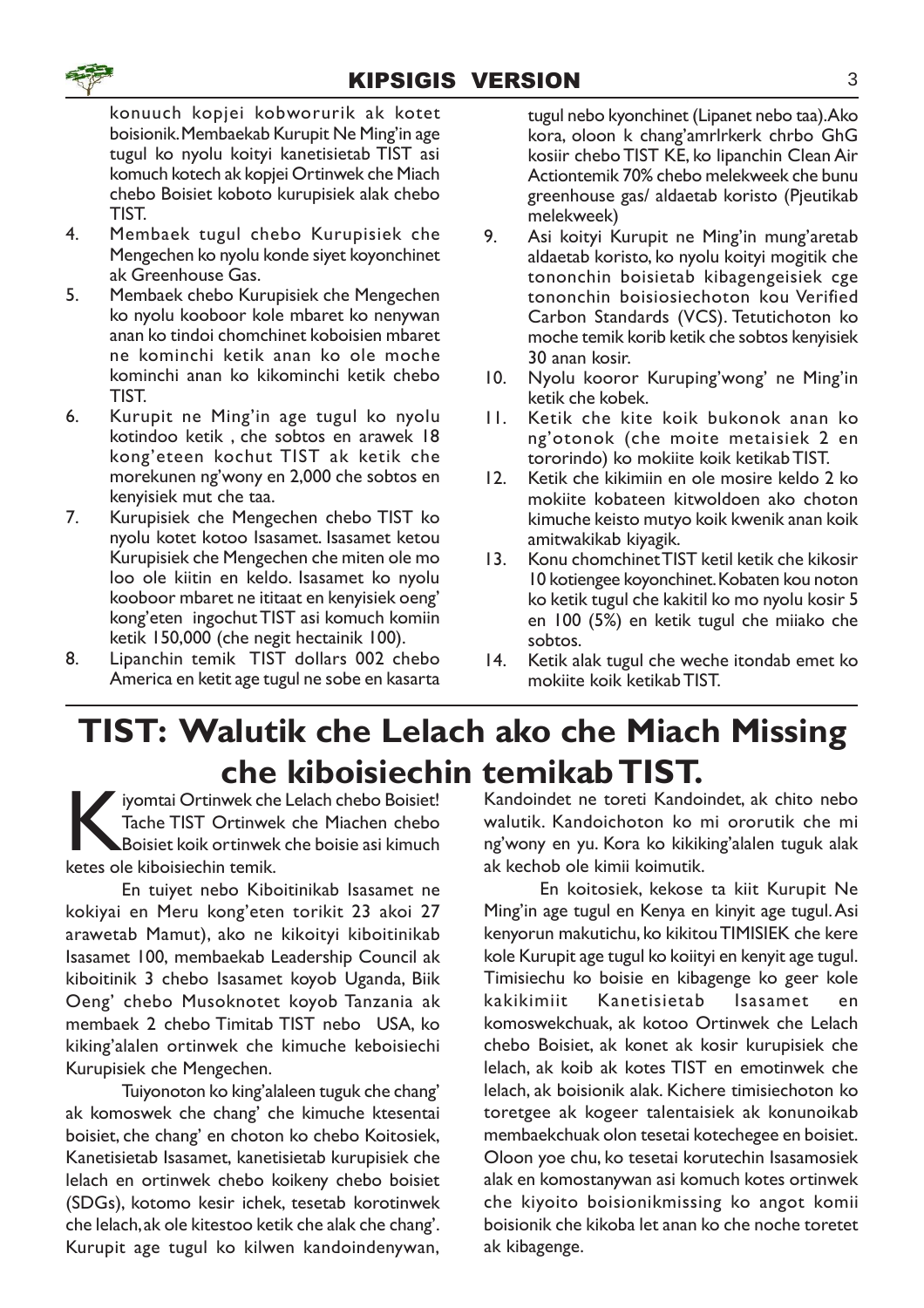

#### KIPSIGIS VERSION 4

#### Timisiechoton ko kikicheer kobois ak kiboitinikab Isasamosiek en komowekchuak.

| Team           | <b>Cluster Servant</b> | Contacts  | <b>Cluster Serving</b>                                        | Team                  | <b>Cluster Servant</b>                | <b>Contacts</b>        | <b>Cluster Serving</b>             |
|----------------|------------------------|-----------|---------------------------------------------------------------|-----------------------|---------------------------------------|------------------------|------------------------------------|
| Mantinka       | Joyce Makena           | 721712058 | Kunene<br>Limauru                                             |                       | Rosemary Muthoni                      | 711858395              | Kiangua<br>Karia                   |
|                |                        |           | Luuria<br>Machaku<br>Karama<br>Mituntu<br>Lairang'i<br>Thuura |                       |                                       |                        | Muriiiri                           |
|                |                        |           |                                                               | <b>Destiny</b>        | Lucy Wanjue                           | 712292194              | Machikine<br>Ukuu                  |
|                | <b>Edward Mwenda</b>   | 720033091 |                                                               |                       | Catherine Gakii                       | 719182132              | Kithurine                          |
|                |                        |           | Chungari<br>Mitoro<br>Kambiti                                 |                       | Geoffrey Muriithi<br>Lawrence Mutungi | 716796224<br>723109424 | Ngongo<br>Kierera<br>Kithakanaro   |
|                | Eunice Ncabira         | 729783277 | Maundu<br>Mbaranga                                            |                       | Muthoni Gakenge                       | 729791657              | Mwichiune<br>Mururune              |
|                |                        |           | Rwanyange<br>Mulanthankari                                    |                       | <b>Felicity Kawira</b>                | 720898508              | Igandene<br>Tugua                  |
|                | Alice Kambura          | 727092734 | Kagaene<br>Kibuline                                           |                       |                                       |                        | Rugeju<br>Gaatia<br>Kigane         |
|                |                        |           | Kamaroo<br>Kingo                                              |                       | JurswinneNkirote                      | 743363910              | Abogeta<br>Kiriene                 |
|                | Dickson Gitonga        | 798533969 | Mailu<br>Kithoka                                              |                       |                                       |                        | Kiija Nkandone<br>Marimba          |
|                |                        |           | Gieto<br>Kaaga                                                |                       | Hudson Mbaya                          | 726682825              | Kionyo<br>Muchege                  |
|                | Alex Mwongera          | 791720868 | Mworoga<br>Njotene                                            |                       | Mary Gitonga                          | 716954819              | Gumpira<br>Tharu                   |
|                | Japhet Meme            | 723476021 | Rwarera<br>Ngiine<br>Ruiri                                    |                       |                                       |                        | Kandigi<br>Kaubau                  |
|                |                        |           | Mururune<br>Mutuma                                            |                       |                                       |                        | Ngeene<br>Nkugugu<br>Gachibene     |
|                | Regina Kanario         | 727960253 | Irindiro<br>Ankamia                                           | Tana Team             | Eunice Musyoka                        | 710428509              | Kakumini                           |
|                |                        |           | Ngutu<br>Kithare                                              |                       |                                       |                        | Kaluluini<br>Miwani                |
|                |                        |           | Churui<br>Ng'ombenjiru                                        |                       | Moses Nduva                           | 724067329              | Mukameni<br>Vota                   |
|                |                        |           | Iroone<br>Murichia                                            |                       |                                       |                        | Kilango<br>Iviani <sup>-</sup>     |
|                | Josephine Gatwiri      | 725467173 | Amwari<br>Nchiru                                              |                       | Mary Njoki                            | 791243749              | Kiamutugu<br>Kagongo               |
|                |                        |           | Kaliene<br>Kaathi<br>Mulika                                   |                       | Josephine Muasya                      | 715176961              | Kiarigi<br>Mamba                   |
| Mt. Olive      | Joseph Gituma          | 724317200 | Maua                                                          |                       |                                       |                        | Ndalani<br>Sofia<br>Silanga        |
|                |                        |           | Kiengu<br>Antubochio                                          |                       |                                       |                        | Muungano<br>Gatulani               |
|                |                        |           | Kamweleni<br>Kanjoo                                           |                       | FhelisterNthenge                      | 711657572              | Kimangu<br>Kateki                  |
|                |                        |           | Kawiru MCK<br>Ugoti                                           |                       | Susan Kariuki                         | 729097014              | Kanjuu<br>Mwea                     |
|                | JonothanKarani         | 793603584 | Kilili<br><b>Burimaria</b>                                    |                       |                                       |                        | Rianjuki<br>Njukiini               |
|                |                        |           | Athi<br>Amwariba<br>Nthene                                    |                       | Irene Wanjira                         | 702079935              | Rundu<br>Kathiringo                |
|                | Moses Kimathi          | 112422228 | AthiriGaiti<br>Antubalinki                                    |                       | Agnes Wanjiru                         | 714150638              | Ngariama<br>Karumande<br>Kianyaga  |
|                | Caroline Peter         | 793873016 | MeriaMwangaza<br>Mutuati                                      |                       | Sara Muruqi                           | 704460348              | Kianjogu<br>Kamweyendei            |
|                |                        |           | Mwanika<br>Kabachi                                            |                       |                                       |                        | Kilia<br>Karaba -Mbeere            |
|                | Millicent Wanja        | 740881458 | Laare Social Hall<br>Kiine                                    |                       |                                       |                        | Nthingine                          |
|                |                        |           | Kiegoi<br>Nturuba                                             | <b>The Contenders</b> | Josephine Mwangi                      | 724228566              | Ichuga<br>Sweetwaters              |
|                | Aaron Kaindio          | 720176099 | Kangeta<br>Kigucwa<br>Nthangathi                              |                       |                                       |                        | Kamangura<br>Nyariginu             |
|                |                        |           | Ngage<br>Igurune                                              |                       |                                       |                        | Murungai<br>Sirimon                |
| Mkulima Kwanza | AnnetKaari             | 700389295 | Igwanjau                                                      |                       | Joseph Munene                         | 725952436              | Mung'etho<br>Nkado N.<br>Nturukuma |
|                |                        |           | Thigaa<br>Kauuni                                              |                       |                                       |                        | Ontilili<br>Kangaita               |
|                | Samuel Kimathi         | 722744489 | Ithai<br>Ndunguri                                             |                       |                                       |                        | Kisima<br>Maritati                 |
|                |                        |           | Kariakomo<br>Ciakanyinga                                      |                       | Mary Wanjira                          | 710762055              | Kamuthanga<br>Mia Moja             |
|                | Mary Muthoni           | 723496591 | Kirindini<br>Nguruki<br>Muragara                              |                       |                                       |                        | Kithithina<br>Ngarendare           |
|                | Festus Mutegi          | 728143319 | Makengi<br>Kianjagi                                           |                       | Bilhah Ndung'u                        | 720513754              | Buuri<br>Kiambogo                  |
|                |                        |           | Gitombani<br>Nkumbo                                           |                       |                                       |                        | Itangini<br>MajeMbogo<br>Ragati    |
|                |                        |           | Magutuni<br>Kiathathi                                         |                       | Julius Manga                          | 723030045              | Kiahuko<br>Weruini                 |
|                | Jemima Gatwiri         | 757452133 | Kiraro<br>Kairuni                                             |                       |                                       |                        | Thun'gari                          |
|                | Moses Mwenda           | 718015819 | Kinoro<br>Majira                                              | Ngema Team            | Priscilla Nyambura                    | 721073134              | Mbogiti<br>Ndakaini                |
|                |                        |           | Baragu                                                        |                       |                                       |                        | Wanduhi<br>Kiarutara               |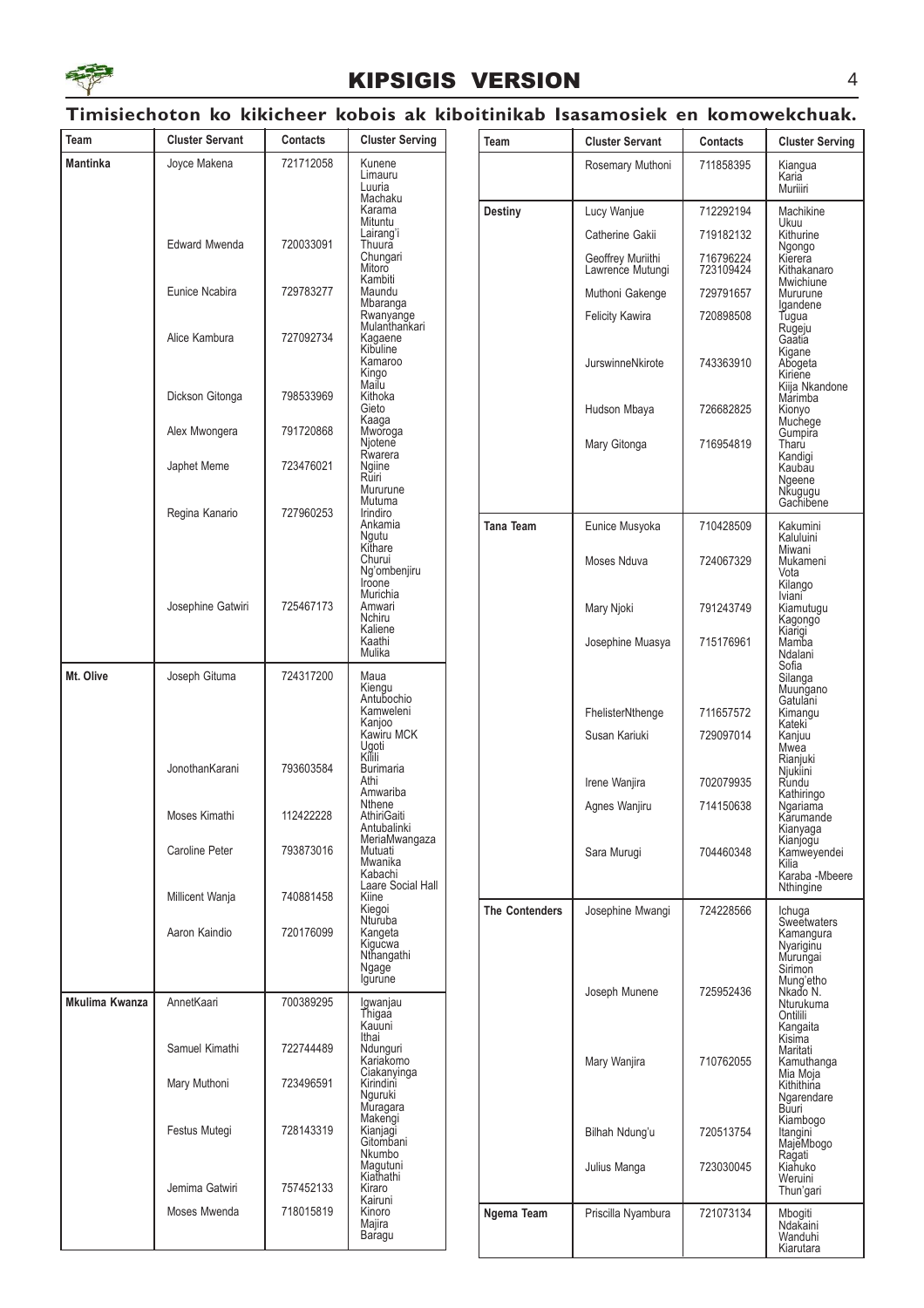

#### KIPSIGIS VERSION 5

| Team              | <b>Cluster Servant</b>      | <b>Contacts</b>        | <b>Cluster Serving</b>                                                                                                                                                                       | Tea |
|-------------------|-----------------------------|------------------------|----------------------------------------------------------------------------------------------------------------------------------------------------------------------------------------------|-----|
|                   | Jane Waithira               | 720704385              | Karangi<br>Karega<br>Kiganjo                                                                                                                                                                 | Tum |
|                   | Jason Kweri                 | 726606811              | Kimandi<br>Gatakaini                                                                                                                                                                         |     |
|                   | Andrew Mwangi               | 720607142              | Magomano<br>Mwagu                                                                                                                                                                            |     |
|                   | Henry Mungaru               | 724946196              | Ngerechi<br>Ngecha                                                                                                                                                                           |     |
|                   | Lucy Maina                  | 713467577              | Kăhiga<br>Gatiani<br>Kanderendu<br>Makomboki<br>Gatuura<br>Mairi<br>Kimotho<br>Ndiara                                                                                                        |     |
| Lake Basin Team   | Lilian Mangi<br>Richard Too | 705927430<br>710131793 | Makairo<br>Ibucha<br>Riakimai<br>Kianungu<br>Ekerenyo<br>Kamwarani<br>Matorora<br>Gesura<br>kebirigo<br>Ratera<br>Songonga<br>Tambacha<br>Etono<br>Rionyangi<br>Morako<br>Chemaner<br>Atebwo |     |
|                   |                             |                        | Kapsiwryo<br>Kutete                                                                                                                                                                          |     |
|                   | Joseph Njoroge              | 710522795              | Kuto<br>Kapsara                                                                                                                                                                              |     |
|                   | Silas Maruti                | 795123503              | Eastern Saiwa<br>Chepchoina                                                                                                                                                                  |     |
|                   | John Githiri                | 707512043              | Kapsitwet<br>Rafiki<br>Munyaka<br>Kesógon<br>Kishaunet                                                                                                                                       | Nya |
| Mt. Kenya Block A | Gachoya Daniel              | 716177674              | Male<br>Thome                                                                                                                                                                                |     |
|                   | JoramGachanja               | 728056796              | Muhonia<br>Baraka<br>Mathingira                                                                                                                                                              |     |
|                   | Leah Maina                  | 728063921              | Bahati<br><b>Mbiriri</b><br>Kimahuri<br>Warazojet<br>Ndurutu<br>Karundas<br>Giathieri                                                                                                        |     |
|                   | Charity Mumbi               | 713061602              | Kiamariga<br>Muriru<br>Chuma<br><b>Burguret</b>                                                                                                                                              |     |
|                   | Patricia Wachuka            | 724473459              | Kiahuko<br>Kiamathaga                                                                                                                                                                        |     |
|                   | Virginia Wairima            | 729654606              | Kahuho<br>Karoki<br>Manyatta<br>Gaturiri<br>Aguthi<br>Luisoi<br>Ngandu                                                                                                                       |     |
|                   | James Nduhiu                | 729526734              | Mweiga<br>Gikati<br>Matanya                                                                                                                                                                  |     |
| <b>Team Nithi</b> | Clifford Kimathi            | 720076915              | Iriga<br>Weru<br>Kirubia<br>Kiangondu                                                                                                                                                        |     |
|                   | <b>Edward Muriithi</b>      | 710973023              | Rukindu<br>Itugururu<br>Rubate<br>Kinoru Muuni                                                                                                                                               | Emi |
|                   | Dennis Muthomi              | 796287371              | Kagumo<br>Ntakani<br>Mumbuni                                                                                                                                                                 |     |
|                   | ElosyNkatha                 | 715468898              | Muthambi<br>Kithitu                                                                                                                                                                          |     |
|                   | CastyKananu                 | 790094845              | Ciakanyinga<br><b>Ikindu</b>                                                                                                                                                                 |     |
|                   | Caroline Mwende             | 746929908              | Mitheru<br>Muthenge<br>Iriani                                                                                                                                                                |     |

| Team          | <b>Cluster Servant</b> | Contacts  | <b>Cluster Serving</b>                                           |
|---------------|------------------------|-----------|------------------------------------------------------------------|
| Tumaini Group | Alice Nkirote          | 729783750 | Miathene<br>kitheo<br>Rwongorwanyaki                             |
|               | Mary Kawira            | 795792983 | Koonjŭ<br>Kiandiu<br>Uuru<br>Kunati<br>Thinyaine<br>Thaathi      |
|               | PeninaCiarwirwo        | 713023502 | Mukungu<br>Kimachia<br>Amugaa<br>Mikunduri                       |
|               | JeromKamathi           | 716166441 | Marega<br>Ntombo<br>Makandi                                      |
|               | ZaverioMiriti          | 729992167 | Micii Mikuru<br>Lairuru<br>Lii<br>Limoro<br>Muruta               |
|               | Jacinta Nkirote        | 707546138 | Mwerondu<br>Mwili<br>Lachiathuriu<br>Lailuba<br>Lanyiru          |
|               | Jeremiah Murangiri     | 727706226 | Twale<br>Mbirikene<br>Gachua<br>Machegene                        |
|               | John Kiunga            | 726142763 | Kioriaiba<br>Mbanjone<br>Giaki<br>Kaguma                         |
|               | John Mutethia          | 725901883 | Kathigau<br>Kirimagitune<br>Kanjagi                              |
|               | Jesse Kathurima        | 713020263 | Ntangi<br>Ciothilai<br>Njuthine<br>Kathwene                      |
| Nyawila Team  | <b>Esther Waithira</b> | 701045984 | Ngano<br>Bõiman<br>Finley                                        |
|               | Sophia Wairimu         | 706162335 | Mugumo<br>Passenga<br>Raichiri podo<br>Kiandege<br>Mairoinne     |
|               | Mary Kathei            | 726283425 | Kihingo<br>Karampton<br>Karaba<br>Mithuri<br>Githima<br>Muhotetu |
|               | Lydia Wangari          | 723256577 | Munyu<br>Mutamaiyu<br>Kite<br>Gatero<br>Njorua                   |
|               | Peter Mithiru          | 722896086 | Nyakinyua<br>Salama<br>Nganoini<br>Murukupesi                    |
|               | Simon Munyiri          | 710624708 | Ndivai<br>Kiriogo<br>Wiyumiririe                                 |
|               | David Wambugu          | 728469237 | Mwangaza<br>Sugoroi<br>Wamura<br>Nyambugishi                     |
|               | David Thuku            | 713089079 | Mwituria<br>Tandare<br>Karandi<br>Mwenje                         |
|               | <b>JathanMureithi</b>  | 727308979 | Muthengera<br>Kwajebi<br>Marmanet<br>Pondo<br>Ndogino<br>Mutanga |
| Emmanuel      | Faith Ntinyari         | 721151541 | Mpuri<br>Gíkumene                                                |
|               | Dorcas Wanja           | 727827114 | Ngonyi<br>Gitugu<br>Kibui<br>Muthangene<br>Githongo              |
|               | Dinah Kathambi         | 701601305 | Kanyakine<br>Kamacege                                            |
|               | Tabitha Mukiri         | 714598285 | <b>Baranga</b><br>Katheri<br>Karurune                            |